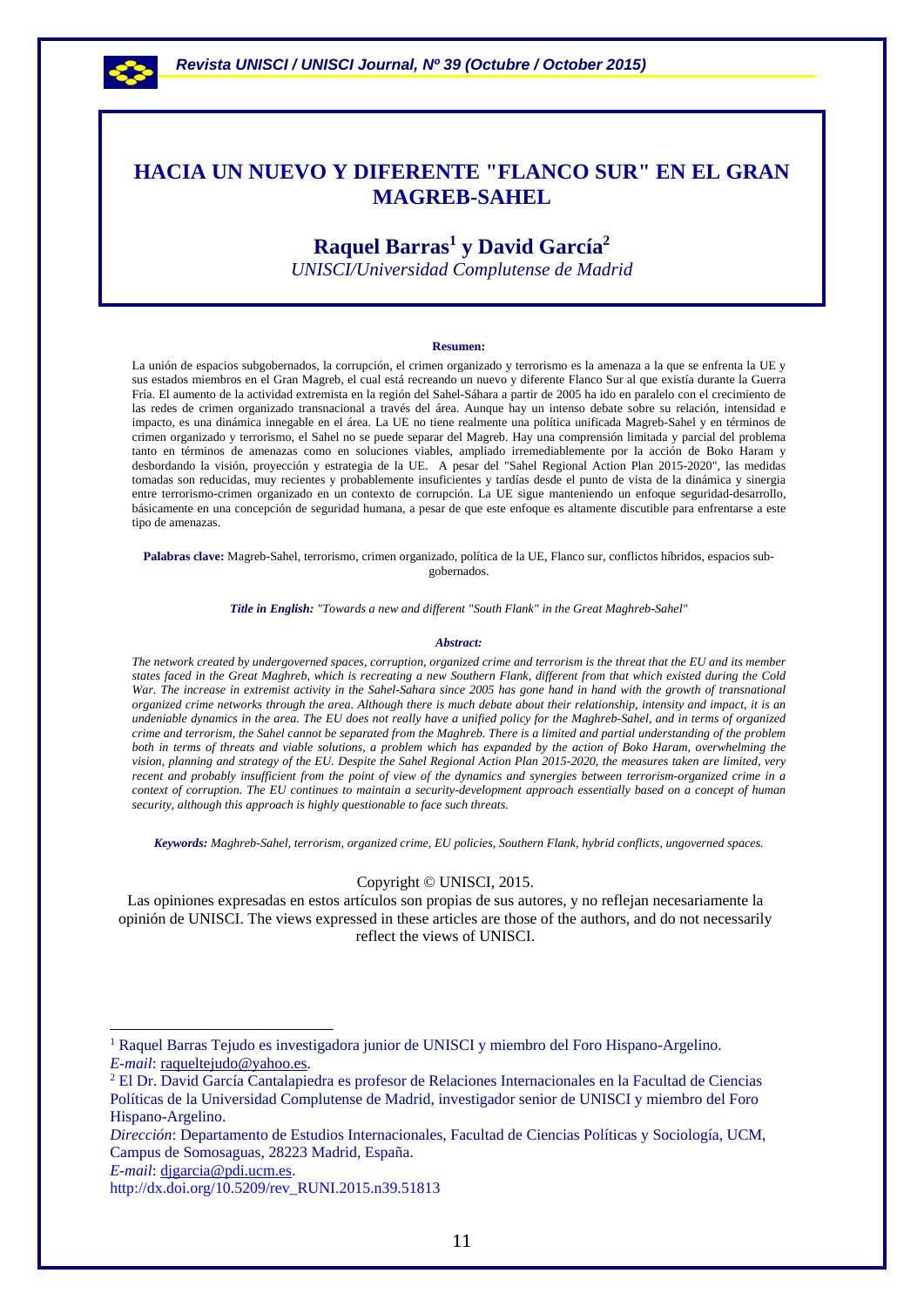

1

## **1.Introducción**

### 1.1. Conflictos híbridos y espacios subgobernados

Existe toda una amplia bibliografía y extenso debate sobre la naturaleza de los conflictos actuales y el futuro de la guerra en general establecida por varios vectores: el fin de la Guerra Fría, el 11-S, la RMA, el concepto de Nuevas Guerras (New Wars)<sup>3</sup>, el ascenso y caída de COIN (Counter-insurgency)<sup>4</sup>, junto con el debate sobre un sistema post Westfaliano, con las premisas de una nueva estructura del sistema internacional con mega-urbes y espacios desgobernados. No es el objeto de este articulo debatir sobre la naturaleza y definición de los conflictos o guerras hibridas<sup>5</sup>, aspecto el cual es bastante discutido en el ámbito doctrinal y militar, sino analizar las dinámicas que se producen en espacios de gobierno híbridos desde el punto de vista de su control, gestión y jurisdicción, como marco general donde se desarrollan las llamadas amenazas híbridas. Así, nos interesa más el espacio donde se produce el conflicto o la guerra, ya que en gran medida sus características van a contribuir también a la naturaleza de ese conflicto y en qué punto del espectro se encuentra. En este sentido, y sobre gran parte de la literatura de los conflictos híbridos y COIN norteamericana se refieren a los llamados espacios desgobernados (*ungoverned spaces*), concepto que aparece como consecuencia del desarrollo del debate sobre los estados fallidos (failed states)<sup>6</sup> desde principio de los años 90.

El Departamento de Defensa de EEUU lo definía en 2008 como "*ungoverned area*": "A *place where the state or the central government is unable or unwilling to extend control, effectively govern, or influence the local population, and where a provincial, local, tribal, or autonomous government does not fully or effectively govern, due to inadequate governance capacity, insufficient political will, gaps in legitimacy, the presence of conflict, or restrictive norms of behavior… the term 'ungoverned areas' encompasses under-governed,* 

<sup>3</sup> Kaldor, Mary (2013): In Defence of New Wars. *Stability*, 2(1): 4, pp.1-16; Kaldor Mary (2007): New & Old Wars: Organized Violence in a Globalized Era. Stanford: Stanford University Press. 4

Kaplan, Fred "The End of the Age of Petraeus. The Rise and Fall of Counterinsurgency", *Foreign Affairs*, essay, January-February 2013, pág.75-90.

<sup>5</sup> Mattis James N. y Hoffman Frank: Future Warfare: The Rise of Hybrid Wars, US Naval Institute, Proceedings, Nov. 2005, en http://milnewstbay.pbworks.com/f/MattisFourBlockWarUSNINov2005.pdf; Frank G. Hoffman, Hybrid Warfare and Challenges, *Joint Forces Quarterly*, nº 52, 2009, en

http://smallwarsjournal.com/documents/jfqhoffman.pdf; Conflicts in the 21st Century: The Rise of Hybrid Wars, *Potomac Institute for Policy Studies*, Arlington, Virginia, 2007, en

http://www.potomacinstitute.org/images/stories/publications/potomac\_hybridwar\_0108.pdf ; Hoffman, Frank G. : Hybrid vs. Compound War: The Janus Choice of Modern War: Defining Today's Multifaceted Conflict, *Armed Forces Journal*, October 2009, en http://www.armedforcesjournal.com/hybrid-vs-compound-war/; Fleming Bryan P. : The Hybrid Threat Concept: Contemporary War, Military Planning and the Advent of Unrestricted Operational Art, School of Advanced Military Studies, United States Army Command and General Staff College, Fort Leavenworth, Kansas, 2011, en https://www.hsdl.org/?view&did=700828; Huber Thomas M.: Compound Warfare: That Fatal Knot , US Army Command and General Staff College Press, Fort Leavenworth, Kansas, 2002, en http://www.au.af.mil/au/awc/awcgate/army/compound\_warfare\_cgsc.pdf; Calvo Albero José Luis: La Evolución de las Insurgencias y el Concepto de Guerra Híbrida, *Revista Ejército*, nº 822, Ministerio de Defensa, Madrid, 2009; Liang Qiao and Xiangsui Wang : *Unrestricted Warfare*, PLA Literature and Arts Publishing House, Beijing, 1999; Bond, Margaret S. : Hybrid War: A New Paradigm for Stability Operations in Failing States, U.S. Army War College, Pensilvania, marzo 2007, en

http://www.researchgate.net/publication/235029315\_Hybrid\_War\_A\_New\_Paradigm\_for\_Stability\_Operations in\_Failing\_States; Freier Nathan: "The Defense Identity Crisis: It's a Hybrid World", *Parameters*, vol. 39, n°. 3, otoño, 2009; McCuen John J.: Hybrid Wars, *Military Review*, marzo-abril, 2008; McWilliams Sean: Hybrid War Beyond Lebanon: Lessons from the South African Campaign 1976 to 1989, School of Advanced Military Studies, United States Army Command and General Staff College, Fort Leavenworth, Kansas, 2009.

<sup>&</sup>lt;sup>6</sup> "A failed state as a condition of state collapse, whereby the state can no longer perform its basic security and development functions and has no effective control over its territory and borders" Di John, Jonathan. Conceptualizing the Causes and Consequences of Failed States: A Critical Review of the Literature. Crisis States Working Paper Series No. 2, Working Paper No. 25. London: Crisis States Research Centre. 2008, pp. 9-10.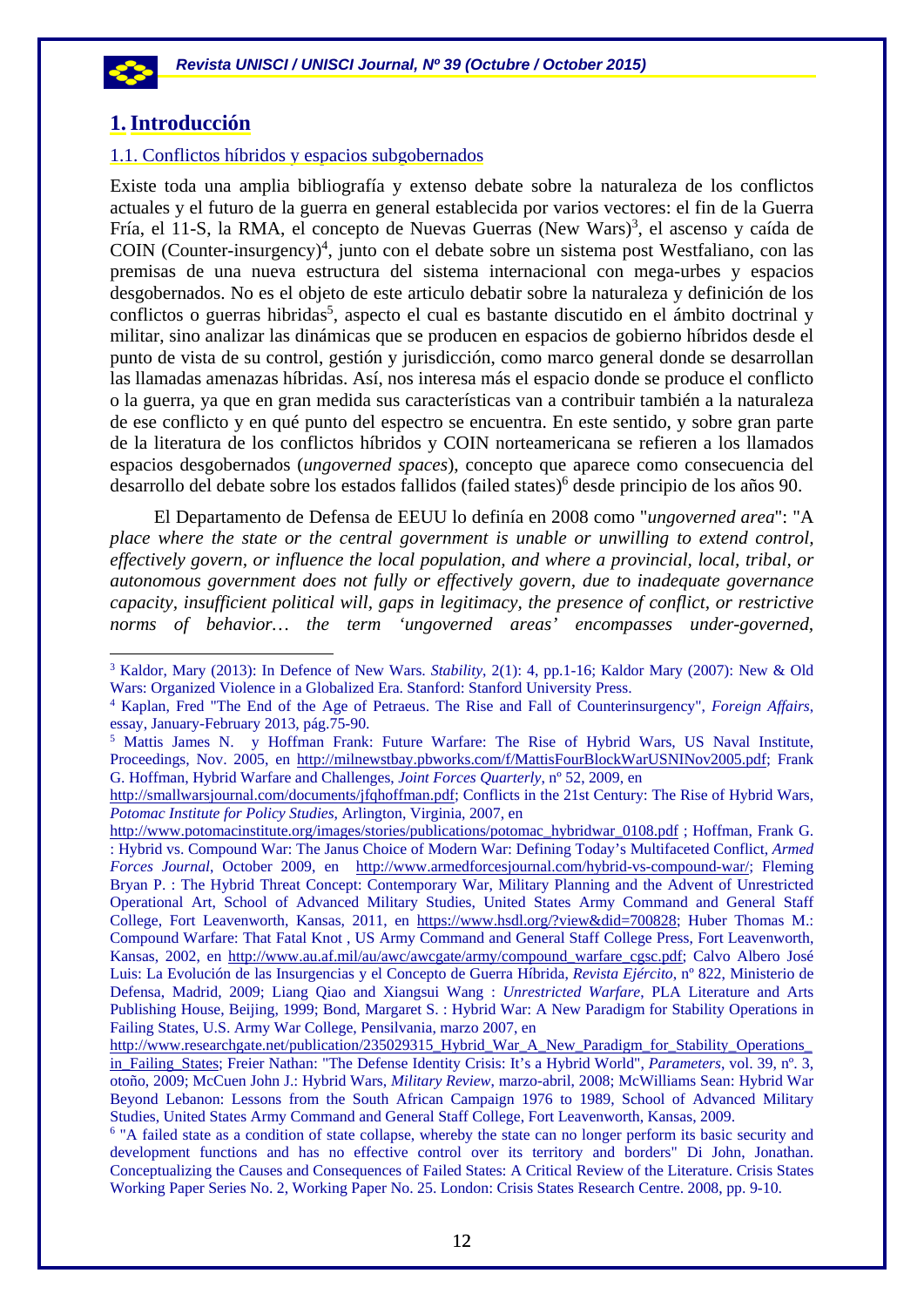*misgoverned, contested, and exploitable areas as well as ungoverned areas*. 7 ". En 2012, el *US Defense Strategic Guidance* también hablaba de los espacios desgobernados: "*For the foreseeable future, the United States will continue to take an active approach to countering these threats by monitoring the activities of non-state threats worldwide, working with allies and partners to establish control over ungoverned territories, and directly striking the most dangerous groups and individuals when necessary*".8 Finalmente, la estrategia militar de 2015 define claramente la relación entre estos espacios y el nexo grupos terroristas (organizaciones extremistas violentas y crimen organizado: "Concurrent with state challenges, violent extremist organizations (VEOs) — led by al Qaida and the self-proclaimed Islamic State of Iraq and the Levant (ISIL) — are working to undermine transregional security, especially in the Middle East and North Africa. Such groups are dedicated to radicalizing populations, spreading violence, and leveraging terror to impose their visions of societal organization. They are strongest where governments are weakest, exploiting people trapped in fragile or failed states. In many locations, VEOs coexist with transnational criminal organizations, where they conduct illicit trade and spread corruption, further undermining security and stability"<sup>9</sup>.

Sin embargo es interesante como la mayoría de la literatura prestará atención a ese término y no al siguiente que aparece en el párrafo de la estrategia norteamericana de 2004, *undergoverned spaces*, o espacios sub-gobernados, aunque posteriormente aparecerán estudios que comiencen a hablar de sistemas políticos híbridos<sup>10</sup>. Realmente la mayoría de los espacios identificados tiene diferentes grados de gobierno, y solo muy pocos caerían en la categoría de desgobernados totalmente (quizá Somalia en algunos momentos). Es importante la definición debido a que la literatura de los conflictos híbridos se mueve no solo en espacios  $desgobernados sino en espacios tanto densamente poblados<sup>11</sup> como en grandes territorios$ vacíos. Estas características hacen más fácil la aparición de "amenazas híbridas". Las amenazas "clásicas" serían el crimen organizado, la insurgencia y el terrorismo, pero la dinámica de estas amenazas clásicas en este tipo de espacios ha dado lugar a las llamadas amenazas híbridas como la narco-insurgencia o el crimen-terrorismo transnacional.

Así, estas amenazas híbridas trabajan en espacios que según la literatura serían subgobernados, no totalmente desgobernados, como ocurre entre el Sahel y el Magreb. Hay también grupos o actores no estatales que realmente lo hacen. Sin embargo, deberíamos de pensar que estos son espacios de gobierno híbrido, ya que conviven diferentes tipos de gobierno, de forma o no simbiótica<sup>12</sup>. Realmente no existe solo una definición de espacios gobernados o no gobernados, sino un continuum de diferentes grados y características en

<sup>&</sup>lt;sup>7</sup> Lamb, Robert D. (2008): "Ungoverned Areas and Threats from Safe Havens". Final Report of the Ungoverned Areas Project. Prepared for the Office of the Undersecretary of Defense for Policy by the Office of the Deputy Assistant Secretary of Defense for Policy Planning, p. 18.

<sup>&</sup>lt;sup>8</sup> United States Department of Defense (2012): "Sustaining U.S. Global Leadership: Priorities for 21<sup>st</sup> Century Defense". Defense Strategic Guidance .Washington, United States Department of Defense, p. 1.

<sup>9</sup> CJCS: "The National Military Strategy of the United States of America". The United States Military's Contribution to National Security, Junio 2015.

<sup>10</sup> Véase por ejemplo Mallett, Richard: 'Beyond Failed States and Ungoverned Spaces: Hybrid Political Orders in the Post-Conflict Landscape'. *eSharp*, Issue 15: Uniting Nations: Risks and Opportunities. 2010, pp. 65 – 91, en http://www.gla.ac.uk/media/media\_153492\_en.pdf

<sup>11</sup> Stephen Graham: "RoboWar TM Dreams: Global South Urbanisation and the US Military's 'Revolution in Military Affairs". Working Paper No. 20- Cities and Fragile States – LSE Crisis States Working Papers Series No.2, Noviembre 2007; Kilcullen David (2013): *Out of the Mountains: The Coming Age of the Urban Guerrilla*, New York, Oxford University Press.

<sup>12</sup> Véase Bergeron, J.: "Transnational Organised Crime and International Security". *The RUSI Journal*, 158: 2. 2013, pp. 6-9; Madsen, F.: "Corruption: A Global Common Evil", The RUSI Journal, 158:2. 2013, pp. 26-38; Cockayne, J.: "Chasing Shadows", The RUSI Journal, 158:2, 2013, pp.10-24.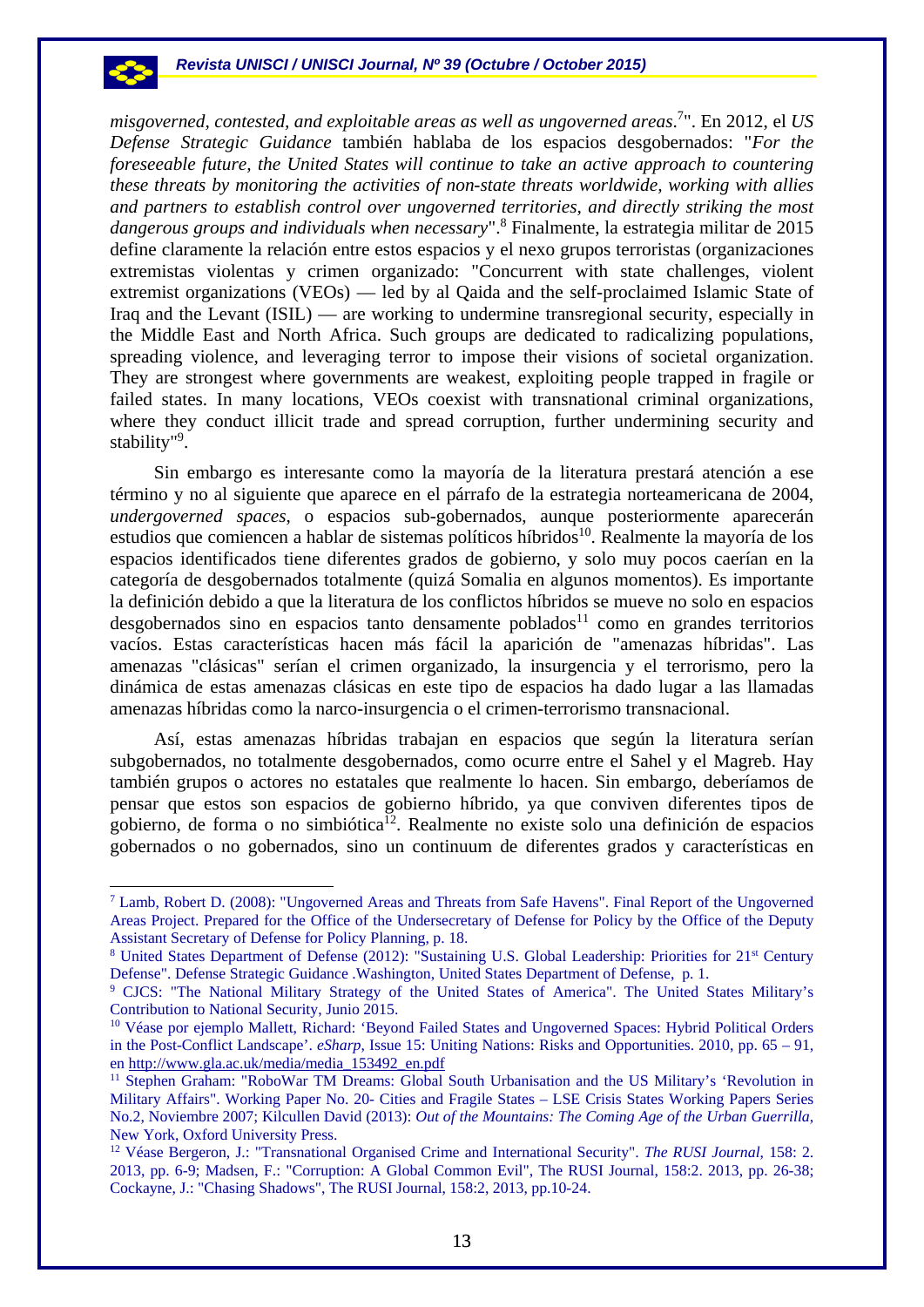

-

relación al gobierno de esas áreas $13$ , que debe ser correctamente analizado para producir políticas y estrategias realmente viables.

### 1.2. Terrorismo-Crimen Organizado Transnacional: una Joint Venture de gran éxito $14$

Expertos y autores ya consideraban a finales del siglo XX y principios del XXI que la diferencia entre crimen organizado y terrorismo que se mantenía hasta finales de los años 90, sin embargo se advertía ya borrosa y en algunos casos se había producido una simbiosis entre ambos que antes no existía. El final de la Guerra Fría y el tráfico internacional de drogas habían abierto nuevas oportunidades para los patrocinadores del terrorismo y para los grupos terroristas. A la vez, la delincuencia organizada se estaba volviendo cada vez más politizada, con intereses no solo en las ganancias sino en el poder político<sup>15</sup>. El 9 de diciembre 1994, la Asamblea General de las Naciones Unidas aprobó una Declaración sobre medidas para eliminar el terrorismo internacional en el que se expresa, entre otras cosas, su preocupación "por las crecientes y peligrosos vínculos entre grupos terroristas y traficantes de drogas y sus bandas paramilitares, que tienen recurrido a todo tipo de violencia, poniendo así en peligro el orden constitucional de los Estados y de violar los derechos humanos básicos". En la línea de la política de Guerra Global al Terror<sup>16</sup> tras los atentados del 11-S, la Resolución del Consejo de Seguridad 1373 (2001) establece que "toma nota con preocupación la estrecha conexión entre el terrorismo internacional y la delincuencia transnacional organizado, las drogas ilícitas, el blanqueo de dinero, el tráfico de armas, y la circulación ilícita de materiales nucleares, químicos, biológicos y otros materiales potencialmente letales".17 Sin embargo, existían aún diferencias entre ambas organizaciones que llevaban a mantener cierta distancia con esta concepción. Por ejemplo, en cuanto a las evidencias empíricas encontradas. En el año 2004 Yvon Dandurand y Vivienne Chin, publicaron un informe sobre la relación entre estas organizaciones donde afirmaban que "*The available responses from Member States indicated that terrorist groups are frequently involved in other crimes, particularly illegal drug trafficking, smuggling of migrants, falsification of travel and identity documents, trafficking in firearms and exploitation of illegal markets, inter alia, to support their activities*. *However, the responses did not provide strong evidence of organizational links between terrorist groups* 

<sup>&</sup>lt;sup>13</sup> Existe un debate sobre las posiciones en cuanto al sistema internacional de tipo westfaliano y de características weberianas. Véase, entre otras, por ejemplo Lake, David: "Escape from the State of Nature: Authority and Hierarchy in World Politics," *International Security*, 32/1 (Summer 2007): 47-79; Lake David A.:"Rightful Rules: Authority, Order, and the Foundations of Global Governance" *International Studies Quarterly* (2010) 54, pp. 587–613.

<sup>&</sup>lt;sup>14</sup> Ya a finales de los años 80 se establecía la primera relación entre el terrorismo y el tráfico de drogas. Véase Wardlaw Grant: "Linkages between the Illegal Drugs Traffic and Terrorism," Paper prepared for the Conference on International Drugs: Threat and Response, Defense Intelligence College, Washington, US, June 2-3, 1987. Uno de los primeros que establecieron de forma actualizada esta relación fue Makarenko Tamara: "The Crime– Terror Continuum: Tracing the Interplay between Transnational Organised Crime and Terrorism". *Global Crime*. Vol. 6, No. 1, February 2004, pp. 129–145; también Sanderson Thomas M.: "Transnational Terror and Organized Crime: Blurring the Lines". *SAIS Review*, Vol XXIV, n.1. Winter-Spring 2004; con un enfoque en el Norte de África-Sahel, véase Hübschle Annett: "From Theory to Practice: Exploring the Organised Crime-Terror Nexus in Sub-Saharan Africa". Perspectives on Terrorism. Septiembre 2011, pp. 81-93.<br><sup>15</sup> Laqueur Walter (1999): *The New Terrorism*, Oxford: Oxford University Press, p. 211.<br><sup>16</sup> Sobre el concepto de GWOT y sus orígenes e

crimen organizado, armas de destrucción masiva y Rogue States, para tratarlo como un conflicto de baja intensidad (Low Intensity Conflict) véase Garcia Cantalapiedra, David: "Irak, la política exterior de EEUU y las elecciones presidenciales de noviembre". *UNISCI Discussion Papers*, Octubre 2004. Para una explicación ampliada sobre la GWOT véase García Cantalapiedra, David (2003):*"Peace through Primacy". La Administración Bush, la política exterior de EEUU y las bases de una Primacía Imperial*. UNISCI Paper nº 30, Madrid, UNISCI.

<sup>17</sup> Resolución 1373 (2001) aprobada por el Consejo de Seguridad en su 4385ª sesión, 28 de septiembre de 2001. S/RES/1373 (2001), en http://www.un.org/es/comun/docs/?symbol=S/RES/1373(2001)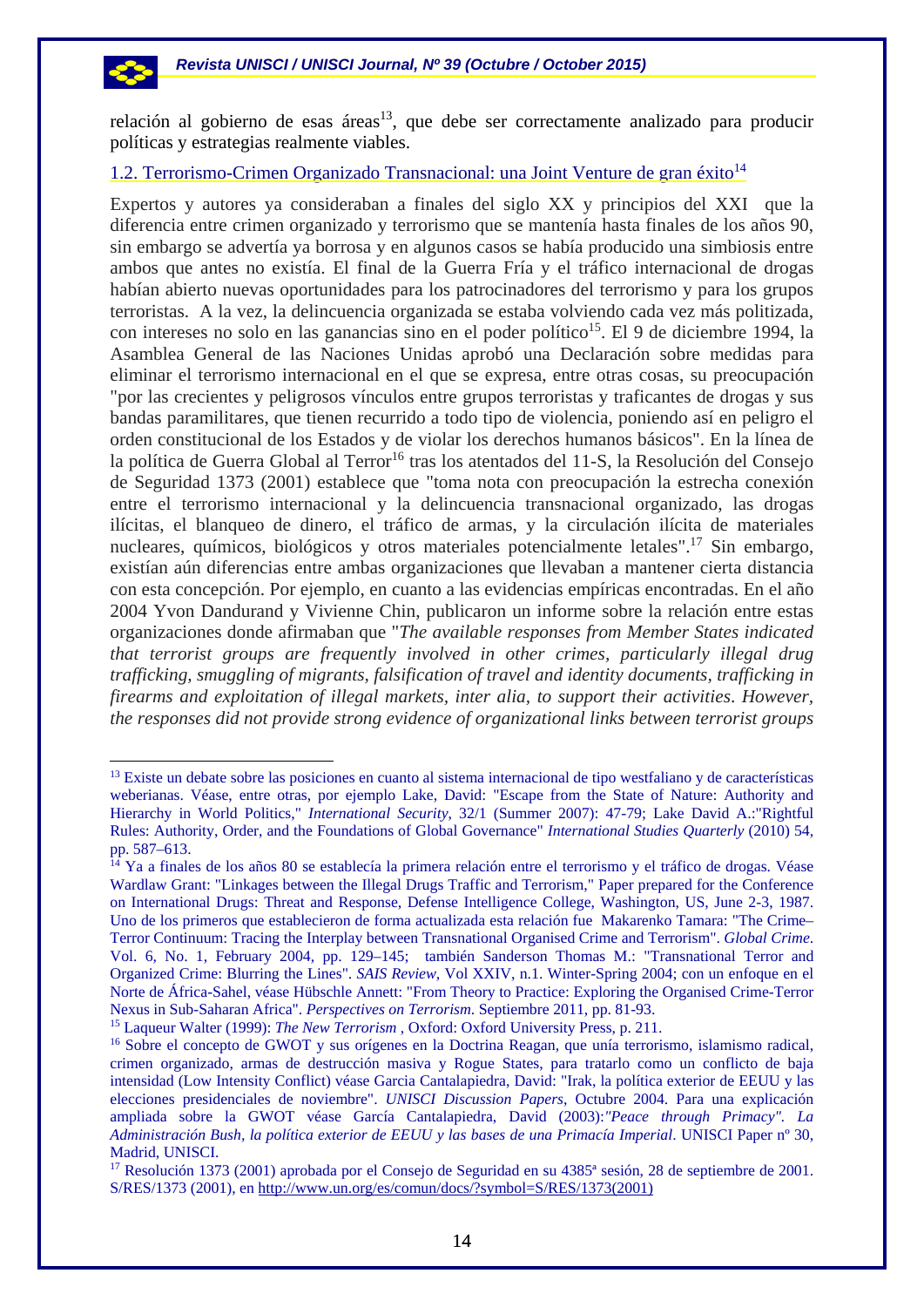*and organized crime groups"*. 18 Aun así los autores advertían que los grupos terroristas se acabarían transformando en grupos predominantemente criminales<sup>19</sup>. El aumento de la actividad extremista en la región del Sahel-Sáhara a partir de 2005 ha ido en paralelo con el crecimiento de las redes de tráfico de drogas a través del área. Aunque hay un intenso debate sobre su relación, intensidad e impacto<sup>20</sup>, es una dinámica innegable en el área que influye de manera clave en el Sahel y Norte de África. Aun así la participación de Al Qaeda en el Magreb Islámico (AQMI21) y el Movimiento por Monoteísmo y Yihad en África Occidental (Mujao), entre otros, en el contrabando de drogas se da por sentado. Funcionarios gubernamentales malienses y franceses han recurrido cada vez más a describir a su adversarios en el norte de Malí como "*narco-jihadists'*. Sin embargo, estos vínculos no parecen ser generalizados aunque sí que hay una tendencia, tal como advertían Dadurand y Chin, a que grupos de diferentes organizaciones terroristas se estén convirtiendo en grupos de crimen organizado. Además, la corrupción gubernamental en el área favorece esta dinámica. Según Beatriz Mesa, los diferentes grupos terroristas que han dominado el norte de Mali, implantando un sistema similar al talibán a las puertas de Europa, han pretendido, mediante el uso de la violencia, no sólo implantar la ley islámica sino controlar el mercado de la droga<sup>22</sup>. Según este análisis, la droga se ha convertido en el motor económico de toda la región y los réditos económicos generados a raíz del narcotráfico han provocado el hundimiento de Mali, hasta convertirlo prácticamente en un Estado fallido. Junto con los secuestros, la alta rentabilidad del narcotráfico hace que se convierta en "una de las líneas de financiación para la adquisición de armas, vehículos, teléfonos por satélites, entre otros". Esto también ha creado una red clientelar, que como señala Mesa "han logrado afianzar una red de simpatizantes extendidos en todo el Magreb, que orbitan a su alrededor, y funcionan como activistas de la causa, informadores para las operaciones o suministradores de logística"23. El nexo del terrorismo y el crimen organizado se debe reconocer en los círculos políticos como un alto nivel de amenaza a la seguridad internacional.

El nexo entre estas organizaciones debilita estados y crea estados fallidos, creando numerosos espacios sin gobierno, peligrosos, donde los criminales y terroristas pueden prosperar<sup>24</sup>. La financiación del terrorismo a través del crimen organizado hace que sea más

<sup>&</sup>lt;sup>18</sup> Dandurand Yvon and Chin Vivienne: "Links between terrorism and Other Forms of Crime". International Centre for Criminal Law Reform and Criminal Justice Policy, en

www.icclr.law.ubc.ca/.../LinksBetweenTerrorismLatest\_updated.pdf

<sup>&</sup>lt;sup>19</sup> Dandurand Yvon and Chin Vivienne, op. cit., p.32.

<sup>&</sup>lt;sup>20</sup> Véase Wolfram Lacher: "Challenging the Myth of the Drug-Terror Nexus in the Sahel". WACD Background Paper No. 41. 2013.

<sup>&</sup>lt;sup>21</sup> Al Qaeda del Magreb Islámico (AQMI), anteriormente conocido por Grupo Salafista para la Predicación, es una organización que se crea en el año 1997, de origen argelino, como escisión del denominado Grupo Islámico Armado. Desde sus inicios ha sido vinculado con la Yihad Islámica, y en el año 2006 se vinculó con Al Qaeda. AQMI sigue siendo, principalmente en Argelia, una entidad criminal, donde las conexiones entre grupos armados, ex-combatientes, señores de la guerra, y milicias, se encuentran en un punto de unión entre la delincuencia y el terrorismo. Ammour, Laurence Aïda: "Les défis de sécurité dans la zone saharo-sahélienne et leurs répercussions dans la región méditerranéenne", *Ponencia presentada en el IX Seminario Internacional sobre Seguridad y Defensa en el Mediterráneo. Una visión compartida para el Mediterráneo y su vecindad, organizado en Barcelona por CIDOB y Ministerio de Defensa.* (25 de octubre de 2010) en:

http://www.sedmed.org/analisis\_ssm/documents/semIX/laurence\_aida\_ammour.pdf 22 "*Desde que el yihadismo se asentó en el desierto saheliano –hace en torno a siete años— la mayor preocupación en el seno del grupo terrorista de Al Qaeda –nacido del antiguo GSPC argelino— era el reparto del negocio de la droga. Ésta es la principal fuente financiera que procede de la delincuencia y con la que se ha sufragado la yihad*". Beatriz Mesa García. "La Falsa Yihad ¿A qué tipo de amenaza se enfrenta Europa en la Frontera Sur?" IEEE. Documento de Opinión. 21/2013. 5 marzo de 2013. 23 Ibid. Pp.4-6. Para una revisión más completa véase Mesa, Beatriz (2013): *La Falsa Yihad, El negocio del* 

*narcotráfico en el Sahel*, Ediciones Dalya, Cadiz.<br><sup>24</sup> "Drug smuggling into Europe 'finances Jihad terrorism', say Spanish authorities", 18/2/2015, en news.gnom.es.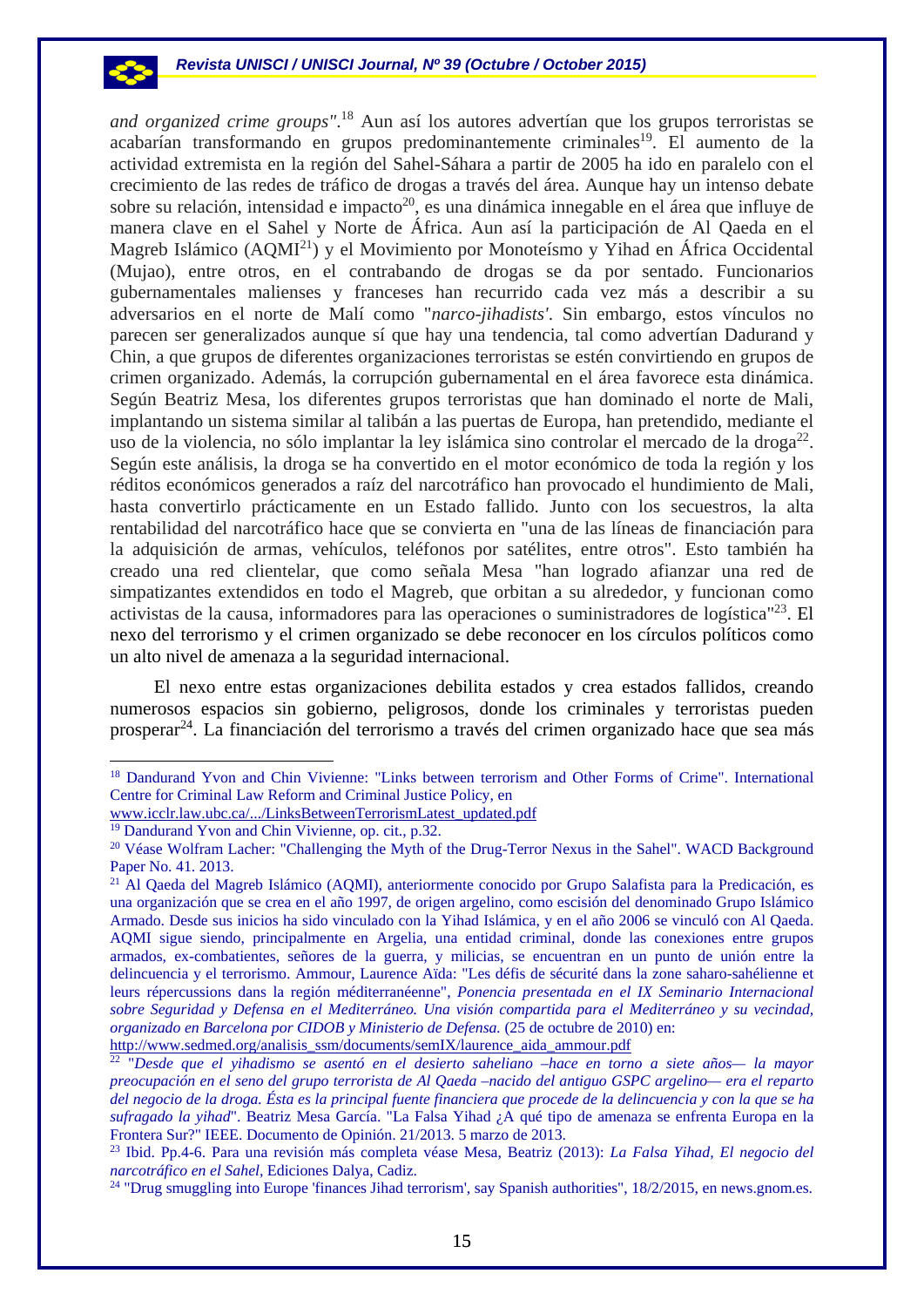difícil de derrotar, los terroristas pueden tener acceso a las armas más letales, lo que les permite cuestionar y destruir las fuerzas policiales y militares con el equipo de armamento e inteligencia más avanzada. La capacidad de los cárteles del crimen organizado para llevar a cabo el contrabando y la trata de personas permite a los terroristas camuflarse operativos en áreas objetivo clave. Por último, los cárteles del crimen organizado en la mayoría de los casos consiguen más poder cuando cooperan con terroristas. Al terrorismo internacional sólo se le puede ganar con eficacia si las estrategias de lucha contra el terrorismo de los estados tienen en cuenta esta simbiosis cada vez mayor. Para abordar este nexo de forma más eficaz, las instituciones dedicadas a la lucha contra el terrorismo y la delincuencia organizada deben de cooperar más estrechamente y desarrollar nuevas respuestas múltiples para satisfacer estas nuevas amenazas a nivel nacional, regional y mundial<sup>25</sup>. Probablemente la creación o fusión de organizaciones bajo mecanismos de agencia, mucho más flexibles y preparados, con aproximaciones comprehensivas (*comprehensive approach*) es probablemente la solución.

### Figura 1

83



Fuente: El País.

<sup>&</sup>lt;sup>25</sup> Schori Liang, Christina: Shadow Networks: The Growing Nexus of Terrorism and Organized Crime. GCSP Policy Paper n°20, Septiembre 2011.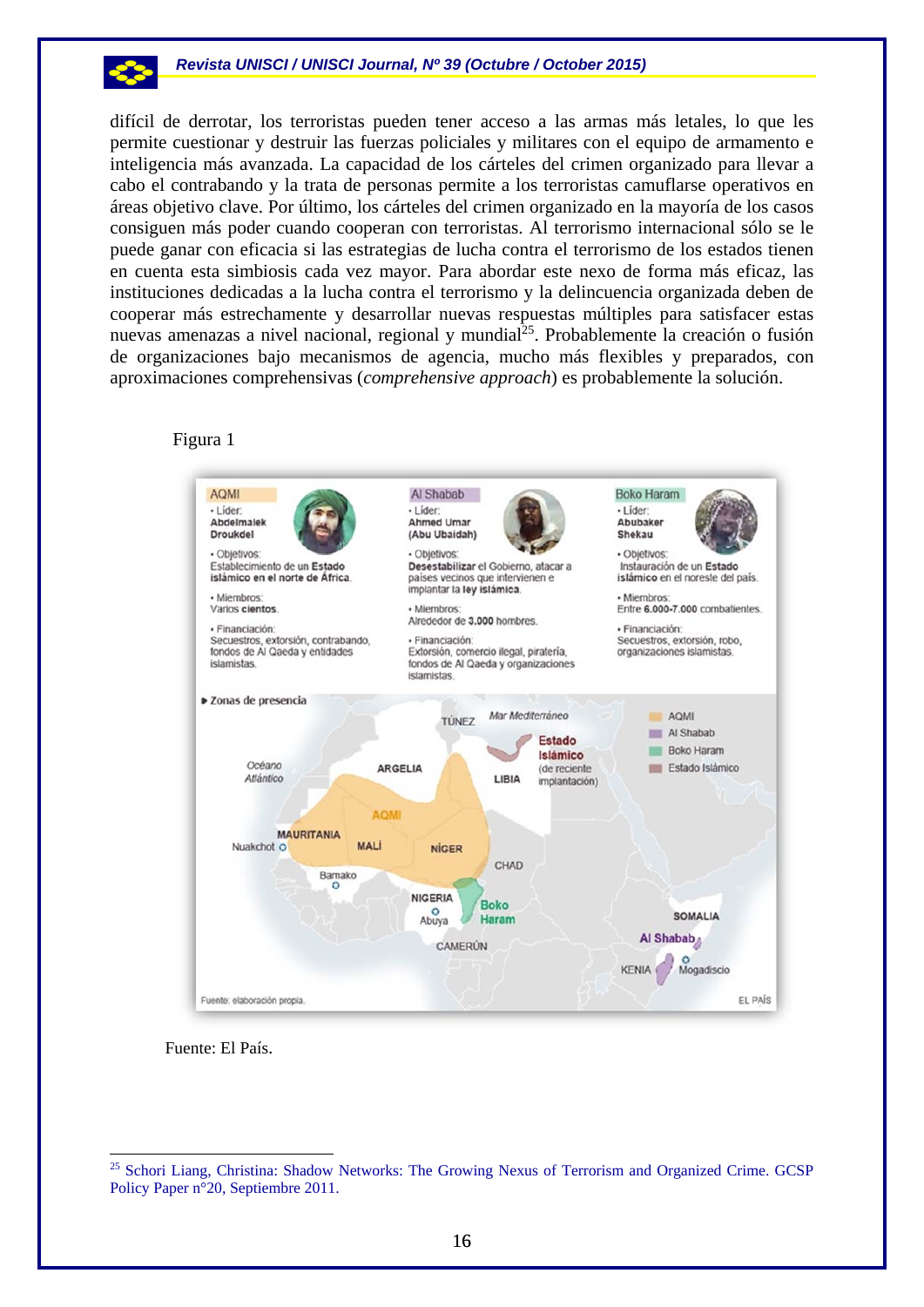En este sentido la unión de espacios subgobernados, crimen organizado y terrorismo sería la amenaza a la que nos enfrentaríamos en el Gran Magreb-Sahel<sup>26</sup> (véase Figura1). Durante la última década se han informado sobre la expansión de las redes del narcotráfico originadas en Suramérica hacia la costa occidental africana, con el fin de llegar al mercado europeo, y que a su vez se han ido desplazando hacia los Estados que se ubican en el Sahel y el Magreb, caracterizados por su fragilidad institucional y democrática. El enfoque con el que se ha abordado esta problemática por parte de los Estados africanos así como los europeos, ha sido criticado por expertos y académicos, puesto que las operaciones e intervenciones han sido orientadas exclusivamente hacia la lucha contra las acciones terroristas perpetradas por grupos islamistas, y no contra las redes del narcotráfico, convirtiéndose en fuentes de financiación de los grupos terroristas, y han ampliado las redes de tráfico de armas y otras actividades delictivas.27

# **2. Radiografía del Crimen Organizado en el Gran Magreb- Sahel**

### 2.1. La región: Seguridad y crimen organizado en el Gran Magreb-Sahel

El crimen organizado trasnacional es un negocio rentable: se estima que en el año 2009 generó 870 miles de millones, esto es el 1,5% del PIB mundial. Es más de seis veces de la cantidad de asistencia oficial para el desarrollo correspondiente a ese año, y equivale a casi el 7% de las exportaciones mundiales de mercancías<sup>28</sup>. Para entender la dimensión del problema, podemos fijarnos en los siguientes datos: un 5% de la población mundial entre 15 y 64 años han consumido alguna sustancia ilícita durante el año 201229; entre 2010 y 2012 se identificaron víctimas de trata de seres humanos de 152 nacionalidades diferentes en 124 países de todo el mundo<sup>30</sup>. Según la ONU, la "*corrupción es un fenómeno social, político y económico complejo que afecta a todos los países. La corrupción socava las instituciones democráticas, frena el desarrollo económico y contribuye a la inestabilidad gubernamental. La corrupción ataca los cimientos de las instituciones democráticas mediante la distorsión de los procesos electorales, pervirtiendo el estado de derecho y la creación de atolladeros burocráticos cuya única razón de ser es la solicitación de sobornos"*. Otros nuevos tipos de crimen, como el cibercrimen, los crímenes contra la identidad, el tráfico en la propiedad cultural, los crímenes medioambientales, la piratería o el tráfico de órganos, también están capitaneados por principales redes criminales. A este respecto, todas estas cifras, forman parte de un conglomerado de amplias actividades delictivas<sup>31</sup> que realizan los principales grupos de crimen organizado transaccional a lo ancho del globo.

<sup>-</sup>26 Hansen. Wibke: "The Failed State–Organized Crime–Terrorism Nexus". SWP Comments 40.December 2011. http://www.swp-berlin.org/fileadmin/contents/products/comments/2011C40\_hansen\_ks.pdf ; Sobre todo Alda, Erik and Sala, Joseph L.: "Links between Terrorism, Organized Crime and Crime: The Case of the Sahel Region". Stability. International Journal of Security & Development, 3(1): 27, 2014, pp. 1-9.<br><sup>27</sup> Campo, Nicolás: "La seguridad en el diálogo birregional entre Sudamérica y África". IED, 2014.<br><sup>28</sup> Oficina de las Naciones

*provenientes del tráfico de drogas y otros delitos organizados transnacionales: informe de investigación* (Viena, octubre de 2011). UNODC. Delincuencia organizada transnacional - La economía ilegal mundializada en: http://www.unodc.org/documents/toc/factsheets/TOC12\_fs\_general\_ES\_HIRES.pdf

<sup>29</sup> *Informe Mundial Sobre Drogas 2014*. 26 de junio de 2014. Viena. UNODC. 30 *Informe Mundial Sobre Trata de Personas*. UNODC. 2014, en https://www.unodc.org/documents/data-andanalysis/glotip/GLOTIP14\_ExSum\_spanish.pdf

<sup>31</sup> Estas actividades han sido catalogadas por la ONU, en 11 tipologías de crimen: 1 - Actos que conducen a la muerte o tengan intención de causar la muerte; 2 - Actos que llevan a dañar o la intención de causar daño a la persona; 3 - Actos delictivos de naturaleza sexual; 4 - Actos contra la propiedad que supongan violencia o amenaza contra la persona; 5 - Actos contra la propiedad privada; 6 –Actos en los que intervengan sustancias psicoactivas u otras drogas; 7 - Actos de fraude, engaño o corrupción; 8 - Actos contra el orden público, la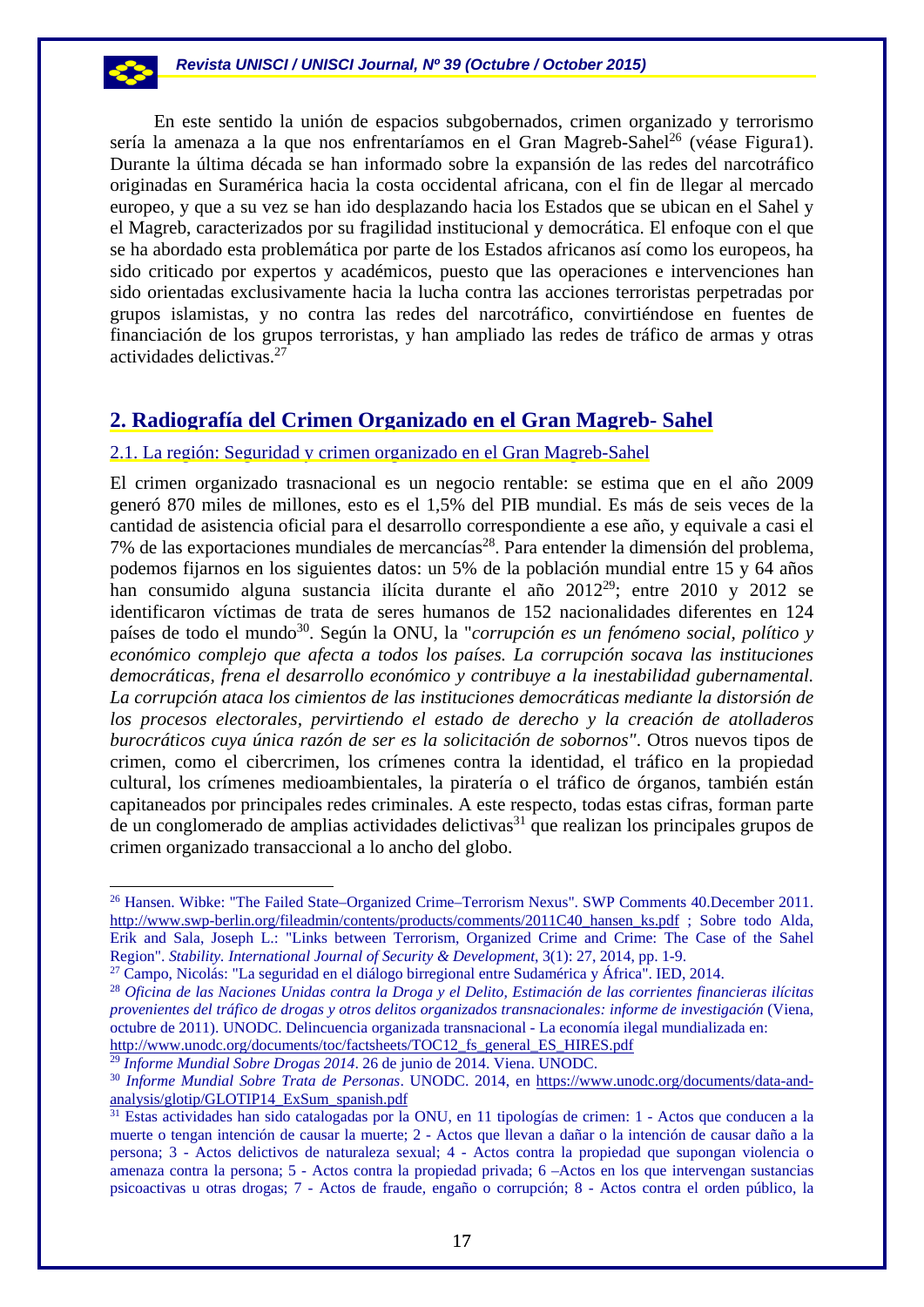En este sentido, la delincuencia organizada transnacional está atrayendo mayor atención debido a que, en el pasado el problema era sobre todo nacional (mafia, mafiya, cárteles, tríadas), ahora, como resultado de la globalización, representa una amenaza a la seguridad internacional<sup>32</sup>. Ningún país está a salvo de esta amenaza.

En términos comparativos con otros continentes, quizá el continente donde la situación es la más traumática sea África. A lo largo y ancho del continente africano se conjuga su idiosincrasia (enormes dificultades en términos políticos, económicos o sociales<sup>33</sup>) con un gran vacío de poder generalizado, además de regímenes dictatoriales y altamente corruptos, y donde las organizaciones criminales forjan vínculos entre ellas: bandas criminales, grupos terroristas, grupos rebeldes y estados fallidos $34$ , que copan diversos tipos de actividades delictivas: tráfico de armas (alimentado por el sinfín de conflictos y guerras olvidadas); control de los recursos y tráfico de materias primas como piedras preciosas, marfil, oro, platino, madera, petróleo (presentes en el subsuelo de África Occidental y Central), donde se produce una lucha encarnizada por el control de estos yacimientos, que presuntamente desvían fondos a la financiación de actividades terroristas<sup>35</sup>. Por otro lado, el tráfico de seres humanos, donde países productores de petróleo como Gabón, Mauritania, Guinea Ecuatorial, o Sudáfrica y Nigeria, reclutan numerosos emigrantes sub-saharianos que son explotados como mano de obra, incluyendo niños a sus filas. En lo que respecta al narcotráfico, se ha producido en los últimos años, la inclusión de algunas de sus costas y puertos, principalmente de África Occidental entre las ciudades más importantes del paso de drogas, en particular del tránsito trasatlántico de cocaína<sup>36</sup>, como se desarrollará en el apartado de las tramas del crimen.

De igual modo, la región del Magreb es una zona estratégica no solo por su posicionamiento en términos geopolíticos, sino principalmente debido a su proximidad geográfica a Europa, su relevancia política y cultural, su potencial económico y comercial<sup>37</sup>, así como por la existencia de amplias e importantes comunidades magrebíes en multitud de países de la Unión Europea.

Es indiscutible el papel que juega la región del Magreb en la estabilidad de Europa y del Mediterráneo (en términos de seguridad lo que se denomina como flanco sur). No obstante, en

autoridad; 9 - Actos contra la seguridad pública y la seguridad del Estado; 10 - Actos contra el medio ambiente; 11 - Otros actos criminales no clasificados.

<sup>32</sup> *Crime and instability Case studies of transnational threats*. UNODC. Febrero 2010, en

https://www.unodc.org/documents/dataandanalysis/Studies/Crime\_and\_instability\_2010\_final\_26march.pdf

<sup>33</sup> Mazzitelli Antonio L. *El desafío de las drogas, el crimen organizado y el terrorismo en África Occidental y Central* ARI Nº 43-2006.<br><sup>34</sup> "La amenaza para la paz y la seguridad regional no se debe, [...] a la presencia de un estado especialmente

fuerte y dominante en una región, sino todo lo contrario, a la debilidad e incluso inexistencia de una estructura estatal". Albares, José Manuel. "Trabajar con socios difíciles: la promoción del desarrollo en los estados frágiles". *ARI Nº 18-2005*. (4 de febrero de 2005), en

http://www.realinstitutoelcano.org/wps/portal/rielcano/contenido?WCM\_GLOBAL\_CONTEXT=/elcano/elcano \_es/zonas\_es/cooperacion+y+desarrollo/ari+18-2005. 35 En Mazzitelli, Antonio L. *El desafío de las drogas, el crimen organizado y el terrorismo en África Occidental* 

*y Central*, p. 17. Links grupos terroristas como *Hezbolla* en el Líbano, o Al-Qaeda (inversiones en la industria del diamante en Sierra Leona), financiados con fondos procedentes de las explotaciones de diamantes en África. En el caso del petróleo: Nigeria desvía a oleoductos ilegales entre 60.000 y 100.000 barriles de petróleo diarios. <sup>36</sup> *Ibid*. 37 España tiene estrechos vínculos económicos con los países de la región, y especialmente con Marruecos, país

del que fuimos primer socio comercial entre enero y septiembre de 2014, y Argelia, con el que también alcanzamos esta posición de primer socio comercial en el año 2013. Además, Argelia es nuestro principal suministrador de gas natural, con el 45% del aprovisionamiento.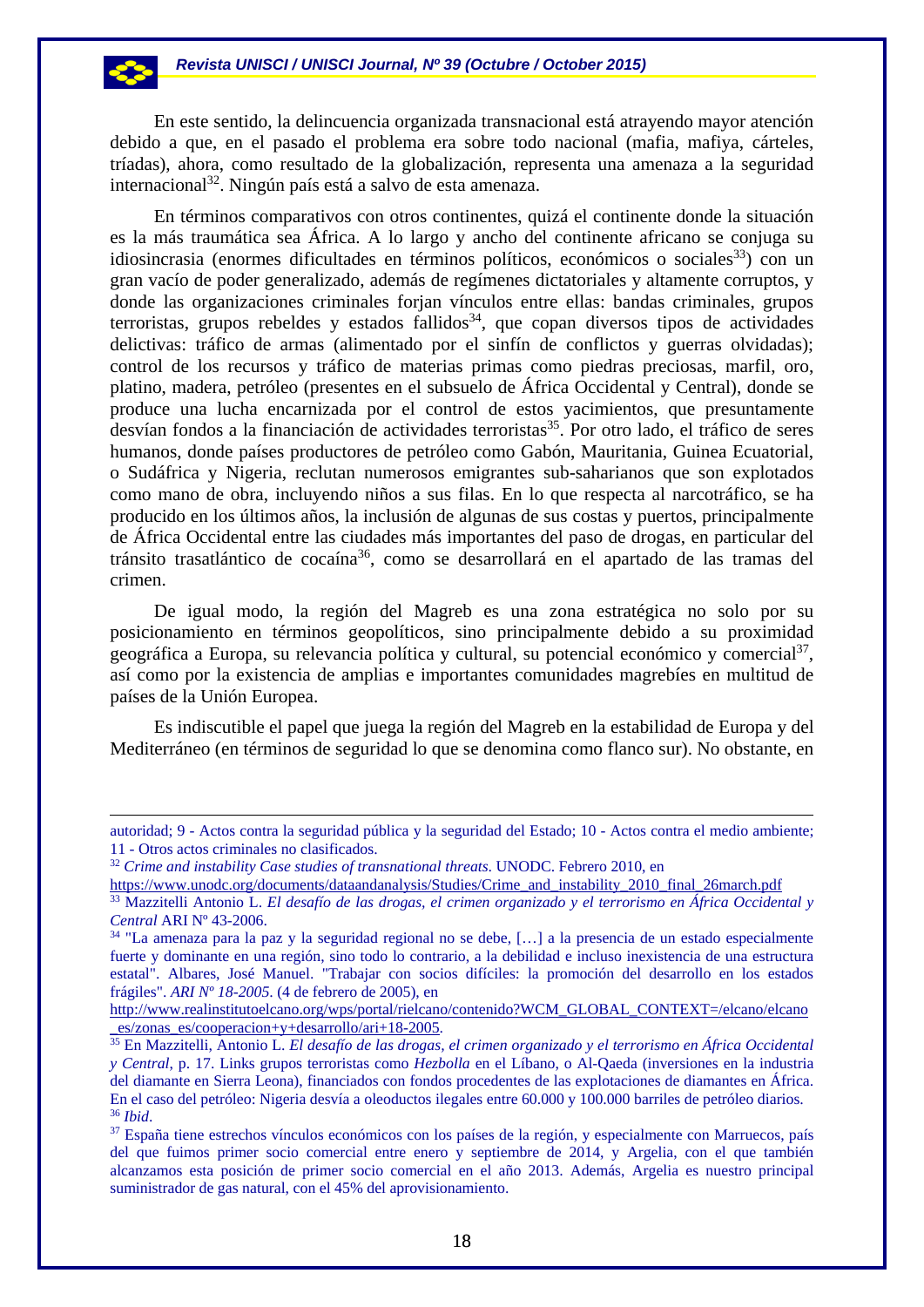lo que respecta al ámbito exclusivo de la seguridad, el gran Magreb y el Sahel<sup>38</sup>, suponen hoy un foco de inestabilidad y un territorio con constantes actuaciones de importantes redes de crimen organizado trasnacional. Al albur de los últimos acontecimientos, esta amenaza se ha expandido e implantado con mayor vigor en muchos de los principales países de la región: Libia, Argelia, y Marruecos, así como en algunos de los países del Sahel.

A este respecto, los cambios políticos que se iniciaron con la denominada 'Primavera Árabe'39 en los países anteriormente mencionados han provocado fuertes tensiones, principalmente en Libia, tras la muerte de Gadafi, pero también en el resto de países. En particular, las amenazas existentes en el Magreb y en parte del Sahel afectan directamente a la seguridad europea: la amenaza terrorista, el tráfico de estupefacientes y de armas, el crimen organizado o las redes de tráfico de seres humanos, y el fenómeno conocido como narcoterrorismo, son problemas que hoy forman parte de la agenda no europea, puesto que el destinatario final de todo lo "que se moviliza de forma ilegal o irregular" en la región, es la Unión Europea, principalmente los países de la ribera del Mediterráneo: España e Italia y en menor medida Francia y Grecia. Asimismo es necesario destacar que la ausencia de control en las fronteras en el Magreb y el Sahel dinamita la estabilidad regional, que, unido a una serie de características propias de la región, hacen que el crimen organizado sea una de las principales amenazas para la seguridad, principalmente europea, pero también internacional.

Esta primera aproximación a la región pretende definir y acotar, por un lado, los países que serán objeto de estudio en el presente artículo: Marruecos, Argelia y Túnez<sup>40</sup>, y, por otro lado Libia, puesto que en el tema que nos ocupa, crimen organizado, Libia lidera de algún modo la presencia de redes de crimen organizado, principalmente debido a su situación de inestabilidad y desgobierno. Del mismo modo, este artículo hará referencia al Sahel, puesto que en lo que a crimen organizado trasnacional se refiere, es relevante en tanto en cuanto la inexistencia de controles y de autoridad reconocible, la porosidad y apenas presencia de fronteras, así como la corrupción endémica existente en el seno de la mayoría de estos estados, que permiten la actuación de las redes de contrabando de forma impune a lo largo y ancho del Magreb y del Sahel.

En definitiva, entre las causas subyacentes que facilitan la actividad de grupos de criminalidad organizada en esta zona se encuentran, entre otras: la pobreza endémica; el descontento de las poblaciones de zonas remotas con la falta de servicios ofrecidos por los gobiernos estatales; la existencia de enormes fronteras, trazadas artificialmente durante la época colonial, que los estados son incapaces de controlar; el impacto de conflictos ajenos a la región, como el israelí‐palestino y la invasión de Irak de 2003 y más recientemente el conflicto en Siria; la falta de una democracia creíble y la opresión sobre determinados

<sup>38</sup> La región del Sahel se es un amplia área semidesértica muy escasamente poblada, cuya extensión se extiende al sur del Sáhara desde Mauritania hasta Sudán con cerca de 4 millones de kilómetros cuadrados entre los que se encuentran Mauritania, Senegal, Mali, Argelia, Guinea, Burkina Faso, Níger, Nigeria, Camerún, Chad, Sudán, Eritrea y Somalia. Perianes Bermúdez, Ana Belén, "Desafíos para la seguridad española respecto a la inestabilidad en el Sahel". Panel Grupo 9: Seguridad en África Subsahariana. *IUGM*. En

http://estudiosmilitares.es/comunicaciones/Ana%20Belen%20Perianes%20Berm%C3%BAdez.pdf

<sup>39</sup> Lo que se ha denominado como 'Primaveras Árabes' son una serie de alzamientos populares acaecidos en los países árabes desde el año 2010 hasta la actualidad. Los países que han protagonizado este tipo de movimientos son: Túnez, Argelia, Mauritania, Arabia Saudí, Omán, Yemen, Libia, Líbano, Kuwait, Sudán, Jordania, Siria, Egipto, Irak, Irán, Marruecos así como en los territorios de Palestina y del Sáhara Occidental. Cabe destacar que la incidencia de estos movimientos no ha sido igual en todos los países. Por un lado Túnez, celebró, a finales de 2014 elecciones legislativas y presidenciales, culminando así la transición política y convirtiéndose en el primer país árabe que elige por sufragio universal y directo a su jefe de Estado. Por otro lado, Marruecos y Argelia han atendido las demandas populares emprendiendo programas de reformas.

<sup>40</sup> Sayigh, Yezid: "Missed opportunity. The politics of police reform in Egypt and Tunisia". *Carnegie Middle East Center* (marzo de 2015), en http://carnegie-mec.org/publications/?fa=59391.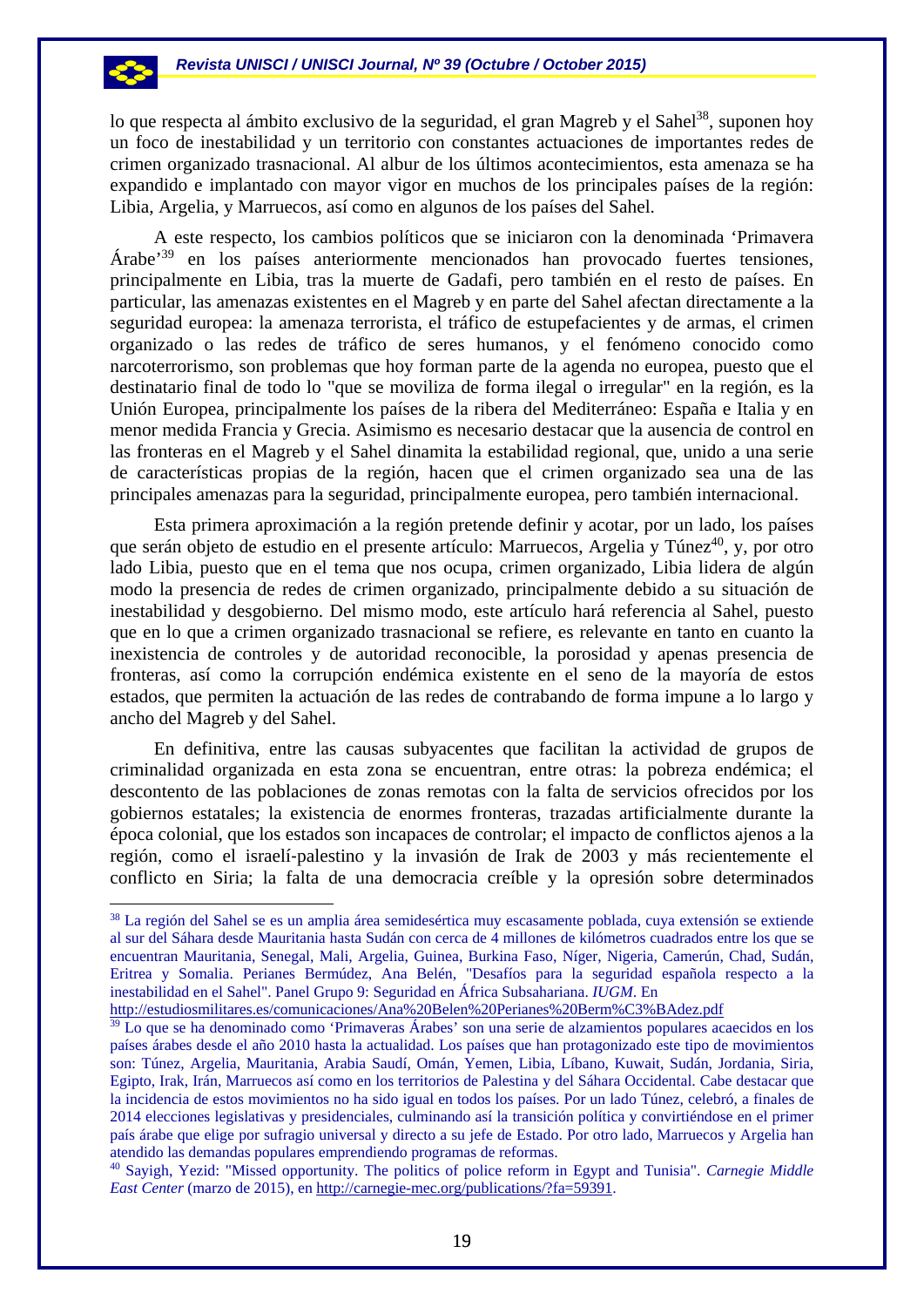colectivos<sup>41</sup>; la corrupción generalizada y endémica que asola las instituciones; el vínculo clave entre terrorismo y crimen organizado, en actividades como el contrabando y el blanqueo de dinero. Este último punto, y la conexión existente entre terrorismo y crimen organizado, como se ha desarrollado anteriormente, en otro epígrafe del presente artículo. Para ello, es necesario, en primer lugar, tomar conciencia sobre las capacidades de cooperación creciente entre los grupos terroristas de la región, tal y como ha quedado demostrado en la introducción.

En ciertos aspectos puede interpretarse que, tanto los grupos terroristas que operan en la región como los dedicados al crimen organizado, buscan, entre otras cosas: suplantar al estado en las zonas carentes de gobernación; provocar la caída de los gobiernos locales; y, por último, y de modo colateral, amenazar los intereses occidentales. A este respecto la respuesta a la amenaza tanto del crimen organizado trasnacional o el terrorismo en el Magreb, no pueden ser combatidos exclusivamente en términos nacionales, y se debe, por tanto, diseñar un escenario geográfico, estratégico y temporal a medio y largo plazo, con una visión holística de la geopolítica de la región $42$ . Es necesario por tanto que los principales actores implicados inicien un proceso de cooperación en materia de seguridad, puesto que este tipo de amenazas requiere unas capacidades conjuntas para poder hacer frente a una amenaza tan potente y extendida. Este tipo de iniciativas serán tratadas en el punto dos del presente artículo de forma extensa, identificando y analizando la eficacia de las principales actuaciones a nivel nacional, regional e internacional para luchar contra el crimen organizado en el Magreb y el Sahel.

El siguiente mapa permite visualizar las causas descritas anteriormente, esto es, la relación directa que existe entre la debilidad de los estados, la permeabilidad de las fronteras y el tráfico de drogas, y cómo estos elementos estructurales son una pieza clave para entender las actividades ilícitas en la zona.



### Figura 2

-

Fuente: Potomac Institute 2011.

http://www.undp.org/content/dam/rbas/report/UNDP\_AR2014\_english.pdf 42 Ver: Mattes, Hanspeter. "Domestic Security in the Maghreb: Deficits and Counter-Measures". *GIGA working papers*. *Nº 186*. (Enero de 2012), en

https://www.giga-hamburg.de/de/system/files/publications/wp186\_mattes.pdf

<sup>41</sup> Según el PNUD, actualmente, "*the Arab States stand at a crossroads between progress and desire for change, and faltering development and crisis. Recent MDG progress has slowed. The transition that began with high hopes in 2011 has brought gains in some countries but taken a terrible toll in others*". *PNUD: 2013-2014 Annual Report. New Partnerships for Development*, en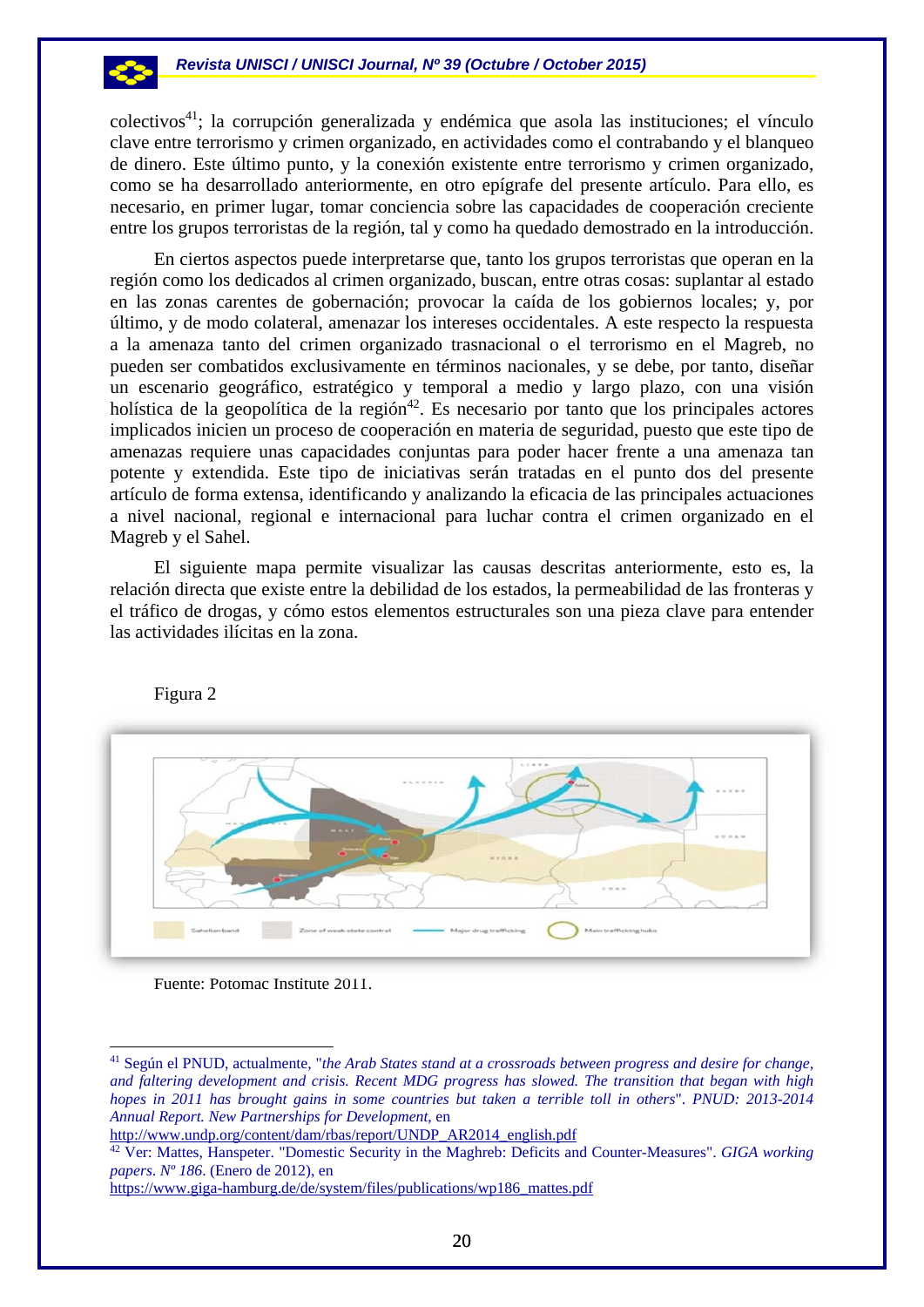### 2.2. - Las tramas del crimen organizado en el Sahel

Esta región, ya desde la Edad Media, fue un foco relevante en lo que respecta al control de las rutas de comercio por las que transcurría el tráfico de mercancías como el oro, la sal o los esclavos<sup>43</sup>. Esta situación se vio reducida durante los años de ocupación colonial por parte de Francia, para ser retomada tras la independencia, en particular desde Argelia y Libia a los países de reciente creación como Malí y Níger. En este sentido, los anteriores productos han sido sustituidos por drogas, seres humanos y armas.

A continuación se van a detallar las especificidades de los países de la región en cuanto al crimen organizado se refiere, tanto en el Magreb, como en el Sahel, con las particularidades de los países que lo conforman. A pesar de esta acotación, no es óbice para que a lo largo del artículo se haga alusión a otros países del continente africano en los que confluyan las amenazas que estamos analizado: el crimen organizado por un lado, y sus vínculos con el terrorismo, por otro.

Es un hecho incontestable que se está produciendo un desgaste estructural de la seguridad de África del Norte, con posibles consecuencias para el Mediterráneo y el África sub‐sahariana44. Del mismo modo, "casi todos los países de la zona tienen dificultades para hacer frente a las actuaciones del crimen organizado, el terrorismo yihadista o la insurgencia en sus territorios, con lo que son sensibles –cuando no vulnerables– a la actuación de esos grupos, lo que les abona a una situación de fragilidad o fallo latente"45.

Del mismo modo, el siguiente mapa muestra en detalle las redes de tráficos ilícitos, por un lado el tráfico de personas y la inmigración ilegal, punta de lanza de las principales actuaciones por parte de la Unión Europea en la actualidad<sup>46</sup>; por otro, las rutas de contrabando de armas, tabaco y drogas (cannabis y cocaína); y el tráfico de armas desde la caída del régimen libio. El mapa asimismo muestra más información sobre los principales asuntos que generan inestabilidad en esa área geográfica, como la existencia de conflictos armados, o las áreas de actividad de organizaciones como Boko Haram, AQMI o el colectivo de los *tuareg47*.

En definitiva, el Norte de África en su conjunto se ha convertido en una zona del mundo donde los grandes conglomerados del crimen organizado trasnacional han encontrado un ambiente particularmente favorable para llevar a cabo su actividad, en regiones con gobiernos débiles, donde el estado es demasiado pobre para ejercer la autoridad, o bien donde grupos

1

http://www.ieee.es/Galerias/fichero/docs\_opinion/2013/DIEEEO75-2013\_Tuaregs\_MMoraleda.pdf

<sup>43</sup> Fuente Cobo, Ignacio. "La amenaza híbrida: Yihadismo y crimen organizado en el Sahel". *IEEE*. Nº 57/2014. (3 de diciembre de 2014). P. 3. En

http://www.ieee.es/Galerias/fichero/docs\_analisis/2014/DIEEEA572014\_AmenazaHibridaSAHEL\_IFC.pdf 44 Ruiz González, Francisco José. "Desarrollo del Segundo "Marrakech Secutiry Forum". *Documento* 

*informativo del IEEE*. Nº 03/2011. (Enero de 2011). En

http://www.ieee.es/Galerias/fichero/docs\_informativos/2011/DIEEEI03-

<sup>2011</sup>SegundoMarrakechSecurityForum.pdf

<sup>45</sup>Arteaga, Félix. "España mirando al Sur: del Mediterráneo al Sahel". *Informe Elcano* (noviembre 2014. en:http://www.realinstitutoelcano.org/wps/wcm/connect/349a5b80467ff303b17db7bdae0ed545/InformeElcano1 8 Espana mirando al sur mediterraneo sahel.pdf?MOD=AJPERES&CACHEID=349a5b80467ff303b17db7b dae0ed545

<sup>46</sup> La UE ha puesto en marcha diversas iniciativas (desarrolladas en el aparatado 2.2 del presente artículo) desde el inicio de oleadas de inmigrantes ilegales a las costas de los países miembros de la ribera del Mediterráneo: España, e Italia y en menor medida Grecia. Este hecho se desarrollará en el capítulo específico sobre tráfico de personas en la región del Magreb.

<sup>&</sup>lt;sup>47</sup> Para más información: Moraleda Martín-Peñato, Manuel. "El pueblo tuareg y su papel en el conflicto de Mali". *IEEE*. Documento de opinión Nº75/2013. (14 agosto de 2013) en: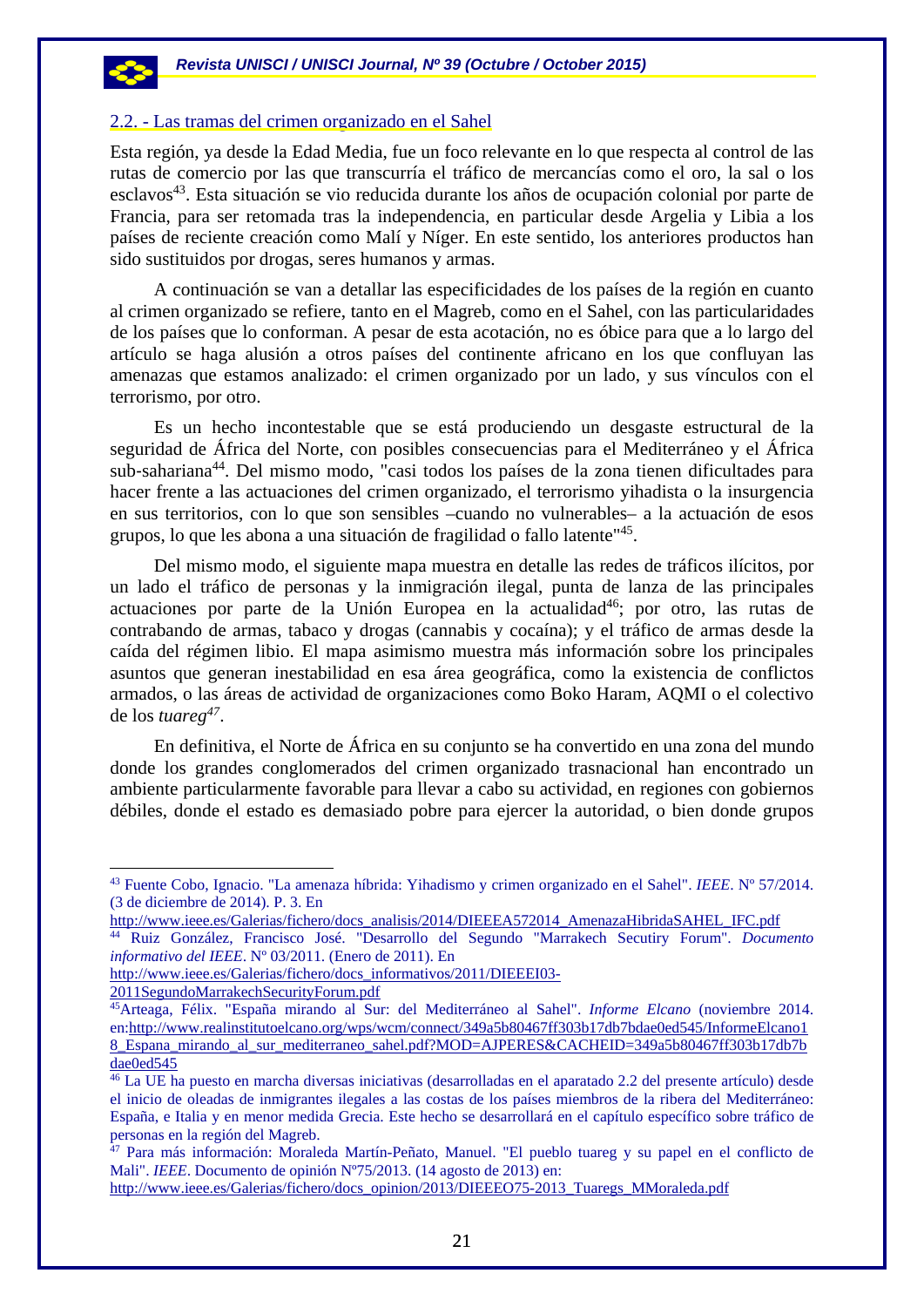

insurgentes han asumido algún grado de control y ejercen un poder alternativo en determinados territorios (véase Figura 3).



## Figura 3

Fuente: Elordenmundial.org.

Como se ha demostrado, la región del Gran Magreb es un lugar perfecto para que las principales organizaciones criminales transnacionales tengan cierta importancia y realicen diversas actividades. Cabe destacar que, en el caso del tráfico de drogas, la droga proveniente de América Latina, llega a Europa vía África Occidental, y tiene su origen en Venezuela, Brasil, Colombia, así como en menor medida México.

A continuación se explicará lo que se ha denominado la 'ruta del Sahel' de la droga, que, con algunas variaciones de itinerario, esta zona se ha convertido en una ruta primordial para el contrabando. En cuanto a la forma de acceso de las diversas drogas, y de acuerdo con las informaciones que apuntan a una modificación de las rutas y de la forma de proceder por parte de los traficantes, así como en lo que respecta a los emplazamientos de los grupos criminales, es necesario subrayar una serie de cambios que se han producido en lo que a las rutas del transporte de la droga se refiere. En este sentido, históricamente las principales rutas de la droga proveniente de América Latina, realizaba una ruta exclusivamente trasatlántica, esto es, desde el Caribe, alcanzaba los puertos de Holanda o de la Península Ibérica, vía los archipiélagos de Azores, Madeira y Canarias. Esta modificación en la ruta de la droga es debida principalmente a la mejora de la acción policial, una mayor eficacia y un aumento de la vigilancia en los países históricamente receptores. Así, las redes del narcotráfico han virado, buscando rutas menos directas pero a la vez con menor control, en particular, poniendo su foco de acceso en la fachada atlántica de África Occidental. Cabe destacar que si bien aparentemente traficar vía África Occidental incrementa los riesgos para los grupos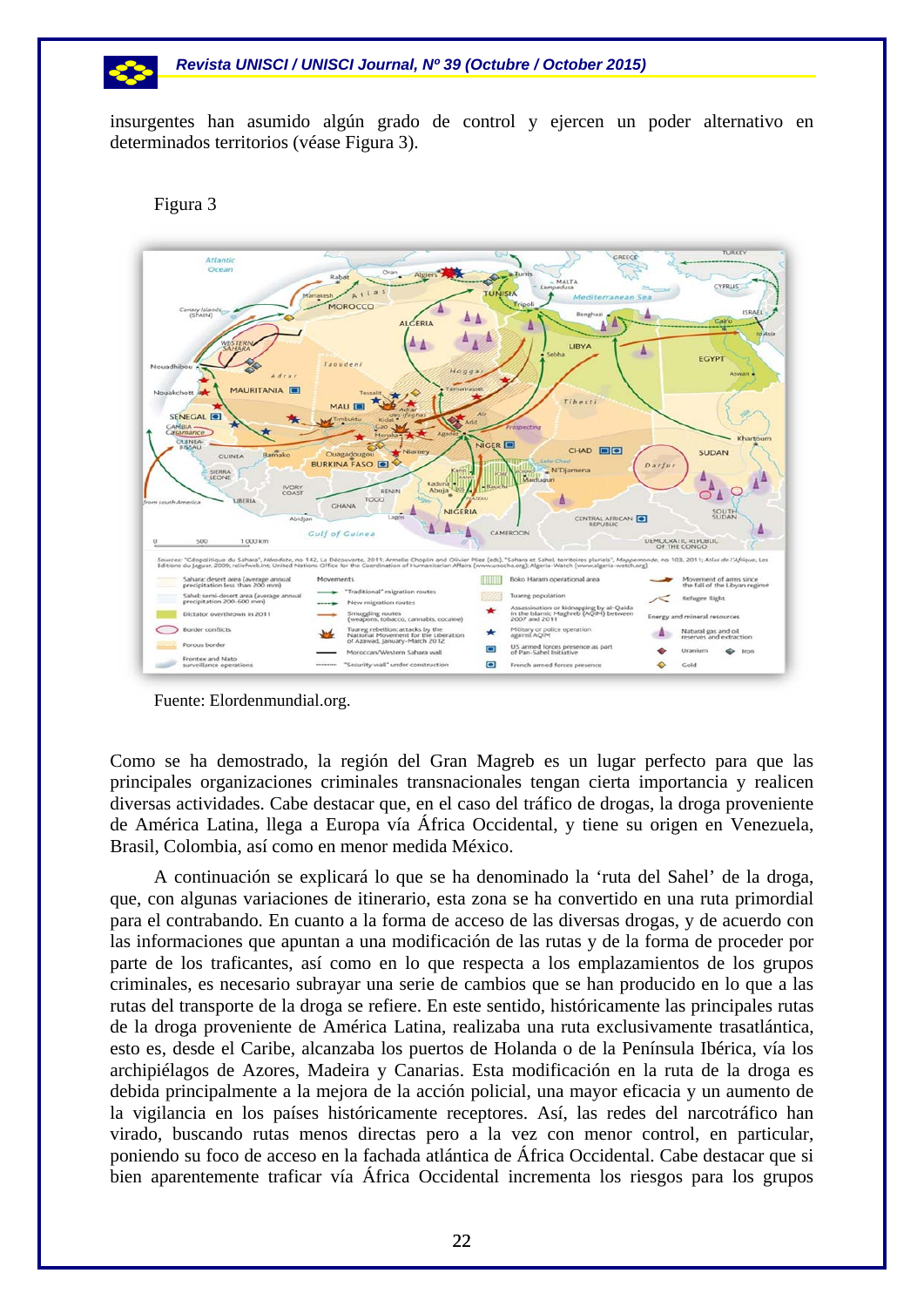delictivos (mayor número de kilómetros y mayor número de países de tránsito), a largo plazo sí se considera que existen ciertas ventajas sobre las rutas más directas. De este modo, los grupos criminales sudamericanos han establecido su presencia de forma nítida en varios estados tales como Cabo Verde o Guinea Bissau, debido a las idiosincrasias compatibles entre los traficantes sudamericanos y sus contrapartes africanos-occidentales<sup>48</sup>.

En el siguiente mapa, se especifican las rutas de las organizaciones y grupos criminales una vez que la droga ya se encuentra en el continente africano. Así, con procedencia del Norte de África, existen fundamentalmente dos rutas: una por Nigeria a través de Senegal y Marruecos, y otra por Níger, Argelia y Marruecos, cuyo destino final es España (véase Figura 4).

#### Figura 4



Fuente: LaMoncloa.org.

1

En este sentido, las conexiones entre el Magreb y el Sahel (situación de Mali, la caída de Gadafi en Libia o las redes de crimen organizado transfronterizas) y entre el Magreb y Oriente Medio (por ejemplo con la abultada presencia de los combatientes magrebíes en Siria) son evidentes<sup>49</sup> y deben ser combatidas conjuntamente.

<sup>48</sup> Philip de Andrés, Amado: "West Africa Under Attack: drugs, organized crime and terrorism as the new threats to Global Security". *UNISCI Discussion Papers*, Nº 16 (Enero / January 2008) en

https://www.ucm.es/data/cont/media/www/pag-72513/UNISCI%20DP%2016%20-%20Andres.pdf.

<sup>&</sup>lt;sup>49</sup> En la actualidad, hay combatientes terroristas extranjeros procedentes de más de la mitad de los países del mundo. Entre los diferentes asociados de Al-Qaida (QDe.004) alrededor del planeta, incluido el grupo disidente Estado Islámico de Iraq y el Levante (EIIL) (que figura en la Lista como Al-Qaida en el Iraq (QDe.115), hay más de 25.000 combatientes terroristas extranjeros, que provienen de más de 100 estados miembros. El número de personas que viajan con este fin es más alto que nunca antes, y los principales destinos son la República Árabe Siria y el Iraq, además de Libia, donde este problema también va en aumento. Los datos corresponden al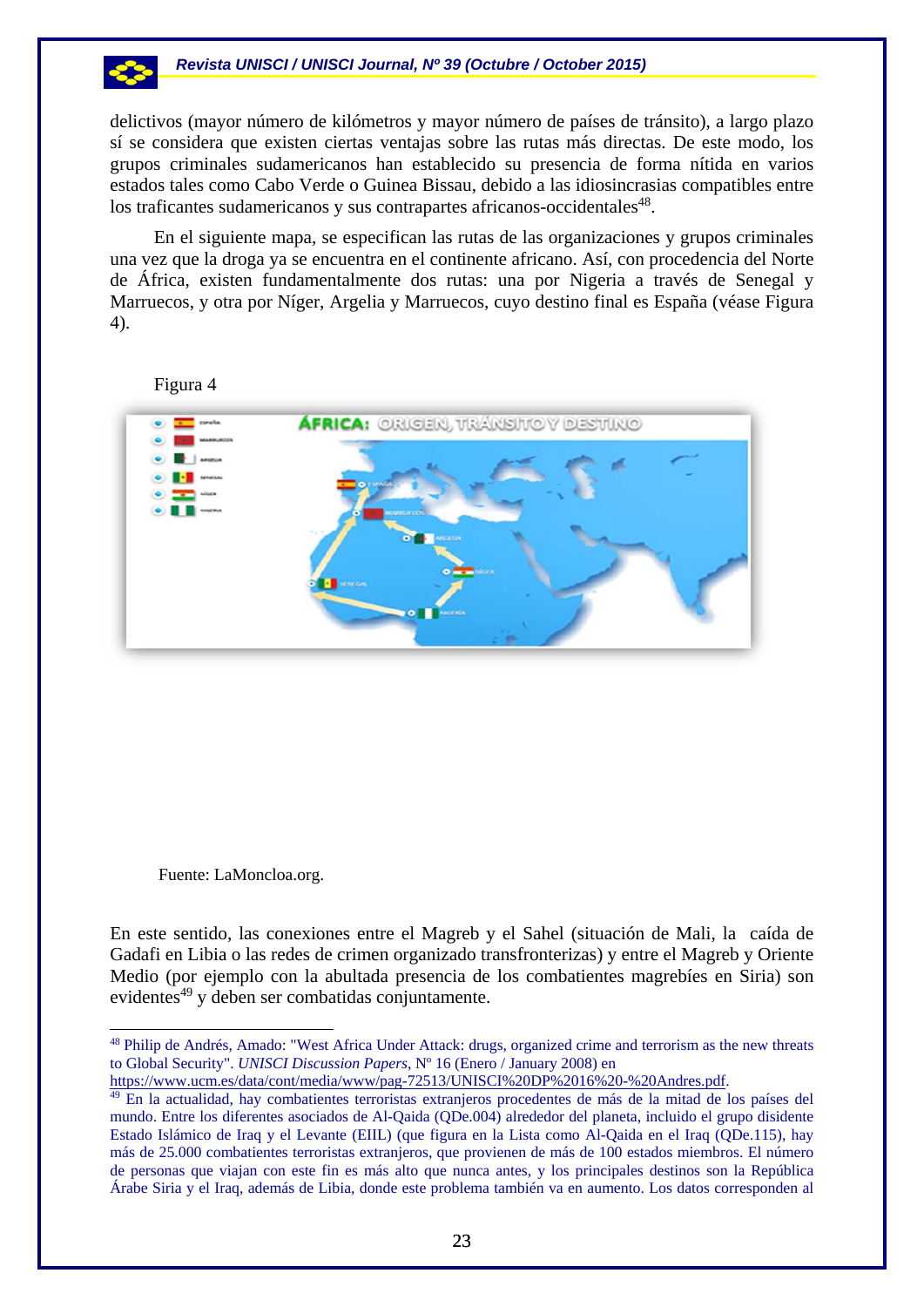Así, la primera 'parada de la droga' son las islas de Guinea Bissau, Senegal o Mauritana, y posteriormente, desde donde posteriormente se traslada la cocaína procedente de Latinoamérica a un gran triangulo de tierra de nadie entre el norte de Malí y Níger, el sur de Libia y Argelia y el este de Mauritania. Adicionalmente los narcotraficantes utilizan también pistas de arena en el desierto para que aterricen aviones cargados de sustancias ilegales, donde no puedan ser detectados pos los radares.

En el mismo orden de cosas, cabe destacar que los vuelos con correos humanos son otro método de introducción de drogas, si bien a una escala menor. De acuerdo con las cifras del Ministerio del Interior, en el año 2012 un total de 1.679 personas fueron detenidas en 2012 por esta práctica. Así, de la cocaína incautada el año pasado, la mayor carga, más de 7,5 toneladas fue trasladada mediante buques en alta mar, y un 4,2, toneladas fueron interceptadas en contenedores en los propios puertos.

Del mismo modo, Marruecos, un estado estable para llevar a cabo negocios se ha convertido en otro de los países de destino de la droga, junto con Libia, que, tras la caída del régimen de Gadafi, ofrece grandes facilidades como ya se ha señalado anteriormente. Así, los narcos fletan barcos desde el puerto de Misrata con destinos variados como Malta, Nápoles, Valencia o Barcelona. Cabe destacar que en determinados países como Italia, los grandes cárteles colombianos se han aliado con las mafias locales, como la Camorra y otros grupos, consiguiendo mejorar así sus capacidades, al utilizar tanto rutas como medios, así como la infraestructura previamente existente, realizando operaciones mucho mejor organizadas y por tanto mayormente exitosas.

Esta realidad se sustenta en una serie de factores, que, contribuyen a hacer del norte de África una zona propicia para que el crimen anide: la escasa competencia en cuanto a mecanismos de lucha y recursos tecnológicos de los conglomerados del crimen respecto a las autoridades de la zona. En este sentido, basta con comparar los medios de vigilancia y el nivel de tecnología de que dispone Europa Occidental con los de África. Otro punto a subrayar, es el nivel de corruptibilidad de autoridades, jueces y policía, en un caso y en otro. En este tema en particular, el bajo nivel y condiciones de vida, así como la pobreza y los bajos salarios, facilitan que la capacidad de sobornar sea mayor en la región africana. Otros aspecto es la vasta extensión de territorio en el caso de África, y la competencia de los recursos de las fuerzas del orden dado el amplio número de países implicados en la seguridad de la zona, y, por el contrario, el grado de capacidades y mecanismos, así como un territorio mucho más controlable en el caso de Europa que en el de África<sup>50</sup>.

En este sentido, el norte de África y algunos países de la franja del Sahel se han convertido en un área ideal para poner en práctica la división y el almacenaje de la droga en puntos muy diversificados en el espacio, lo que es altamente rentable a la hora de realizar el reenvío de la droga a los países de destino final. La droga es por tanto almacenada en estos países para luego emprender un nuevo viaje a los países europeos<sup>51</sup>.

-

*Internacional de Seguridad y Defensa*. Granada. (Noviembre 2008). 51 Arteaga, Félix: "España mirando al Sur: del Mediterráneo al Sahel". *Informe Elcano*. (Noviembre 2014), en

http://www.realinstitutoelcano.org/wps/wcm/connect/349a5b80467ff303b17db7bdae0ed545/InformeElcano18\_ Espana\_mirando\_al\_sur\_mediterraneo\_sahel.pdf?MOD=AJPERES&CACHEID=349a5b80467ff303b17db7bdae 0ed545

Informe sobre los combatientes terroristas extranjeros elaborado por el Equipo de Apoyo Analítico y Vigilancia de las Sanciones establecido en virtud de la resolución 1526 (2004), que se presentó al Comité del Consejo de Seguridad dimanante de las resoluciones 1267 (1999) y 1989 (2011) relativas a Al-Qaida y las personas y entidades asociadas. conforme a lo dispuesto en el párrafo 23 de la resolución 2178 (2014). *Consejo de Seguridad de la ONU*. 19 de mayo de 2015, en http://www.un.org/en/sc/ctc/docs/2015/N1508460\_ES.pdf. 50 Pérez, Jesús: "Un Flanco Sur Profundo. El arco de inestabilidad de África Occidental". *III Congreso*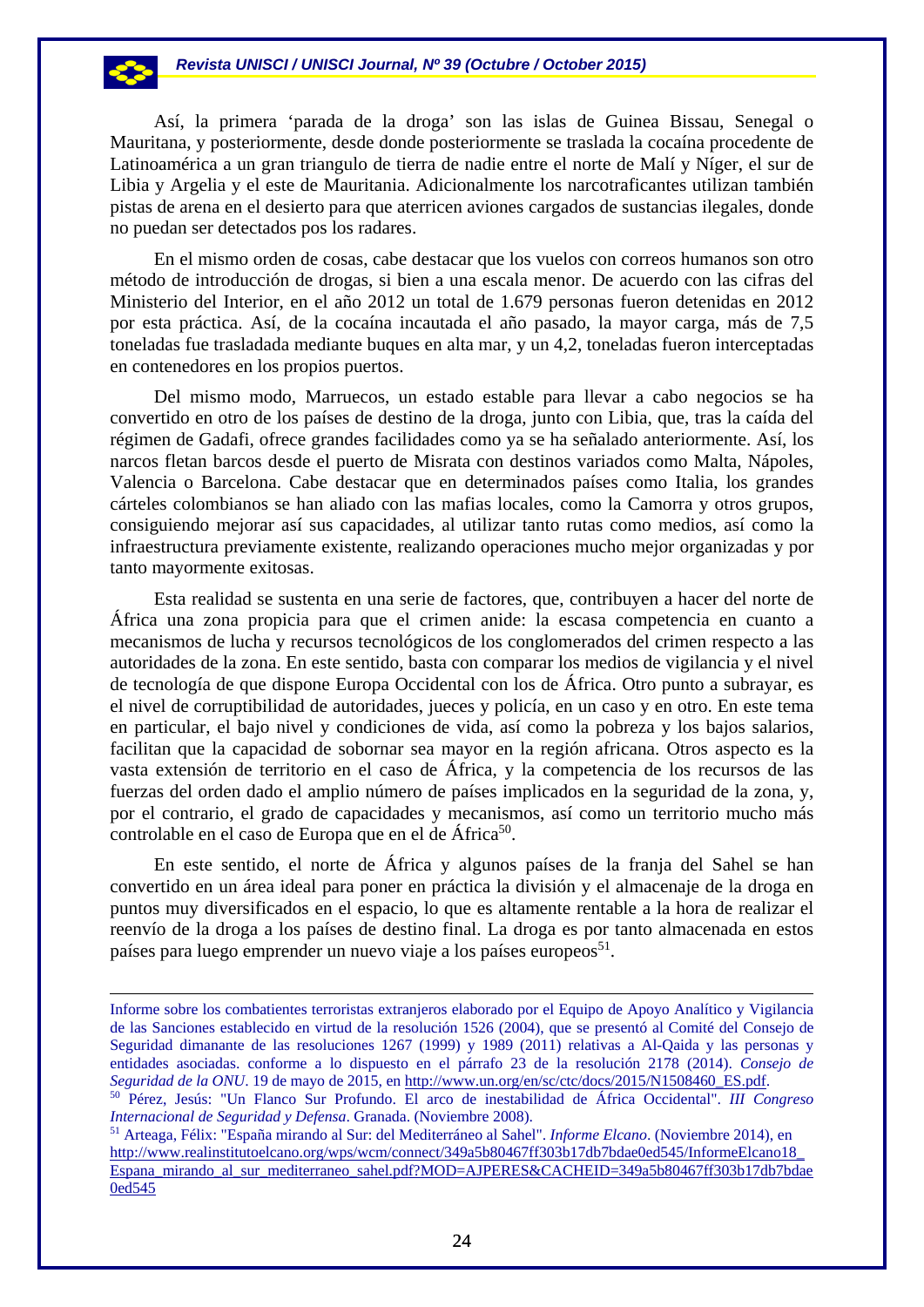#### 2.3. - Las actividades del crimen organizado en la región

En cuanto a las actividades del crimen en la zona, estas son de muy variada índole: tráfico de drogas, tráfico de armas, tráfico de seres humanos, principalmente, y, en menor medida, crimen contra la propiedad intelectual y falsificaciones, lavado de dinero, delitos de estafa y fraude.

A continuación, vamos a centrarnos en una de las principales actividades que lleva a cabo el crimen organizado en esta zona del mundo: el tráfico de drogas. En este sentido, la existencia de estos grupos viene respaldada por la existencia de un gran volumen de tráfico de drogas entre la zona del Magreb y Europa, asunto que atenta directamente contra la seguridad occidental. En particular, existen datos<sup>52</sup> que avalan y constatan la existencia de un importante volumen de tráfico de drogas en la región. Cabe destacar que existe cierta relativización del riesgo, principalmente por el proceso de diversificación de las rutas de contrabando. Asimismo la Oficina de Naciones Unidas para la Droga y el Crimen Organizado (UNODC) pone de manifiesto los efectos que tanto el consumo como el tráfico de estupefacientes están creando entre la población y la gobernanza de la zona, reforzando las redes criminales organizadas y fomentando la corrupción local, lo que sí afecta de forma directa a la estabilidad regional.

En ciertos países del Magreb y el Sahel queda constatado, de acuerdo con la información publicada por la UNODC que las rutas criminales trasladan cocaína a la costa occidental africana desde América Latina y, por otro, heroína a la costa oriental desde Asia. De esas costas parten redes que distribuyen las drogas de costa a costa y, desde ellas, hacia Europa o Asia, a lo que habría que añadir la distribución de las anfetaminas producidas localmente.

Por otro lado, en África Occidental, la inestabilidad se focaliza principalmente en las subregiones del Golfo de Guinea. La limitada capacidad para aplicar la ley de muchos de los Estados, hacen que en esta región confluyan diferentes amenazas a la seguridad así como problemas estructurales, asociados principalmente a la debilidad inherente de los estados: la pobreza endémica, la piratería, el auge de la presencia del terrorismo yihadista y el incremento del crimen organizado. A este respecto la OCDE identifica estos elementos como importantes obstáculos para el potencial de desarrollo de la región. De este modo, África Occidental se perfila como una vía de acceso a Europa de las drogas que llegan desde América Latina, a modo de *hub*, donde se prepara la mercancía para el posterior tránsito en países como Guinea, Guinea Bissau, Ghana, Benín, Nigeria y Sierra Leona a los que se han unido Mauritania y Marruecos como nodos necesarios en las redes de contrabando ya que disponen de puertos, aeropuertos y fronteras permeables desde los que canalizar los flujos, con disparidad de direcciones y de acuerdo a las oportunidades del mercado de la droga así como la existencia de menor presión policial<sup>53</sup>.

Es necesario subrayar que las aprensiones de alijos de droga no son en este caso concluyentes como fuente de información, puesto que tanto el origen, como el volumen o los flujos, así como las circunstancias de las incautaciones siempre se encuentran bajo un halo de

1

<sup>52</sup> *Datos de la Oficina de Naciones Unidas para la Droga y el Crimen Organizado (UNODC) Año 2013*. En particular este informe avala esa percepción de existencia de redes criminales y constata la existencia del tráfico, si bien, en menor proporción que la intuida y con tendencia a la baja desde el punto álgido alcanzado en el año 2007. Datos de la UNODC Año 2013. Cabe destacar que la UNODC resalta la falta de fiabilidad de los datos recogidos en el continente africano.

<sup>53</sup> Arteaga, Félix: "España mirando al Sur: del Mediterráneo al Sahel". *Informe Elcano*. (Noviembre 2014), en http://www.realinstitutoelcano.org/wps/wcm/connect/349a5b80467ff303b17db7bdae0ed545/InformeElcano18\_ Espana\_mirando\_al\_sur\_mediterraneo\_sahel.pdf?MOD=AJPERES&CACHEID=349a5b80467ff303b17db7bdae 0ed545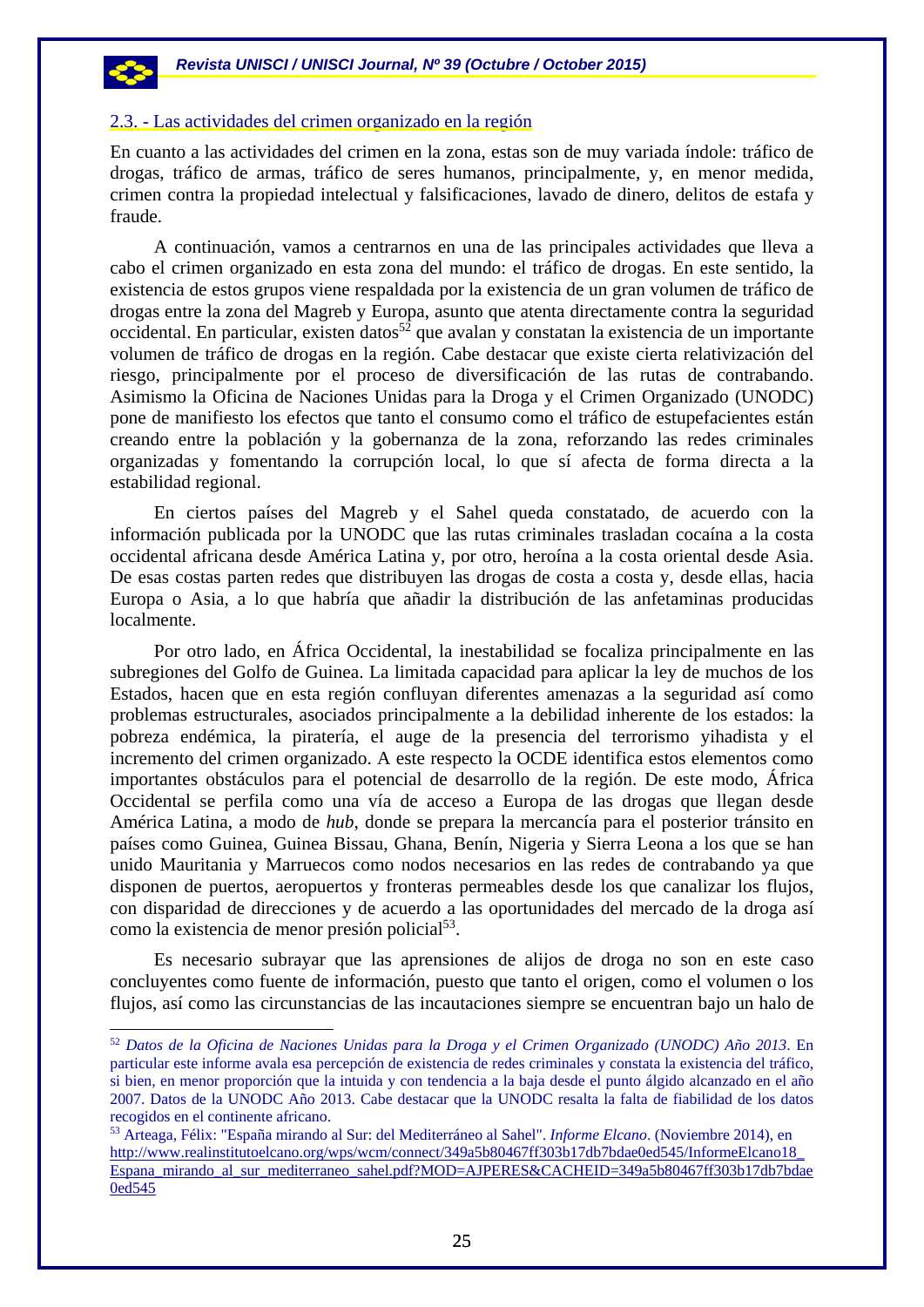sospecha por la corrupción endémica existente en la mayoría de esos países<sup>54</sup>. Así, según los datos dispuestos por la UNODC, el tráfico de cocaína entre América Latina y África Occidental se ha ido reduciendo desde el año 2007, relacionado de forma proporcional a la disminución del número de incautaciones. En particular: 3 toneladas en 2004, 17 en el año 2005, en 2006, 32 toneladas; en el año 2007, 47; y, posteriormente la cifra va disminuyendo paulatinamente 23 toneladas en el 2008, 21 en el año 2009 y 18 en 2010. Lo que supone un valor de mercado de alrededor de unos 25.000 millones de dólares<sup>55</sup>.

En el tema del **hachís** es un caso particular, puesto que su producción es endémica en el Norte de África desde hace varias décadas. En particular, la región es productora y emisora indiscutible de esta droga al resto del mundo. Así, el 72% de la cantidad de resina de cannabis que se incauta en el mundo entero procede de un único país de la región: Marruecos<sup>56</sup>.De este modo, Marruecos es el primer exportador de cannabis del mundo, y esta actividad representa el 10% del PIB del país. La ruta de abastecimiento se realizaba a través del Estrecho de Gibraltar, y cada año, se incautan en este tramo más de 600 toneladas de droga. Asimismo, el 65% del hachís incautado por las autoridades en el mundo proviene del país alauita. Cabe destacar que, a pesar de los anunciados esfuerzos por parte de este país en lo que respecta a la disminución de la superficie destinada al cultivo ilícito de cannabis (siendo de 72.500 declaradas en el año 2005, a 47.400 hectáreas declaradas en 2011), la realidad es demoledora: Marruecos continua siendo el primer país productor de cannabis del mundo.

Este esfuerzo de erradicación por parte de Marruecos no es ni válido ni suficiente, puesto que lidera en primer lugar, junto a Afganistán, la producción mundial de cannabis<sup>57</sup>. Del mismo modo, la UNODC, arroja los siguientes datos: el tráfico ilícito de resina y *kif* de cannabis58 se está reduciendo en los últimos años mientras aumenta el tráfico así como la calidad de la hierba de cannabis. En particular, desde las autoridades subrayan que el auténtico problema al que se enfrenta Marruecos, no es exclusivamente en lo que respecta al cannabis, sino a las redes de contrabando de dicha droga, puesto que actualmente las redes de tráfico de drogas de cocaína y heroína, de Latinoamérica y Asia respectivamente, tratan de aprovechar estas redes que habitualmente los traficantes marroquíes venían usando para introducir sus drogas en Europa<sup>59</sup>. De este modo, la incautación de importantes cantidades de droga en los puestos fronterizos, delitos perpetrados en suelo marroquí, han obligado no obstante que, ante esta situación, el Reino de Marruecos se haya comprometido a llevar a cabo una lucha ante cualquier forma de criminalidad organizada, si bien la realidad sigue imponiéndose y a día de hoy, Marruecos es un país donde las redes criminales campan a sus anchas y donde en muchos casos, las autoridades se ven implicadas en operaciones principalmente relacionadas con el tráfico de drogas, en particular con la producción y distribución de cannabis.

En otro orden de cosas, en lo que respecta a la **cocaína**, donde la demanda europea se encuentra entre 135 y 145 toneladas anuales, Brasil es el principal país de origen, seguido de Bolivia. Ambos emplean aeronaves y buques comerciales para el tráfico de cocaína en

<sup>54</sup> En particular se considera que se ha producido un cambio en el *modus operandi* de las redes criminales, y que las aprehensiones de alijos se habrían reducido en tanto en cuanto se han incrementado los grandes envíos por vía aérea y buques mercantes en detrimento de los transbordos y lanchas rápidas interceptadas con drogas. Como se recoge en el Informe de la Junta Internacional de Fiscalización de Estupefacientes del año 2011. *JIFE (Junta*  Internacional de Fiscalización de Estupefacientes), 2012.<br><sup>55</sup> Datos UNODC para el año 2013.<br><sup>56</sup> JIFE (Junta Internacional de Fiscalización de Estupefacientes). Año 2014, p. 55.<br><sup>57</sup> Según la ONUDD, 89.900 familias viven

anuales.

<sup>58</sup> *UNODC año 2013*, p. 25.

<sup>59</sup> *Datos DAVA (Dirección Adjunta de Vigilancia Aduanera)*. Año 2013.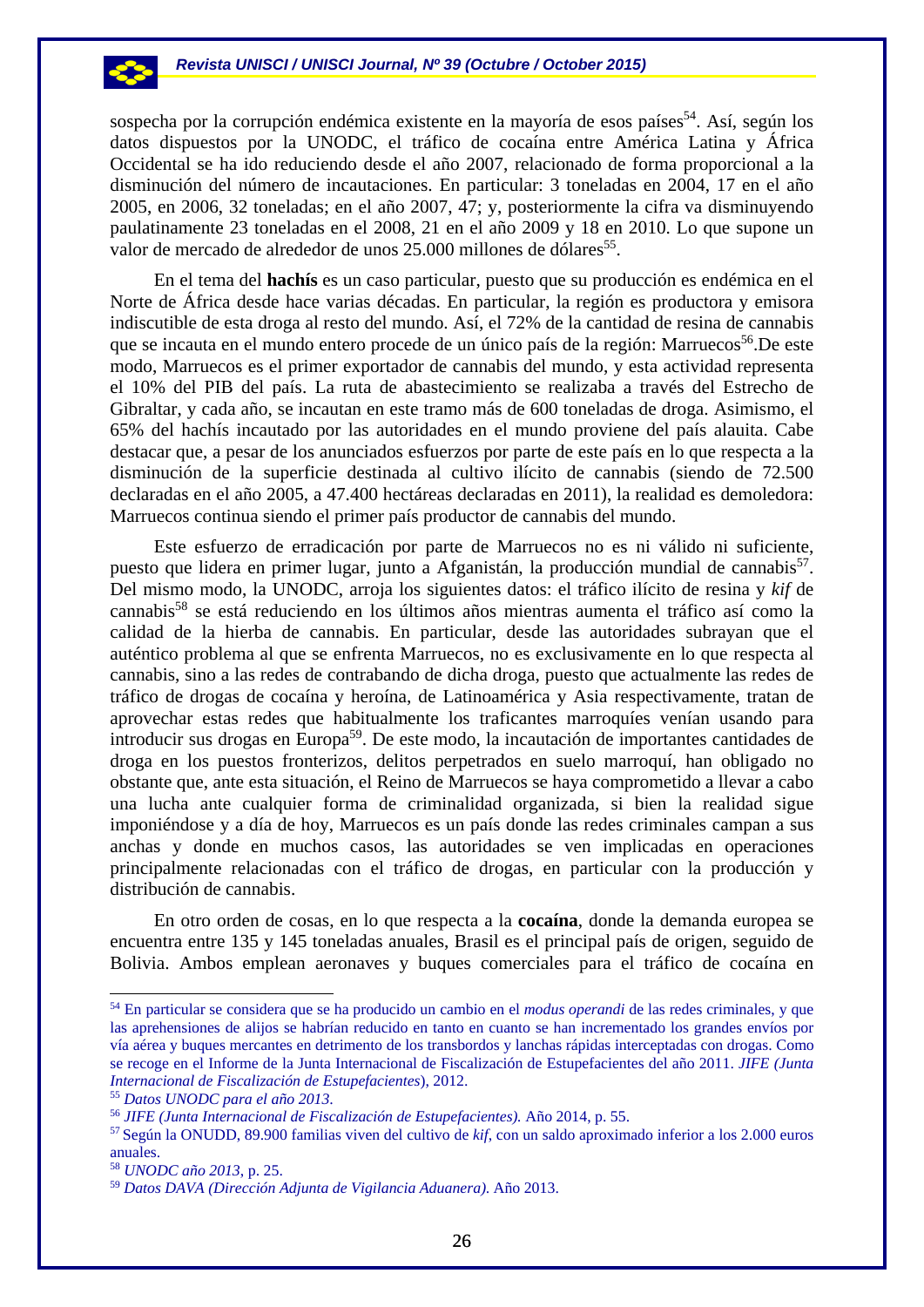contenedores. No obstante la cantidad de cocaína que llega a Europa desde África Occidental, de las 20 toneladas de cocaína aprehendidas en España en el año 2011, esto es, el 40% de la aprehendida en Europa (menos del 1%) procedía de allí<sup>60</sup>.

De este modo, la ruta principal que sigue la cocaína hoy desde los países productores se realiza por la denominada 'Autopista 10', que es una línea en el mapa, correspondiente con el paralelo 10, que va desde los países latinoamericanos productores hasta las costas de África. De este modo, estados débiles o fallidos como Sierra Leona, Mauritania o Liberia son los preferidos por los carteles de la droga. Del mismo modo, la ONU ha pasado a calificar a Guinea-Bissau como un auténtico narco-estado<sup>61</sup>, puesto que debido principalmente a su orografía (está formado por más de 100 islas, de las cuales 21 tienen aeródromos; tiene 350 kilómetros de costa), es uno de los principales almacenes y lanzaderas de la droga, puesto que es sumamente fácil la llegada, tanto por mar como por aire, de buques y aeronaves cargados de droga. A este respecto, en la denominada autopista 10, el traslado por mar se realiza en barcos que únicamente navegan por la noche, mientras que por el día se mantienen cubiertos con lonas azules, con una media de 4 o 5 días en cruzar el océano Atlántico. En el caso de los traslados aéreos, los mismos se realizan a través de pequeños aviones a los que se les instala depósitos suplementarios para aumentar así su autonomía de vuelo, y que aterrizan en pistas poco vigiladas de los países de África Occidental.

Otro caso anecdótico es lo que se ha denominado como 'Air Cocaine'. En este caso se trata de los cárteles colombianos, los cuales poseen una flota de hasta 8 aviones<sup>62</sup>. El transporte, esto es cargamentos de cocaína que realizan vuelos trasatlánticos cuentan con ex pilotos rusos contratados por los narcotraficantes. Asimismo, en estos países de tránsito, se están construyendo urbanizaciones de narcotraficantes y contrabandistas, como por ejemplo es el caso de Gao en Mali.

Por otro lado, la **heroína** entra principalmente 'por los puertos y aeropuertos orientales africanos (en torno a 40 toneladas procedentes de Afganistán) según se desprende del crecimiento de las incautaciones de heroína en países como Kenia y Tanzania, si bien se han registrado incautaciones de menor entidad en la costa occidental<sup>63</sup>. Entre 2011 y 2012 se importaron 33 toneladas de cocaína desde América Latina, de las cuales unas 20 se habría destinado a Europa<sup>64</sup>.

En cuanto a las **anfetaminas**, se ha detectado producción local de esta droga tanto en Nigeria como en Benín, que se han convertido en centros de distribución en la región del Gran Magreb. En Nigeria han sido desmantelados dos laboratorios de estas sustancias estupefacientes desde el año 2011.

En otro orden de cosas otro de los negocios lucrativos a los que se dedica el crimen organizado, con creciente presencia a nivel mundial es el **tráfico de seres humanos.** La trata de personas supone hoy uno de los principales riesgos para la seguridad de las naciones, y es

1

<sup>60</sup> Datos recabados de la *Serious Organised Crime Office* (SOCA) en Accra y Daka. EUCRP, Año 2013, p. 152. 61 Llama la atención que Naciones Unidas señalara a Guinea Bissau como el primer "narco estado" africano. Tras

la guerra civil de finales de los años noventa, los informes internacionales sobre corrupción y colapso de la administración pública local son significativos. Asimismo las instituciones internacionales han dejado de proveer fondos de ayuda a este estado. Kohnert, Dirk: "Democratisation via elections in an African 'narco state'? The case of Guinea Bissau". *Munich Personal RePEc Archive.* (Diciembre 2009), en https://mpra.ub.unimuenchen.de/19109/1/Guinea-Bissau-2009-RePEc.pdf

 $62$  Perdieron un noveno avión, un Boeing 727, en el año 2009, en el Sahel al intentar aterrizar. El aparato tenía los depósitos modificados para llevar a cabo vuelos trasatlánticos.

<sup>&</sup>lt;sup>63</sup> *JIFE* Año 2012, p. 56.<br><sup>64</sup> Datos de Lapaque, Pierre, representante de UNODC para África Occidental y Central. 23 de julio de 2013,en http//afriquedrogue.blogs.rfi.fr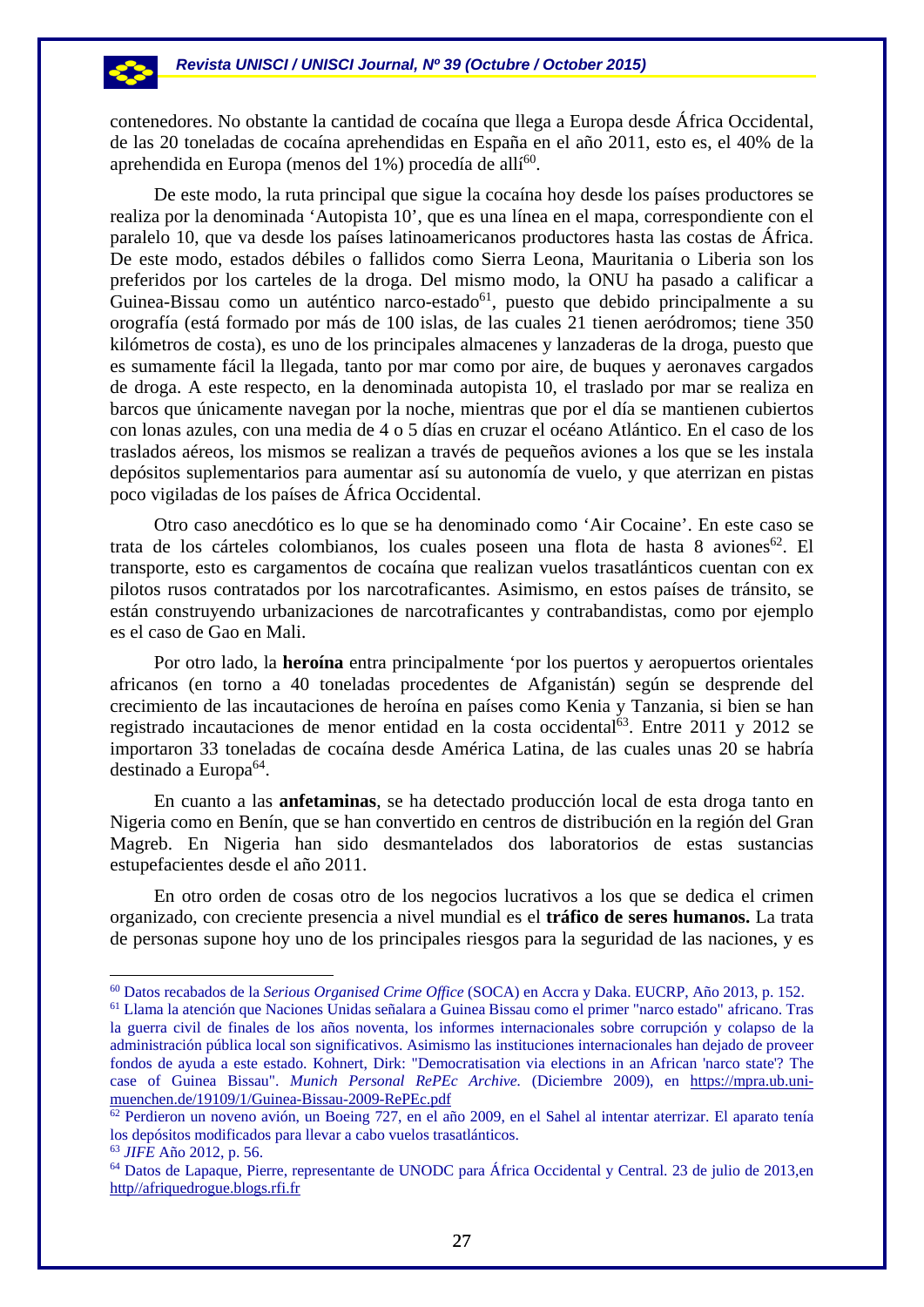en la actualidad, junto al tráfico de drogas, una de las actividades ilícitas más lucrativas y en preocupante expansión.

En el Magreb y en Sahel, son continuas las referencias a desarticulación y operaciones en contra de las redes dedicadas a la trata de seres humanos. Se calcula que entre 2010 y 2012 las víctimas de esta lacra, pertenecían a más de 152 nacionalidades y fueron encontradas en más de 124 países<sup>65</sup>. Esto es lo que hace de este asunto algo realmente global. En cuanto a los países de la región, existe un claro nexo entre el tráfico de flujos transfronterizos de las víctimas de esta región. En Europa y Asia Central, alrededor de un 9% de las personas condenadas son de África y Oriente Medio (6% provenientes del África subsahariana y el 3% del Norte África y Oriente Medio). Por otra parte, los traficantes de África Occidental fueron detectados en otras partes de África, Oriente Medio y Europa<sup>66</sup>. Cabe destacar que en la región, a pesar de la entrada en vigor del Protocolo de la Trata de Personas, y de que en al año 2012 la mayoría de los países cuenta con una legislación en línea con las normas internacionales. Únicamente dos países, Emiratos Árabes Unidos e Israel, proveen de la información pertinente a los principales organismos internacionales que se ocupan de la materia. Cabe destacar que, en el ámbito de la inmigración, España trabaja en colaboración con los países de la región, para aplicar un enfoque global, que lucha contra la inmigración ilegal y fomenta la inmigración legal.

Cabe destacar que en la mayoría de los casos, las corrientes de trata transfronterizas, de carácter subregional y trans-regional, están vinculadas o son parte de las principales redes de la delincuencia organizada, puesto que la trata de seres humanos de forma compleja puede ser asumida de forma más fácil por grupos delictivos de gran envergadura, y con una estructura bien organizada. A este respecto, en el caso del tráfico de seres humanos, a mayor número de kilómetros que las víctimas de trata son trasladadas, mayores son los costes y los riesgos, y por ende, mayores son las organizaciones. Asimismo, el carácter transnacional de las corrientes, el grado victimización, así como la implicación de un mayor número al mismo tiempo, y el carácter duradero de la actividad delictivita, ofrecen indicios sobre el nivel de organización de la red de trata de seres humanos.

El siguiente mapamundi muestra las corrientes de flujo de seres humanos traficados y las consiguientes subregiones de origen y de destino. A este respecto, se desarrollará en otro artículo de forma más extensa la situación de la inmigración (regular e irregular) en su conjunto, si bien en este artículo nos ceñimos a la trata de seres humanos, que en el caso de la región del Magreb se corresponde con la actuación de grandes redes que operan a gran escala, compitiendo con otras redes de carácter menor que operan a nivel subregional (véase Figura 5).



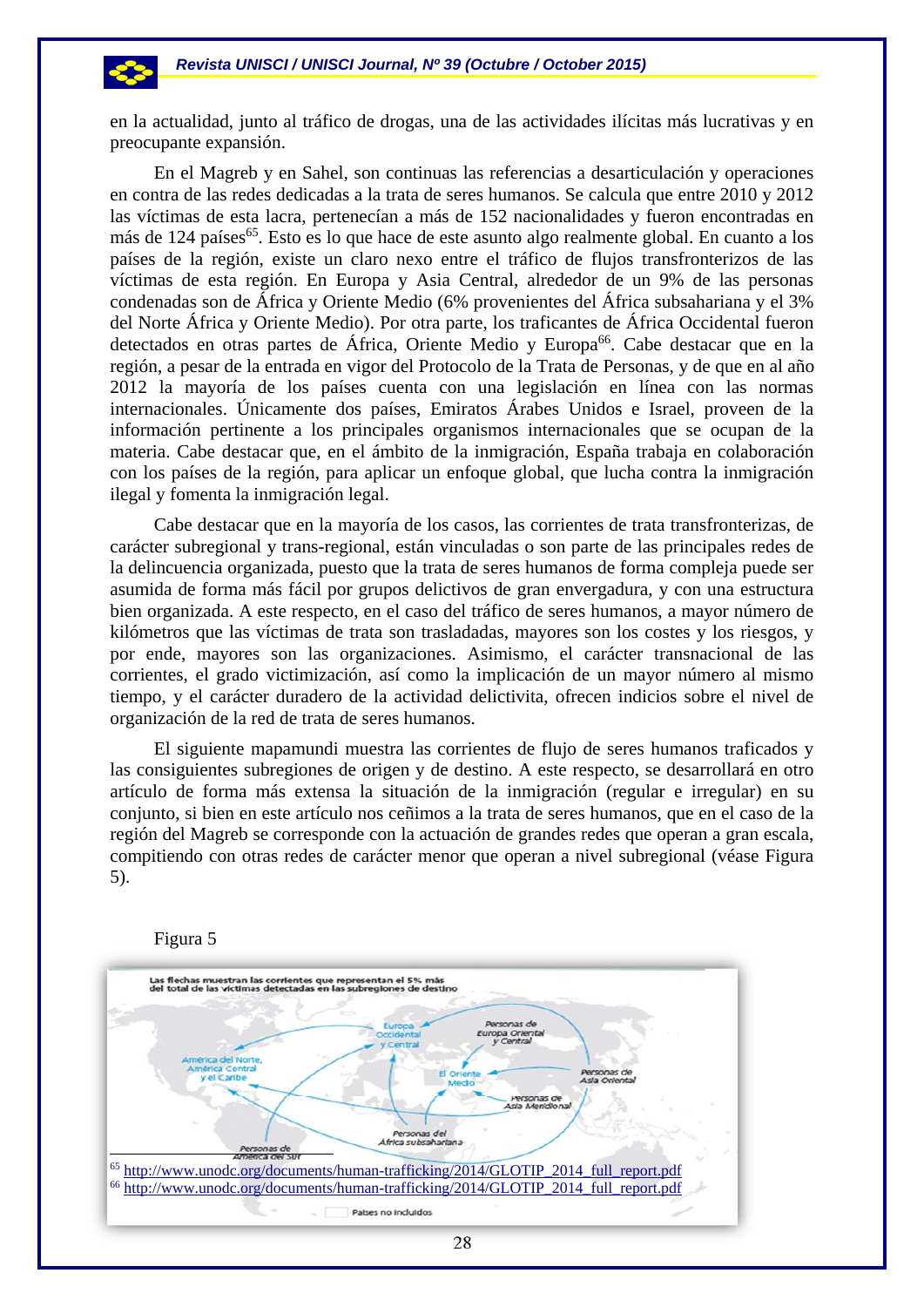### Fuente: UNODC.

En este sentido, los grandes traficantes de personas abarcan diferentes regiones, controlando el tránsito de personas desde el continente africano al continente europeo, al tiempo que controlan un gran número de víctimas, y, por consiguiente, tanto sus inversiones como sus ganancias son elevadas. Del mismo modo, la actividad delictiva a mayor nivel, es una actividad duradera en el tiempo.

En otro orden de cosas, en los años recientes el crimen organizado trasnacional ha actuado también en la región perpetrando otro tipo de delitos, como el **tráfico de armas**. El mercado mundial de armas de fuego y municiones asienta su producción en fábricas perfectamente legales y con las consiguientes licencias, mientras que las armas fabricadas de forma artesanal representan una proporción insignificante. En este sentido, en la contabilidad de la distribución mundial de las armas de fuego, muestra que, existían 875 millones de armas de fuego en el mundo a partir del año 2007, de las cuales, un 74% se encontraba en manos civiles, un 23% en manos militares y, el 3% restante, se encontraba en manos de los servicios encargados de hacer cumplir la  $ley<sup>67</sup>$ .

A este respecto, las operaciones de exportación e importación de armas de fuego realizadas bajo la regulación vigente, se denominan como operaciones autorizadas, mientras que, aquéllas transferencias e intercambio de armamento que no hayan sido autorizados, se consideran ilícitas<sup>68</sup>. Solo en el año 2013, la ONU registró la exportación de 1.808.904 armas de fuego en todo el mundo $^{69}$ .

En este sentido, los antecedentes en la región ponen de manifiesto que, debido a los importantes y cruentos conflictos civiles a lo largo de las últimas décadas han dado como resultado un intenso cambio social, que se reproduce en grandes poblaciones desplazadas y fronteras borrosas y dudosas. Más de 35 grupos armados han operado en la región, en diferentes países como Costa de Marfil, Gambia, Guinea, Guinea-Bissau, Liberia, Malí, Níger, Nigeria, Senegal y Sierra Leona. Una parte importante de estos grupos se han desmovilizado con la consecuente proliferación de armas de fuego en circulación<sup>70</sup>. A este respecto, desde la Guerra Fría, África ha sido un continente que ha estado acumulando todo tipo de armamento en grandes cantidades<sup>71</sup>, por lo que la oferta existente es suficiente para

https://www.unodc.org/documents/firearms-protocol/UNODC\_Study\_on\_Firearms\_WEB.pdf

<sup>67</sup> *Small Arms Survey* 2015, en http://www.smallarmssurvey.org/fileadmin/docs/A-Yearbook/2015/sp/Small-Arms-Survey-2015-About-2-Cover-sheet-SP.pdf

<sup>68</sup> Conforme al *Glosario de términos, definiciones y abreviaturas de la Unidad de Coordinación de las Naciones Unidas de Acción contra las Armas Ligeras*, (Nueva York: Naciones Unidas CASA, 2014, ISAC 01,20: 2014 (E) V1.1).

<sup>69</sup> *UNODC Study on Firearm*s 2015. A study on the transnational nature of and routes and modus operandi used in trafficking in firearms, p. 21, en

<sup>70</sup> *Small Arms Survey*, "Armed and aimless: Armed groups, guns and human security in the ECOWAS region". Ginebra, SAS, 2005.

<sup>71</sup> La importación de armas en el continente africano creció un 45% entre el período 2005-2009 y 2010-2014. Argelia es el mayor importador de armas en el continente con el 30% de todas las compradas en África, seguido por Marruecos con el 26%, y en tercer lugar Sudán con el 6%. Las importaciones de armamento de Argelia en el período 2010-2014 crecieron un 3% frente al lustro anterior (2005-2009), mientras que las importaciones de Marruecos se multiplicaron por once. En 2014 una de las adquisiciones más importantes de Argelia fueron un portahelicópteros de Italia, un lote de 48 sistemas de defensa antiaérea de Rusia y unos 50 cañones autopropulsados de China, mientras que Marruecos recibió una fragata en ese mismo año de Francia, principal suministrador de Rabat (18% de sus ventas de armamento son para el país magrebí). El documento establece cierta rivalidad armamentística entre los dos países magrebíes explicó que, contrariamente a Marruecos, Argelia tiene todavía pendiente un encargo de dos submarinos y 42 helicópteros de Rusia, y 926 vehículos blindados de transporte de tropas, en este caso de Alemania. Asimismo, atribuye las compras argelinas al 'conflicto con grupos rebeldes', en alusión a los grupos de inspiración yihadista, pero no especula sobre Marruecos, que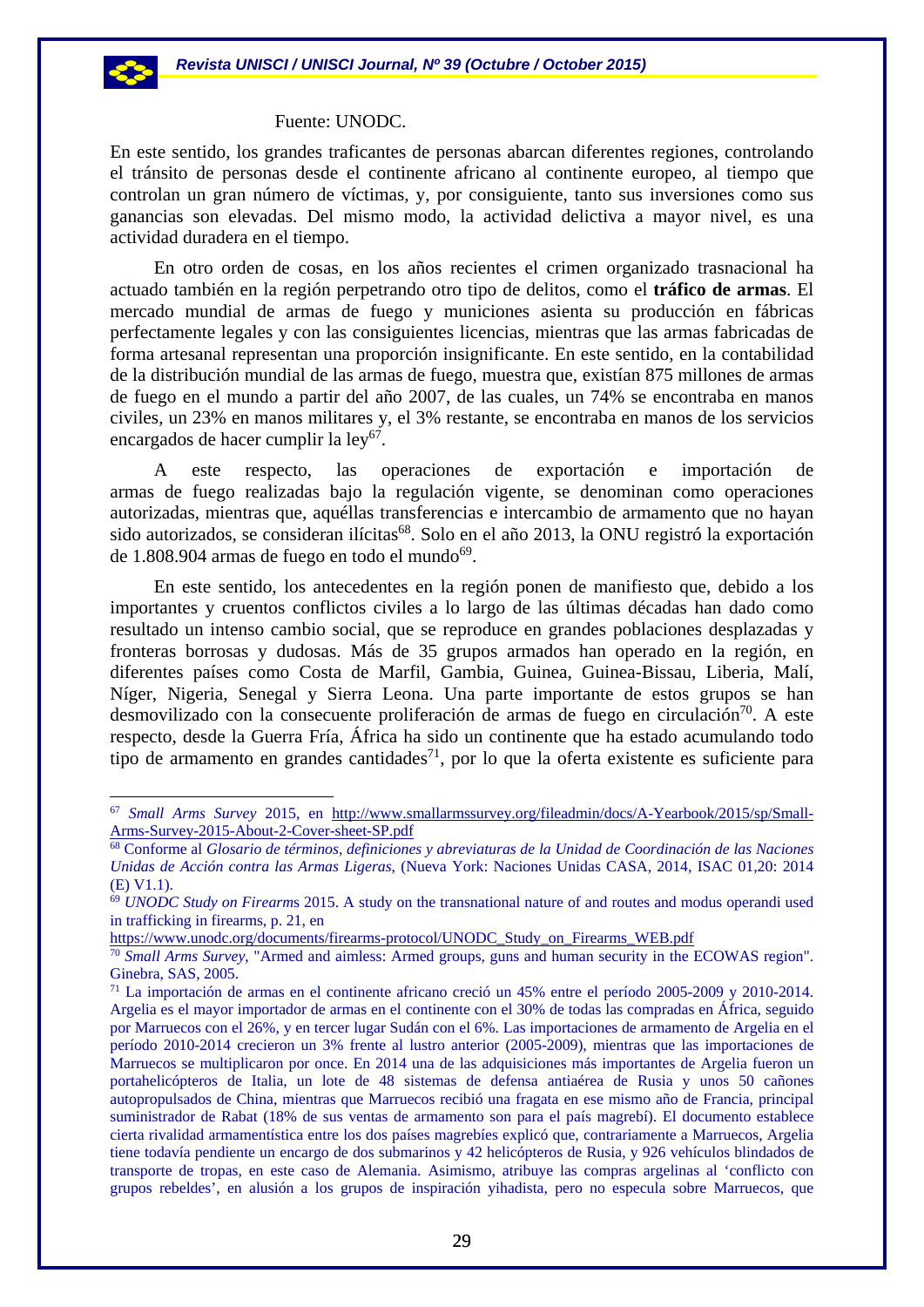satisfacer a la demanda  $local^{72}$ . Cabe destacar que en la región hay diversos países productores de armas: Marruecos, Argelia, Egipto o la República de Sudáfrica.

La mayoría del armamento presente en el continente africano, procede de depósitos oficiales que fueron usados en los números conflictos intra-estado<sup>73</sup> y regionales, que asolaron el continente a finales del siglo XX. En este sentido, el armamento sobrante de la guerra en Chad se trasladó al vecino Darfur; en el mismo orden de cosas, tras los conflictos de Sierra Leona, Liberia o Costa de Marfil, se ha multiplicado de forma intensa el comercio interregional, buena parte del cual lo han venido realizando las redes de crimen organizado asentadas en países como Mali o Mauritania que han sido la principal fuente de suministro de armamento de los grupos yihadistas $74$ .

Otro es ejemplo es Libia. Desde la revolución armada que puso fin al gobierno del Coronel Gadafi en 2011, la seguridad en la frontera libia, especialmente en la zona sur, es prácticamente inexistente; y se ha convertido en una grave amenaza para toda la región. Los arsenales de armamento del antiguo régimen estaban fuera de control, y el tráfico de armas se incrementó de forma alarmante hacia los países limítrofes<sup>75</sup>.

El comercio ilícito de armas, un negocio altamente lucrativo, se realiza por vía terrestre, donde tienen un papel protagonista los soldados desmovilizados<sup>76</sup>, procedentes de los principales conflictos extinguidos, y que se aprovechan de las relaciones étnicas y tribales inter-fronterizas. En este sentido los grupos nómadas del Sahel controlan los movimientos a través de su territorio y aunque no son propietarios de las mercancías, se benefician cobrando una tarifa a sus dueños por sus servicios<sup>77</sup>. Así, el conflicto en Libia, por un lado, ha venido a modificar los movimientos de armas por la zona, puesto que el armamento que el régimen de Gadafi poseía (no existen cifras exactas) ha ido desapareciendo y difuminándose. Un ejemplo de ello son los 22.000 sistemas antiaéreos portátiles *manpads*78, de los cuales se habría perdido el rastro de unos 17.000 después de la revolución. Del mismo modo, otros países como Costa de Marfil, han sido sometidos a embargo de armas por la ONU, puesto que se

concentra sus esfuerzos militares (humanos y armamentísticos) en el territorio del Sáhara Occidental. *Informe SIPRI 2014*, en http://www.sipri.org/yearbook/2014/files/sipri-yearbook-2014-resumen-en-espanol 72 Fuente Cobo, Ignacio: "La amenaza híbrida: Yihadismo y crimen organizado en el Sahel". *IEEE*, Nº 57/2014.

<sup>(3</sup> de diciembre de 2014), p. 12.

<sup>73</sup> De acuerdo con el *Conflict Barometer 2014*. Heidelberger Institut für Internationale Konfliktforschung (HIIK). 2014. Este barómetro fija en el año 2014, en 25 las guerras limitadas y en 21 las guerras abiertas en todo el mundo. En África Sub-Sahariana identifica conflictos en: República Centroafricana, República Democrática del Congo, Sudán del Sur, Uganda (LRA), República Democrática del Congo (Bantu-batwa/Katanga), República Democrática del Congo (violencia entre milicias), República Democrática del Congo (milicias de Ituri), República Democrática del Congo (Kata Katanga/Katanga), República Democrática del Congo (Mayi-Mayi), Kenya (violencia interétnica), Mali (grupos islamistas), Sudán del Sur (violencia interétnica), República Centroafricana (Anti-Balaka-ex Seleka), República Democrática del Congo, Uganda (ADF), Nigeria (Boko Haram), Nigeria (agricultores y pastores), Somalia (grupos islamistas), Sur de Sudán (SPLM/A–en la oposición),

Sudán (Darfur), Sudán (violencia interétnica), Sudán (SPLM/A-Norte/Sur de Kordofan, el Nilo Azul). 74 Para más información ver: Mesa, Beatriz (2013): *La Falsa Yihad, El negocio del narcotráfico en El Sahel.* Cádiz, Ediciones Dalya.

<sup>75</sup> Díez Alcalde, Jesús: "II Conferencia Regional Sobre Seguridad de Fronteras: Por la Estabilidad del Magreb y Sahel". *IEEE* 64/2013. (27 de noviembre de 2013), en

http://www.ieee.es/Galerias/fichero/docs\_analisis/2013/DIEEEA642013\_ConferenciaSeguridadFronteras.JDA.p df.

<sup>76</sup> *AU Strategy for the Sahel,* en http://www.iag-agi.org/IMG/pdf/strategy-of-au-for-sahel.pdf. 77 Fuente Cobo, Ignacio. "La amenaza híbrida: Yihadismo y crimen organizado en el Sahel*"*. *IEEE*. Nº 57/2014. (3 de diciembre de 2014), p. 12.

<sup>78</sup> *Man-portable air defence system*: Sistemas antiaéreos portátiles extraordinariamente eficaces por su corto alcance y guiado infrarrojo contra aeronaves a bajo vuelo, y extraordinariamente peligrosos para los aviones civiles en maniobras de aproximación o despegue de un aeropuerto. Fuente Cobo, I. *La amenaza híbrida: Yihadismo y crimen organizado en el Sahel*. IEEE. Nº 57/2014. 3 de diciembre de 2014. P. 12.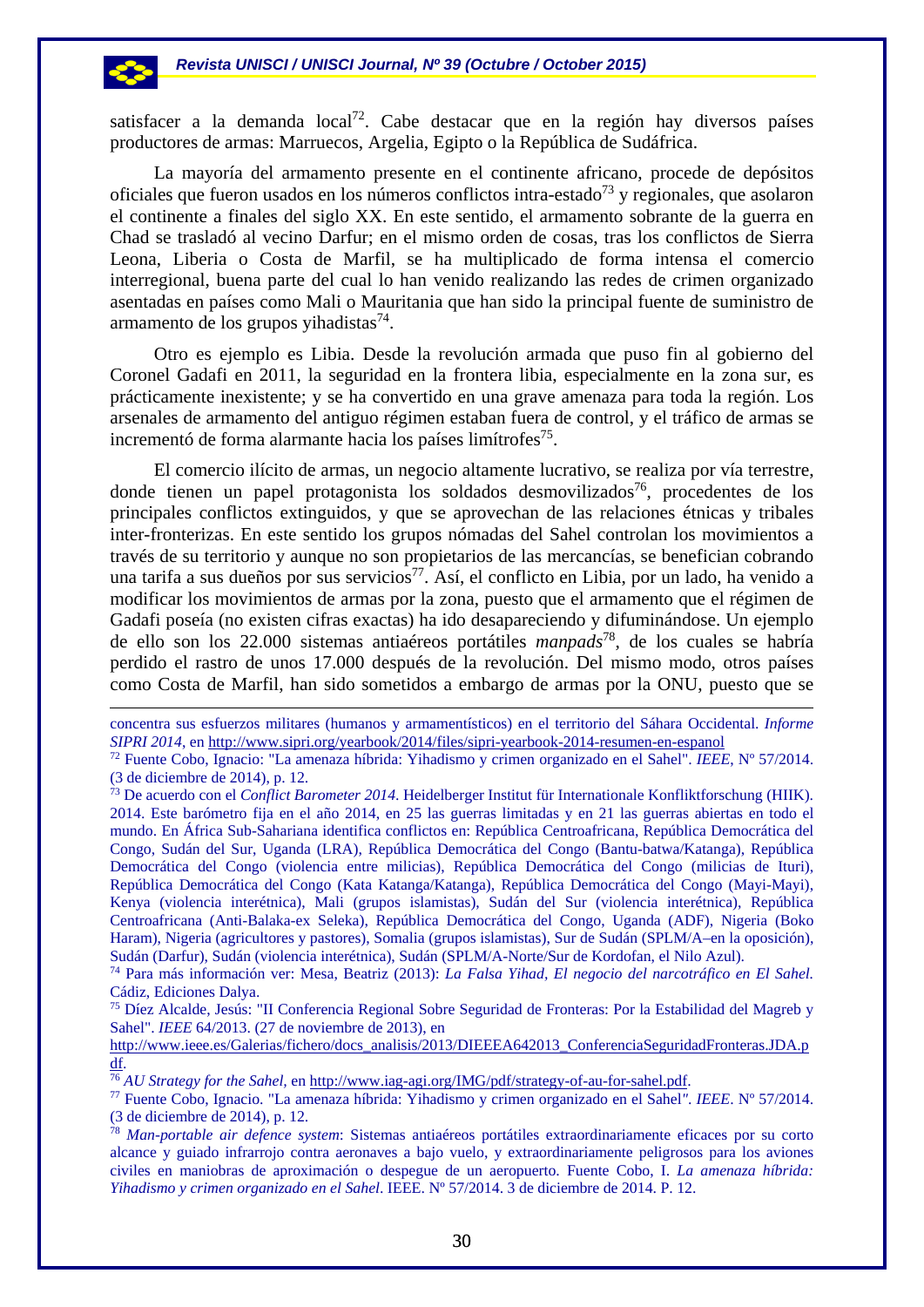registraban cotas muy elevadas de este comercio ilícito. En definitiva, puede entenderse que en la región, armas traficadas desde Libia a través de Níger y Argelia habrían servido para iniciar la revuelta *tuareg* por el Azawad maliense que tuvo lugar en el año 2012. Del mismo modo, los grupos terroristas han adquirido, con los réditos del crimen organizado, se han logrado hacer acopio de arsenales perdidos de otras guerras y conflictos existentes en el continente79.

En otro orden de cosas, es necesario poner de manifiesto que la región registra otro tipo de actividad delictiva. A las actividades de tráfico de drogas, personas y armas, se le unen, las actividades que realizan grupos como los *tuareg*, como son el contrabando de tabaco, falsificaciones, dinero, metales preciosos así como mercancías no declaradas, como por ejemplo diversos tipos de medicamentos $80$ . La repercusión de este tipo de contrabando es principalmente fiscal, en la medida en que afecta a las tasas e impuestos, si bien entrañan un riesgo desde el punto de vista de la seguridad, en la medida en la que pueden afectar principalmente al bienestar de los usuarios locales. Este contrabando se realiza a gran escala, aprovechando tanto los numerosos contenedores, como la permeabilidad de las fronteras en la zona. Así, cuando existen focos donde se realiza un control más exhaustivo de mercancías traficadas, se produce una diversificación de los intercambios mediante diversos flujos: por un lado peatonales (menudeo a través de Ceuta, Melilla y La Línea), por otro náuticos (puertos deportivos del Mediterráneo) y por último, fronterizos (automóviles) para concentrase y redistribuirse posteriormente hacia el resto de Europa<sup>81</sup>.

Otro aspecto al que debemos hacer referencia, es el lavado de dinero, que consiste en lograr que los fondos o activos procedentes de actividades ilícitas, aparezcan como fruto de actividades lícitas, y logren circular por el circuito legal del sistema financiero. En este sentido, los flujos ilícitos incluyen las transferencias de fondos ganados mediante la corrupción, sobornos, evasión fiscal, delincuencia y contrabando y otros ilícitos, al tiempo que incluye los fondos sacados ilegalmente del país aunque su origen sea legal, incluidos las fortunas amasadas gracias a la captura de rentas desde el poder. A este respecto, es importante subrayar lo paradójico e inexplicable de que se localicen importantes cantidades de euros en países como Mauritania, Mali o Ghana. A este respecto, el Banco Africano de Desarrollo (AfDB), así como la Global Financial Integrity<sup>82</sup>, consideran que los países de Oriente Medio y el norte de África lideran los movimientos de capitales ilícitos de los países en desarrollo, con un crecimiento anual del 26,3%<sup>83</sup>. El siguiente mapa muestra de un vistazo el elevado número y tramas financieras ilícitas existentes en la región (véase Figura 6)

1

<sup>79</sup> Fuente Cobo, Ignacio: "La amenaza híbrida: Yihadismo y crimen organizado en el Sahel". *IEEE*. Nº 57/2014. (3 de diciembre de 2014), p. 12.

<sup>80</sup> UNODC ha identificado el contrabando de medicinas en África Occidental como otra actividad de las redes criminales. 2013ª, pp. 39-42.

<sup>81</sup> Arteaga, Félix: "España mirando al Sur: del Mediterráneo al Sahel". *Informe Elcano*. (Noviembre 2014), p. 69-71, en:

http://www.realinstitutoelcano.org/wps/wcm/connect/349a5b80467ff303b17db7bdae0ed545/InformeElcano18\_ Espana\_mirando\_al\_sur\_mediterraneo\_sahel.pdf?MOD=AJPERES&CACHEID=349a5b80467ff303b17db7bdae 0ed545

<sup>&</sup>lt;sup>82</sup> *Global Financial Integrity*. Informe sobre Flujos Financieros Ilícitos de los países en desarrollo 2012.<br><sup>83</sup>http://www.gfintegrity.org/storage/gfip/documents/noneconomist%20recent%20capital%20flight%20finalesre vised.pdf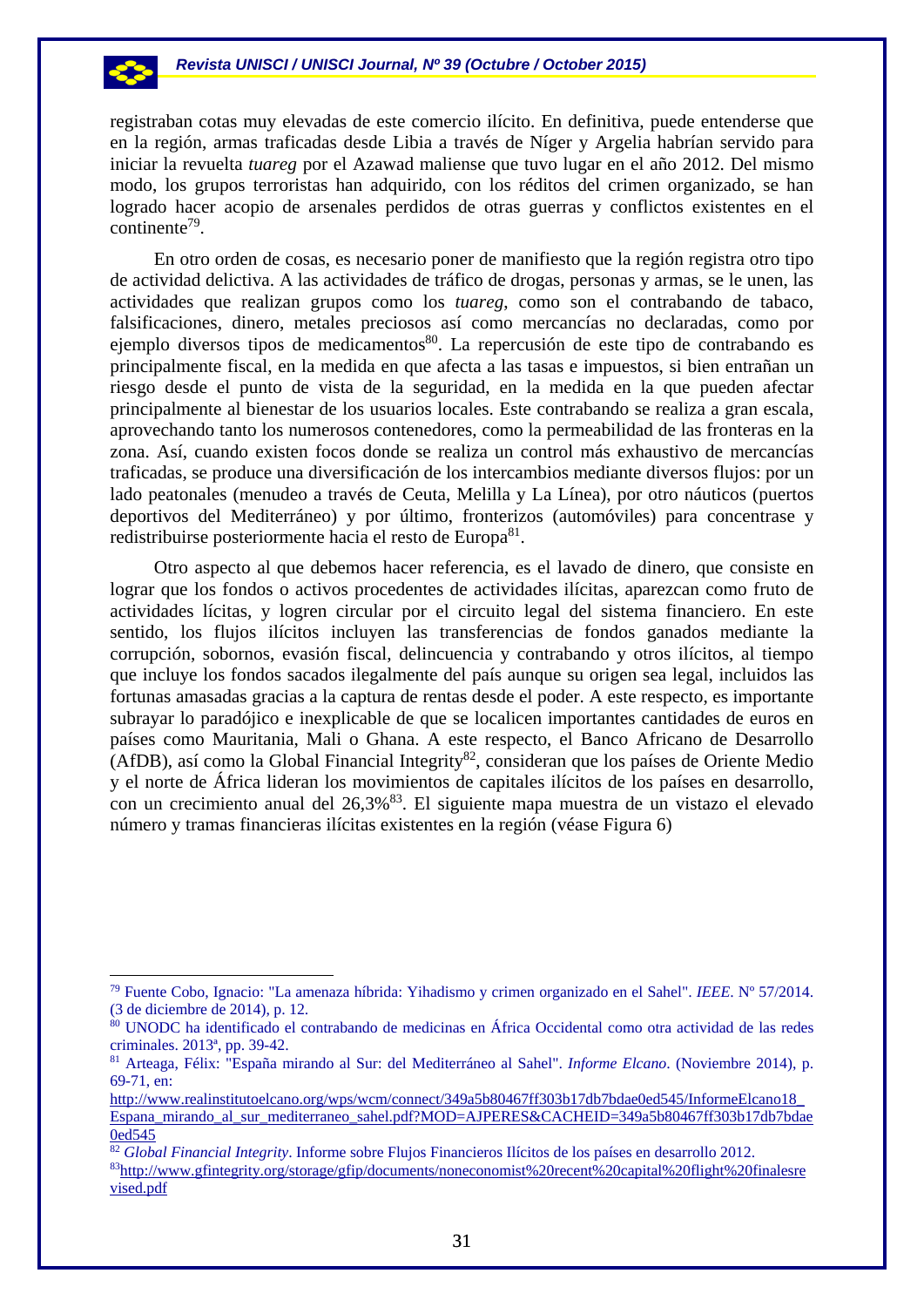### Figura 6

-



Fuente: Norwegian Center for Global Analysis, 2015.

De este modo, países como Argelia<sup>84</sup>, Libia, Nigeria y, en menor medida Egipto, figuran como los países cuyo saldo neto de transferencias les permite ocupar las primeras posiciones del tráfico ilícito en la zona, mientras que Sudán, Túnez, Marruecos<sup>85</sup> y Costa de Marfil ocupan las últimas posiciones. Por lo tanto, de todos los países, los del norte de África serían los que más se han significado por este flujo: el 83% de todos los fondos ilícitos transferidos (unos 30 billones anuales de dólares). Se constata que la zona es un auténtico polvorín y que se requieren verdaderas estrategias y esfuerzos para lograr que esta región deje de ser un campo de cultivo y un escenario propicio tanto para el crimen organizado como para el terrorismo.

En definitiva, en años recientes, el crimen organizado transnacional en África Occidental, o el crimen perpetrado por africanos occidentales en otras partes del mundo, se ha convertido en una amenaza a nivel global. En este sentido podrían encuadrarse los grupos criminales que se dedican a los delitos de estafa. Así, y a pesar de que el crimen organizado proveniente de esta región puede considerarse menos violento que por el ejemplo la *mafiya* (crimen organizado ruso), o la *yakuza* japonesa<sup>86</sup>, su escala y rango llaman poderosamente la atención, puesto que han desarrollado una presencia allí donde existe cualquier oportunidad para el crimen.

84 "Algeria, corruption and Islamic militancy". *London School of Economics and Political Science*. (20 de noviembre de 2013), en http://blog.lse.ac.uk/africaatlse/2013/11/20algeria-corruption-and-islamic-militance 85*Business Corruption in Morocco*. NORAD. Austrian Development Agency. 2015 Business Anticorruption

Portal, en http://www.business-anti-corruption.com/country-profiles/middle-east-Morocco

<sup>86</sup> Herrero, Rubén, Barras, Raquel: "Globalización y crimen organizado. Mecanismos de lucha contra el crimen transnacional: la inteligencia". *Inteligencia y Seguridad: Revista de análisis y prospectiva*, nº 6 (2009), p. 99-122.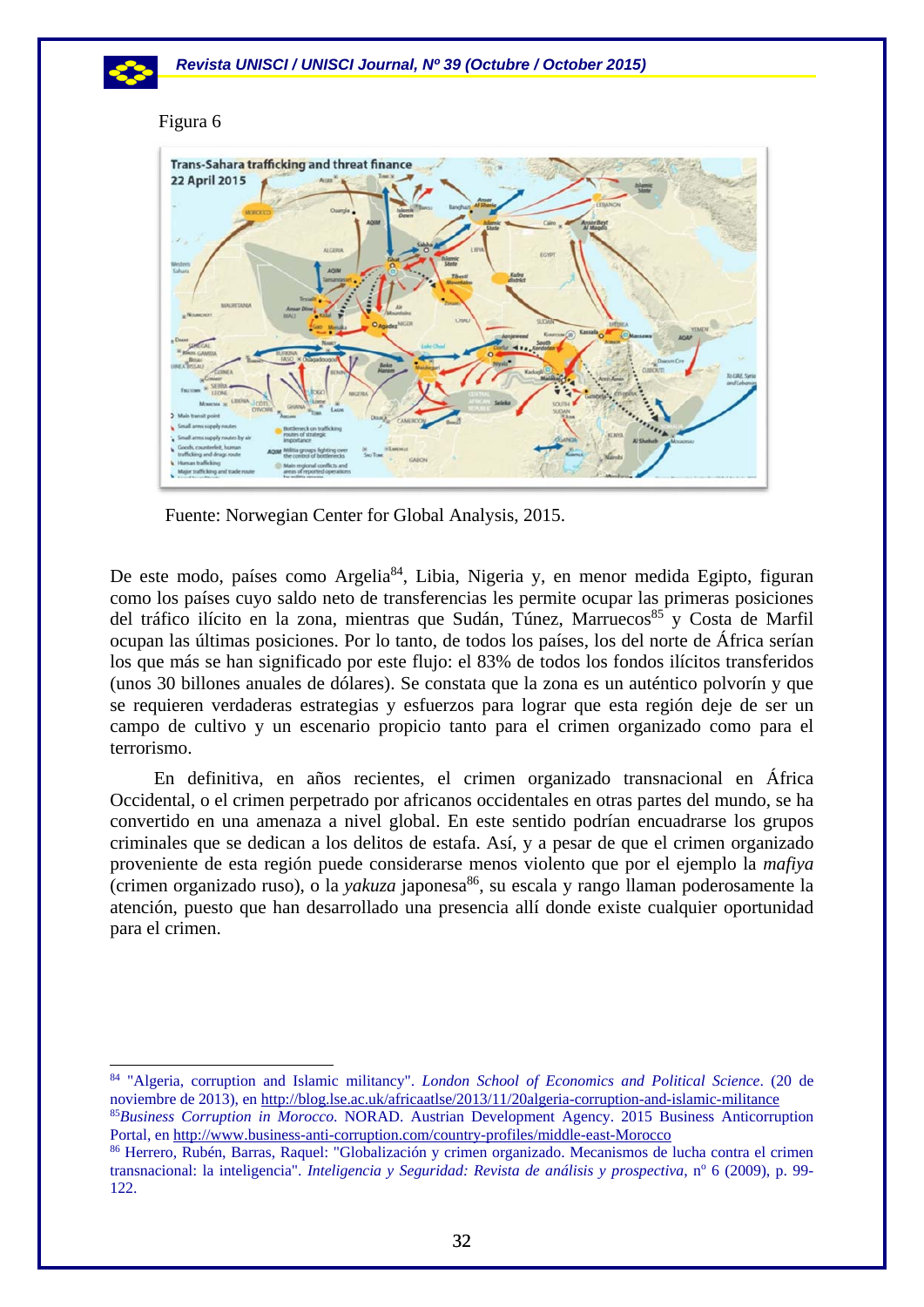# **3. Contexto Internacional: Mecanismos de lucha**

Como ya se ha puesto de manifiesto en la primera parte del artículo, la situación de debilidad y la inexistencia de las principales herramientas para hacer frente al crimen organizado en este flanco sur profundo que supone la región del Magreb y parte del Sahel, ponen de manifiesto la insuficiente cooperación policial y judicial en los países de la zona así como con los países europeos a los que le supone una amenaza a su seguridad de primer nivel.

La Convención de las Naciones Unidas contra el Crimen Organizado Transnacional<sup>87</sup> (UNTOC, por sus siglas en inglés) no contiene una definición precisa del término "crimen transnacional organizado" ni incluye una lista de los tipos de delitos que podrían constituirlo. Esta ausencia de definición fue pensada para permitir una aplicación más amplia de la UNTOC a los nuevos tipos de delito que emergen constantemente, a medida que las condiciones locales, regionales y globales se modifican en el tiempo. Así, la Convención posee la definición de lo que sí es un 'grupo criminal organizado'. En particular, en su artículo 2(a) se define como 'grupo delictivo organizado' a: "*un grupo estructurado de tres o más personas que exista durante cierto tiempo y que actúe concertadamente con el propósito de cometer uno o más delitos graves o delitos tipificados con arreglo a la presente Convención con miras a obtener, directa o indirectamente, un beneficio económico u otro beneficio de orden material*". De este modo, el término genérico se refiere tanto a los delitos cometidos en más de un Estado como también aquéllos que tienen lugar en un único Estado por llevadas a cabo por grupos que operan en más de un país. Se pone de manifiesto, por tanto, la complejidad añadida del problema al ser global, y, como se plantea con acierto en la UNTOC, "*Si la delincuencia atraviesa las fronteras, lo mismo ha de hacer la acción de la ley. Si el imperio de la ley se ve socavado no sólo en un país, sino en muchos países, quienes lo defienden no se pueden limitar a emplear únicamente medios y arbitrios nacionales*"88.

En primer lugar es necesario subrayar que estos países son, en muchos casos, estados fallidos con un vacío de poder alarmante, al tiempo que no disponen de los recursos necesarios (económicos, humanos, técnicos o legales), así como de las capacitaciones necesarias (ejércitos, inteligencia, etc.) para hacer frente a este tipo de amenazas. En el mismo sentido, resulta indispensable que los países de la zona se comprometan a institucionalizar de alguna forma no solo la inteligencia, como pieza clave en la lucha contra el crimen organizado89, sino también los mecanismos de cooperación existentes entre las instituciones y las fuerzas y cuerpos de seguridad de los diferentes estados implicados. Sin una cooperación verdadera, los esfuerzos que se realicen, no serán suficientemente eficaces a la hora de abordar una problemática de este nivel.

A continuación se van a repasar los mecanismos existentes en materia de lucha contra el crimen organizado, por un lado a nivel internacional, por otro las iniciativas puestas en marcha a nivel regional, y, por último, la labor que se realiza desde España, una institución como el CITCO, en particular en su enfoque a combatir el crimen organizado en el Magreb y el Sahel.

1

<sup>87</sup> *Convención de las Naciones Unidas contra la Delincuencia Organizada Trasnacional y sus Protocolos*. Art. 2 a) Nueva York, 2004, en

https://www.unodc.org/documents/treaties/UNTOC/Publications/TOC%20Convention/TOCebook-s.pdf 88 *Convención de las Naciones Unidas contra la Delincuencia Organizada Trasnacional y sus Protocolos*.

Prefacio. Nueva York, 2004. Disponible en:

https://www.unodc.org/documents/treaties/UNTOC/Publications/TOC%20Convention/TOCebook-s.pdf

Herrero, Rubén, Barras, Raquel: "Globalización y crimen organizado. Mecanismos de lucha contra el crimen transnacional: la inteligencia". *Inteligencia y Seguridad: Revista de análisis y prospectiva*, nº 6 (2009), p. 99-122.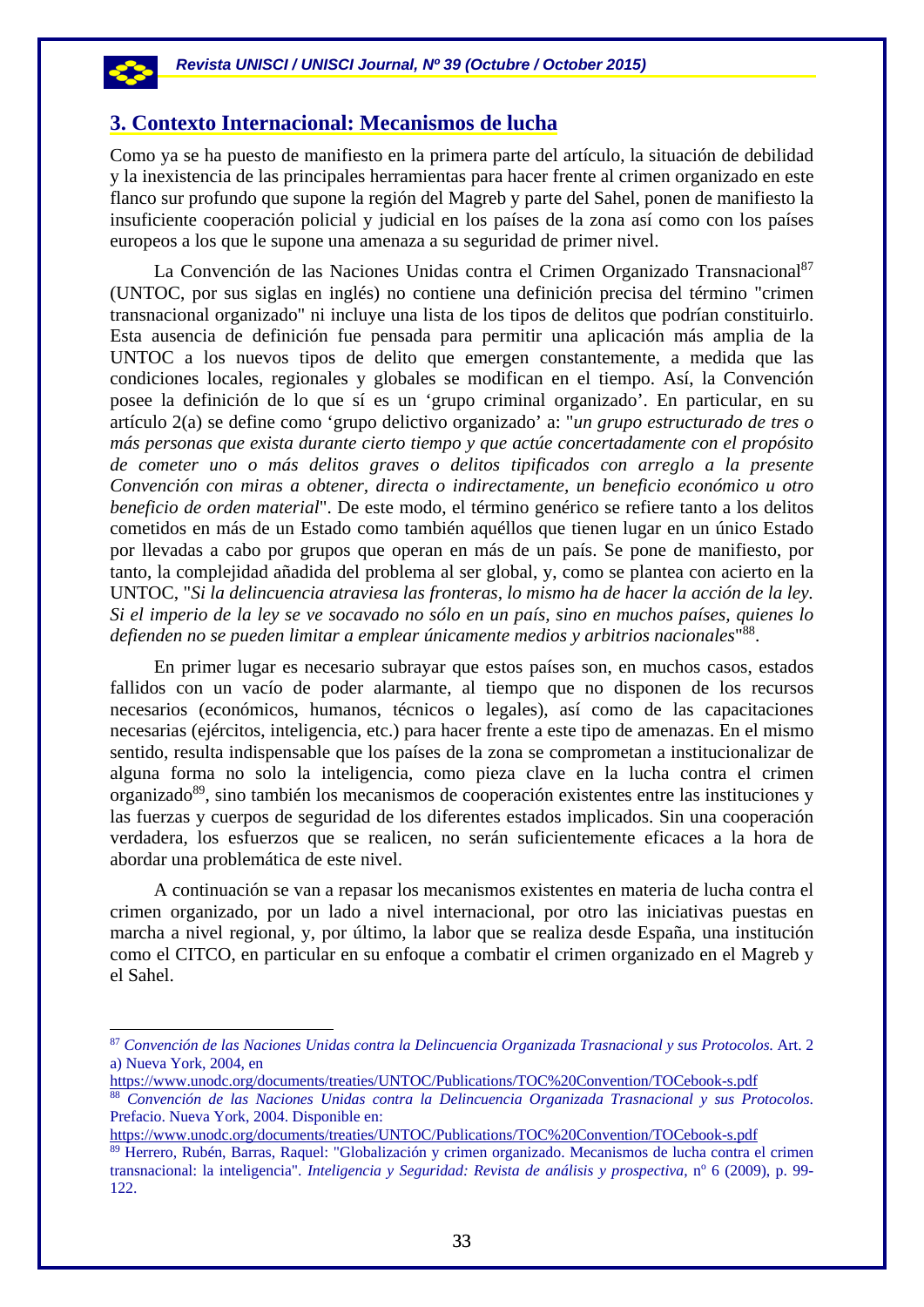

-

### 3.1. Mecanismos de lucha a nivel global $90$

En el año 2014, tuvo lugar la séptima reunión de la Conferencia de las Partes de la Convención de las Naciones Unidas contra la Delincuencia Organizada Transnacional. Inicialmente, el año 1994 marca un antes y un después en lo que a la concienciación por parte de la comunidad internacional, respecto al crimen organizado se refiere, puesto que tiene lugar, en la ciudad de Nápoles, la primera Conferencia Mundial sobre Delincuencia Organizada Transnacional. Esta conferencia, bajo los auspicios de la ONU, desarrolló una nueva corriente de visibilidad sobre esta materia, vertebrando un entorno legal propicio para luchar contra la delincuencia. La citada Convención y los tres protocolos adicionales, se abrieron a la firma en Palermo, Italia en el año 2000, (por lo que es conocida como la Convención de Palermo) y en el momento fue aclamada como un paso trascendental en la lucha mundial contra el crimen organizado. En este sentido, la Convención entró en vigor hace diez años, en 2003, una vez que 40 Estados habían pasado a ser parte de sus disposiciones, y, posteriormente, en diciembre de 2013, formaban parte de dicha Convención 179 Estados. Las primeras directrices abordadas en la Convención de Palermo, constituyen el marco de acción para el Programa Global contra el crimen organizado de la Oficina de Naciones Unidas contra la Droga y el Delito (UNODC)<sup>91</sup>. Adicionalmente, la UNODC contempla delitos de muy variada índole, en lo que a actividades del crimen organizado se refiere: corrupción, prevención del crimen, justicia penal, tráfico de drogas, prevención y tratamiento, armas de fuego, medicamentos fraudulentos, trata de seres humanos, lavado de dinero, piratería y crímenes marítimos, terrorismo, delitos contra el medio ambiente y delitos forestales $92$ .

En este sentido, a nivel internacional se han ido poniendo en marcha diversos Tratados<sup>93</sup> conforme a los delitos específicos, además de la citada Convención contra la Delincuencia Organizada Transnacional: la Convención contra la Corrupción<sup>94</sup>, Convención Única sobre estupefacientes<sup>95</sup>, Convenio sobre Sustancias Psicotrópicas<sup>96</sup>, Convención contra el Tráfico Ilícito de Estupefacientes y Sustancias Psicotrópicas<sup>97</sup> así como otros Convenios antiterroristas. Adicionalmente se han puesto en marcha numerosas campañas<sup>98</sup>, comisiones<sup>99</sup>,

http://iugm.es/uploads/tx\_iugm/ACTAS\_V\_JORNADAS\_DE\_EST\_DE\_SEG.pdf

<sup>90</sup> Ver Barras, Raquel: "España y el crimen organizado: ¿Asignatura pendiente de la Estrategia Española de Seguridad?" *V Jornadas de Estudios de Seguridad*. IUGM. (Mayo, 2013), en:

<sup>&</sup>lt;sup>91</sup> Incluyendo cinco programas adicionales, centrados en ámbitos específicos: trata de personas, lavado de activos, corrupción, terrorismo y asistencia legal.

<sup>92</sup> *UNODC*. https://www.unodc.org/unodc/en/piracy/index.html?ref=menuside

<sup>&</sup>lt;sup>93</sup> Estos acuerdos, proporcionan el fundamento jurídico de la acción contra la delincuencia organizada transnacional, y reflejan el acuerdo de la comunidad internacional sobre la tesis de que para abordar este problema de forma eficaz, es esencial la colaboración de todos los estados afectados o involucrados. UNODC.

<sup>94</sup> Resolución 55/61 de diciembre de 2000, de la Asamblea General. Reconoció la necesidad de crear un instrumento jurídico internacional eficaz contra la corrupción, independiente de Convención de las Naciones Unidas contra la Delincuencia Organizada Transnacional (resolución 55 /25, anexo I). En este sentido, el Convenio (aprobado por el Comité Ad Hoc) fue adoptada por la Asamblea General en su resolución 58/4 de 31 de octubre de 2003. La Asamblea General, en su resolución 57/169, de 18 de diciembre de 2002, aceptó el ofrecimiento del Gobierno de México para ser sede de una conferencia política de alto nivel en Mérida para la firma de este documento. Así, la Convención de las Naciones Unidas contra la Corrupción Entró en vigor el 14 de diciembre de 2005. Actualmente hay 140 Estados signatarios y 170 forman parte.

<sup>95</sup> Convención Única sobre Estupefacientes de 1961. Enmendada por el Protocolo que modifica la Convención Única sobre Estupefacientes de 1961. Nueva York, 8 de agosto 1975.

<sup>96</sup> Convenio Sobre Sustancias psicotrópicas. Viena, 21 de febrero 1971. 97 Convención contra el Tráfico Ilícito de Estupefacientes y Psicotrópicas Naciones Unidas Sustancias, 1988. Esta Convención establece medidas integrales contra el tráfico de drogas, lavado de dinero y contra Disposiciones (incluyendo el desvío de precursores químicos). Se prevé la cooperación internacional a través de, por ejemplo, la extradición de narcotraficantes, la entrega vigilada y remisión de las actuaciones.

<sup>&</sup>lt;sup>98</sup> Día Mundial de las Drogas, el 26 de junio; Día contra la Corrupción el 9 de diciembre de cada año.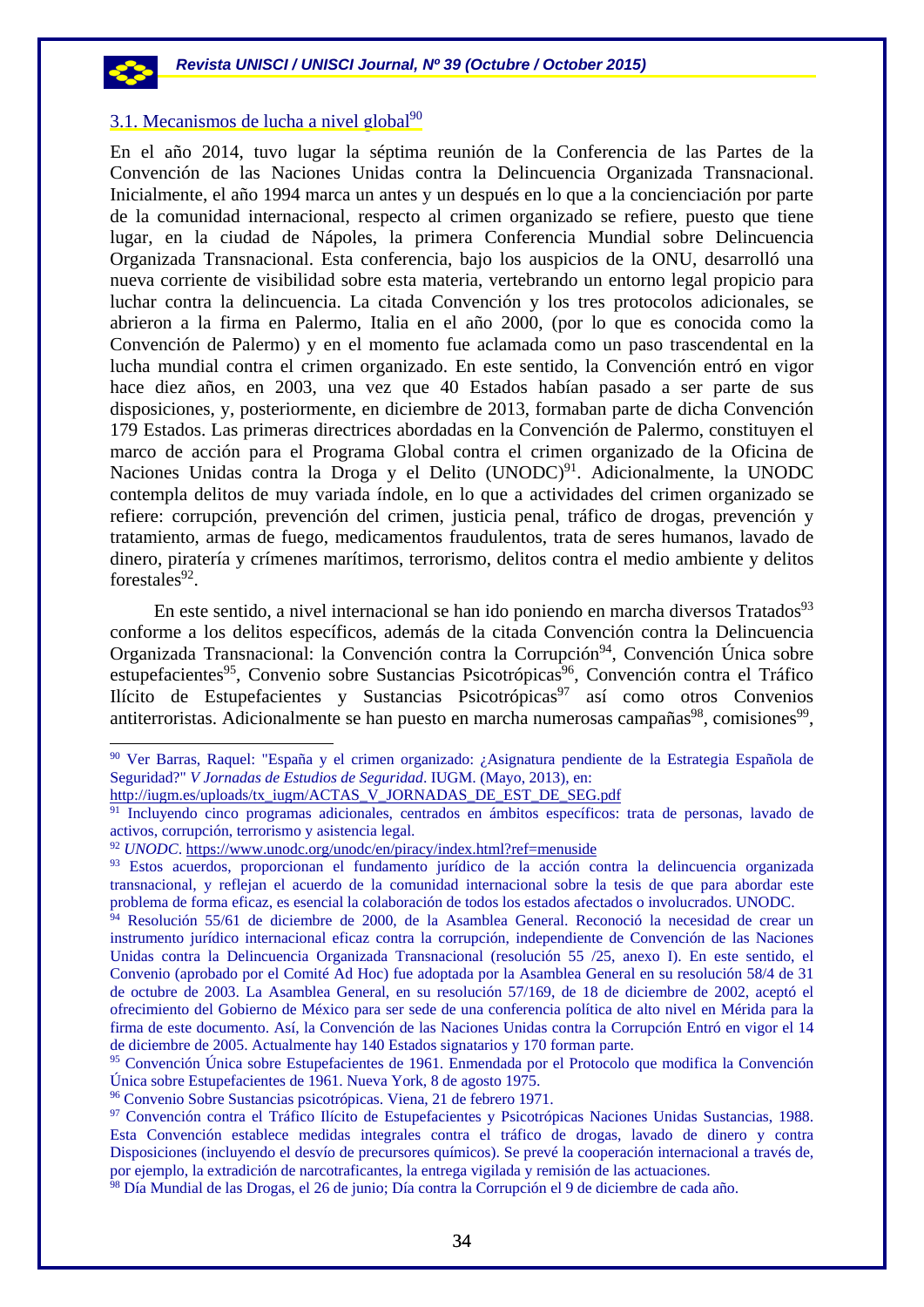$cong$ resos<sup>100</sup> e informes<sup>101</sup>, que ofrecen amplia información sobre la situación, tendencias y análisis actualizado de los mercados del crimen. Del mismo modo, cabe destacar las diversas herramientas legales<sup>102</sup> que se han puesto en marcha en el seno de la organización.

Cabe destacar que en materia de drogas, la ONU cuenta con la ONUDD que viene desarrollando de forma paulatina nuevas herramientas de cooperación internacional para la lucha contra el tráfico de drogas y estupefacientes. En particular, elabora manuales, un directorio en línea de autoridades nacionales competentes, una herramienta de redacción de solicitudes de asistencia judicial recíproca, una base de datos jurídica y mejor jurisprudencia práctica. En este sentido la ONUDD trabaja con los Estados partes en la Convención contra la Delincuencia Organizada tanto dentro de sus propias fronteras nacionales y entre las regiones.

Del mismo modo, la OTAN introduce en el año 1999, en su revisión del Concepto Estratégico, la delincuencia organizada como uno de los retos para la seguridad en los estados miembros. Del mismo modo, en el año 2004, en el Informe presentado por las Naciones Unidas '*A more secure World: Our shared responsibility*' 103, se señalaba a la delincuencia organizada transnacional como una de las seis mayores amenazas a la estabilidad mundial. Actualmente el crimen organizado se ha incrementado exponencialmente y se ha convertido en un problema de primer orden para la seguridad de todos los países tal y como ha quedado reflejado a lo largo del artículo. Las operaciones de la OTAN en el Mediterráneo podrían ser también incluidas como un elemento potenciador de la eficacia y mejora en actividades de recogida, recopilación e intercambio de información<sup>104</sup>. Asimismo, con el fin de establecer un mayor control en la región, podría implementarse desde los países miembros del flanco sur de la OTAN: España, Francia, Italia, Grecia y Turquía y en parte Portugal, una fusión entre los mecanismos de que se disponen para hacer frente por un lado al terrorismo y, por otro, al crimen organizado, con el fin de ser más flexibles. Esta propuesta incluye el establecimiento de una serie de medidas regionales tanto en el Sahel como en el Magreb. Puede ser una oportunidad para hacer frente a esta amenaza, que se creen nuevos mecanismos dirigidos por los países del flanco sur de la OTAN, que incluyan un enfoque estratégico en lo que a la gestión de las fronteras y la lucha contra el tráfico ilícito y la delincuencia organizada transnacional se refiere $105$ .

 <sup>99</sup> Se crean las siguientes Comisiones: de Estupefacientes; de Prevención del Delito y Justicia Penal; de Gobernanza y Finanzas y la Secretaría a los Órganos de Gobierno. Asimismo el Consejo Económico y Social creó una mesa redonda dedicada a la importancia de la fiscalización de drogas, prevención del delito y justicia penal en el contexto de la agenda de desarrollo post- 2015.

<sup>&</sup>lt;sup>100</sup> El próximo congreso sobre la materia está previsto que se celebre en Qatar en el año 2015. Anteriormente, y con una periodicidad de 5 años se han venido celebrando Congresos sobre esta materia, desde que se iniciara en el año 1955, en Ginebra.

<sup>&</sup>lt;sup>101</sup> Informes de carácter anual: Informe Mundial sobre las Drogas, Informe mundial sobre la trata de personas; evaluaciones de la amenaza del crimen organizado transnacional; estadísticas; estudios y publicaciones; boletín de Estupefacientes contiene artículos técnicos y científicos sobre temas relacionados con los estupefacientes; Foro sobre el Delito y la Sociedad; Encuestas; y diversas encuestas sobre: Monitoreo de Cultivos Ilícitos y tendencia de la delincuencia (CTS), entre otras.

<sup>102</sup> Herramientas como la Biblioteca Legal; bases de datos sobre tráfico de seres humanos; directorios de autoridades nacionales competentes; Asistencia Legal Mutua; redes de Cooperación Internacional.

<sup>103</sup> Informe elaborado por el Grupo de alto nivel sobre las amenazas, los desafíos y el cambio de la ONU: '*A more secure World: Our shared responsibility'*, en

https://www.un.org/en/peacebuilding/pdf/historical/hlp\_more\_secure\_world.pdf<br>  $\frac{104 \text{ http://www.nato-pa.int/default asp?SHORTCUT=368}}{105 \text{ In terms of strategic focus it seems particularly important to further develop: 1) Preventing and countering}}$ radicalization; 2) Create appropriate conditions for Youth; 3) Migration and mobility; 4) Border management and fight against illicit trafficking and transnational organized crime. *Council conclusions on the Sahel Regional Action Plan 2015-2020*. Bruselas, 20 abril 2015.7823/15. Annex, p. 7.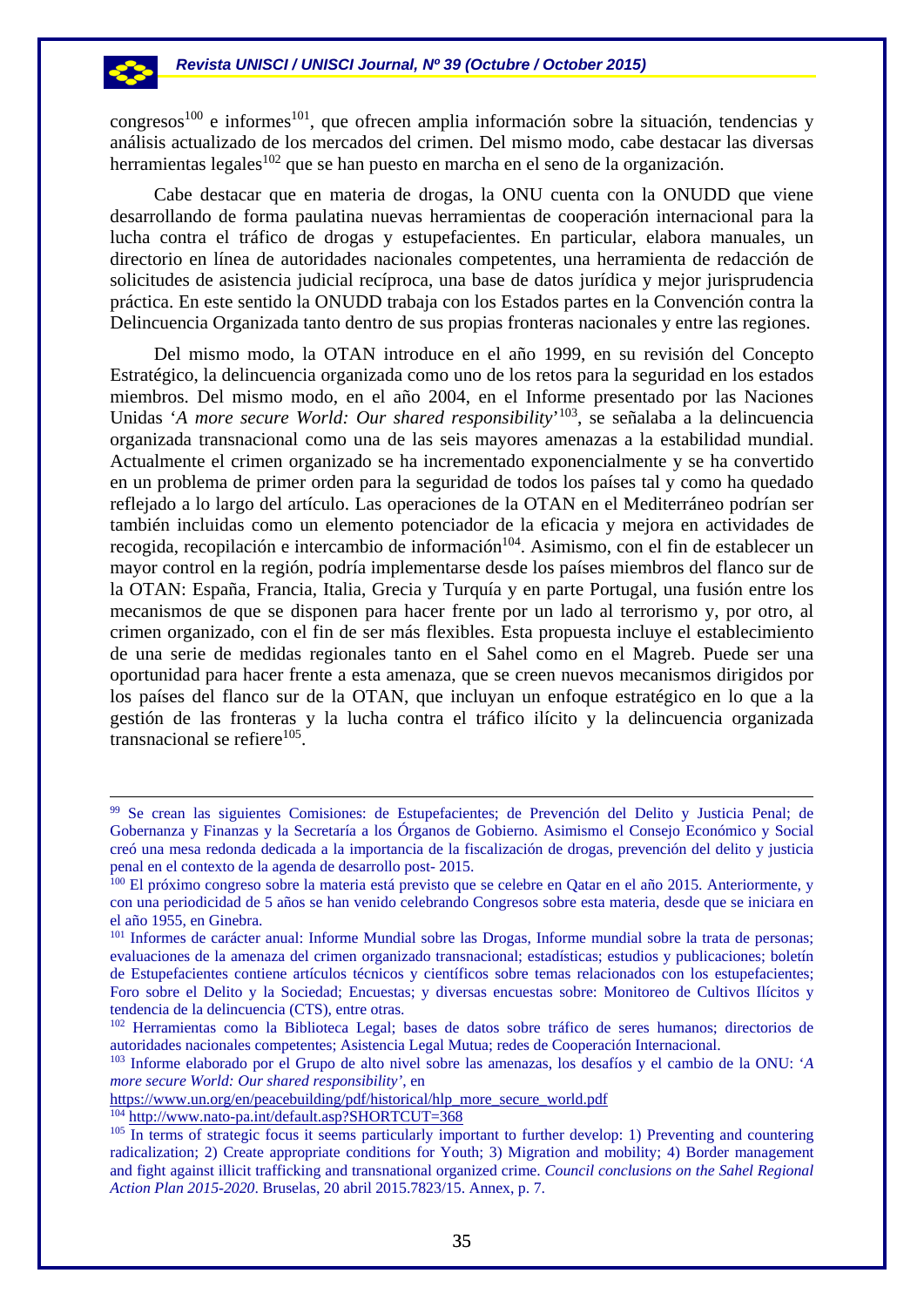En lo que a la corrupción se refiere, en particular la corrupción perpetrada a nivel institucional<sup>106</sup> es importante señalar que esta corrupción es una pieza fundamental a la hora de entender el éxito de los sindicatos del crimen. De este modo, en Marruecos, Argelia o Libia, ocupan respectivamente los puestos 80, 100 y 166 del ranking (fijado en175)<sup>107</sup>. De este modo, la existencia de mecanismos expresamente diseñados de lucha contra la corrupción, como la Anti-Bribery Convention de la OCDE<sup>108</sup>, que tanto su eficacia así como su repercusión es nula. En este sentido, es importante señalar los índices alarmantes que existen en la mayoría de los países inestables del Sahel respecto a lo que se entiende por *rule of law*. El siguiente gráfico muestra de manera clara como estos países se encuentran a la cola en lo que al respeto y al cumplimiento de la ley se refiere, de todos los países del África subsahariana (véase Figura 7).

#### Figura 7

53



Fuente: Economist.com.

1

El resto de países del Magreb, y que no aparecen en este gráfico, presentan unos déficits alarmantes en lo que a lucha contra la corrupción se refiere. El caso de Libia, sumido en la actual situación, puede no ser significativo, pero en el caso de Marruecos, y a pesar de los continuos alegatos de lucha contra la corrupción, es necesario denunciar una corrupción inherente a las instituciones, uno de los principales problemas, donde el crimen se perpetúa.

<sup>106</sup> *Global Corruption Barometer* 2013. Transparencia Internacional, en

http://issuu.com/transparencyinternational/docs/2013\_globalcorruptionbarometer\_en/1?e=2496456/3903358

<sup>&</sup>lt;sup>107</sup> *Corruption Perceptions Index 2014*, en: http://www.transparency.org/cpi2014/results.<br><sup>108</sup> Se trata de una convención de la OCDE destinada a la reducción de corrupción en los países en desarrollo mediante el fomento de las sanciones contra el soborno en las transacciones comerciales internacionales llevadas a cabo por empresas con sede en los países miembros de la Convención. Su objetivo es crear una auténtica igualdad en el entorno de los negocios internacionales. *Convention on combating bribery of foreign public officials in international business transactions and related documents*. en: http://www.oecd.org/daf/antibribery/ConvCombatBribery\_ENG.pdf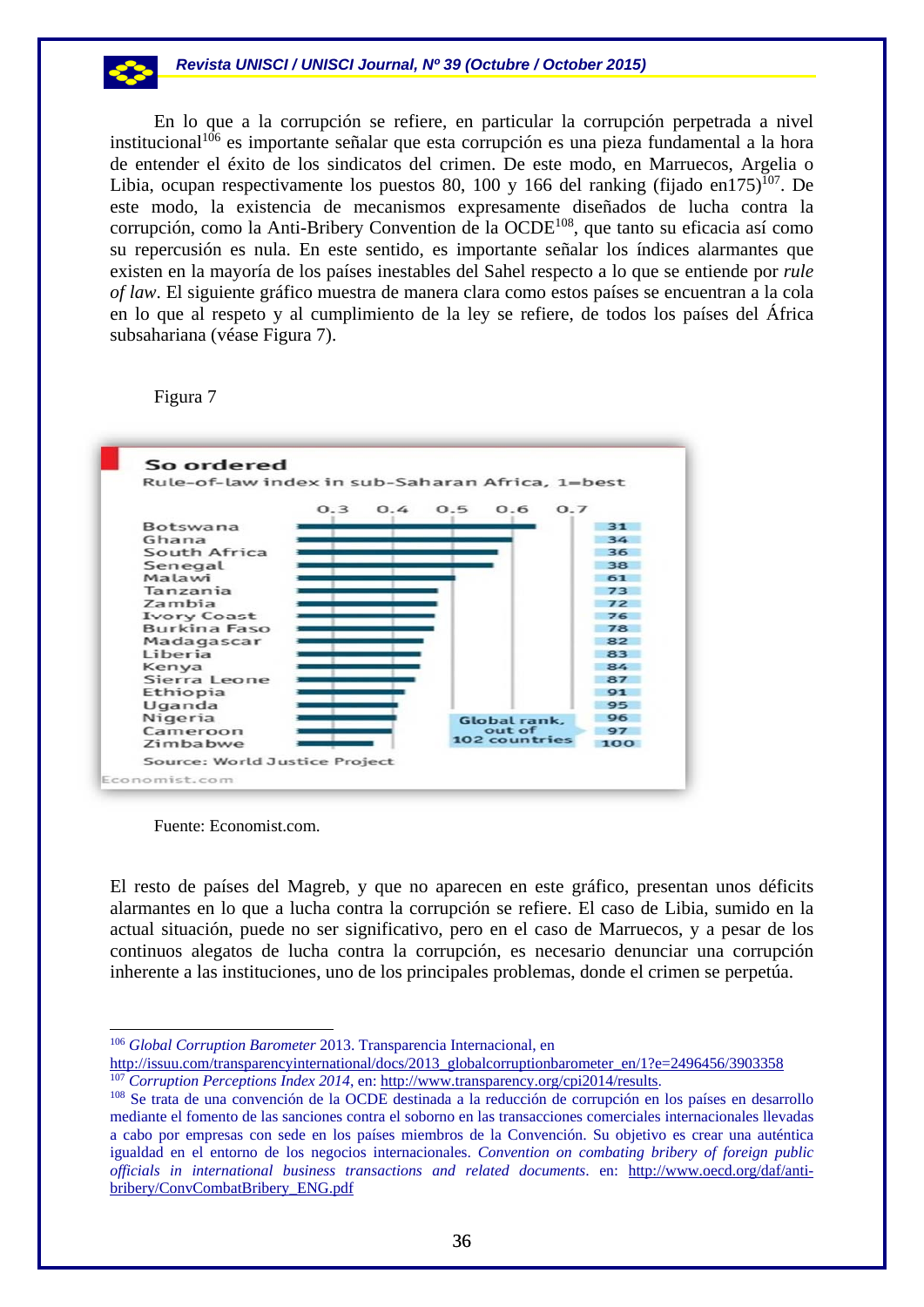Las iniciativas puestas en marcha en el seno de las instituciones internacionales no arrojan un saldo positivo, en tanto en cuanto, como se ha visto en el artículo, en la mayoría de estos países el crimen organizado está plenamente integrado en la sociedad y en las instituciones y constituye, en ocasiones, una forma de vida. En este sentido las medidas emprendidas deben ser comprehensivas, y que más allá de las acciones específicas de desarticulación de grupos criminales o de grupos terroristas, lo que deben conseguir es, con la implicación de los países afectados, un nivel socioeconómico aceptable para que dedicarse al crimen organizado no sea un negocio rentable, y sí un auténtico problema para quienes lo realizan.

### 3.2. Mecanismos de lucha a nivel regional

En lo relativo al Magreb y parte del Sahel, es importante destacar que toda actuación de la comunidad internacional que mejore su situación sociopolítica disminuirá la proyección de las amenazas hacia Europa.

En primer lugar, es importante subrayar el papel destacado que tienen las iniciativas puestas en marcha por Estados Unidos en la zona, principalmente centradas en la lucha contra el terrorismo, aunque como vimos antes, hay una estrategia contra el crimen organizado transnacional que observa además el nexo crimen-terrorismo. Además, EEUU ha mantenido todo una serie de iniciativas y estrategias para la zona que fueron reforzadas una vez que se creó el AFRICOM, el mando norteamericano para Africa109. Con otra serie de iniciativas que quedaron bajo el mando del AFRICOM, el gran problema fue siempre la poca cooperación conseguida entre los estados del Magreb, y de estos con el Sahel.

La estrategia de seguridad nacional de EEUU de 2002 ya hablaba de estados fallidos como amenaza a la seguridad nacional, ya que permitía el refugio de grupos terroristas: *"America is now threatened less by conquering states than [...] by failing ones"*110. El director de la CIA, George Tenet establecía en 2003 ante el Comité de Inteligencia del Senado de EEUU una clara aproximación a este concepto: "*the world's vast stretches of ungoverned areas where extremist movements find shelter and can win the breathing space to grow"* 111. Así, la estrategia militar de EEUU en 2004 los definiría, incluyendo ya la alianza entre grupos extremistas y crimen organizado: "*There exists an "arc of instability" stretching from the Western Hemisphere, through Africa and the Middle East and extending to Asia. There are areas in this arc that serve as breeding grounds for threats to our interests. Within these areas rogue states provide sanctuary to terrorists, protecting them from surveillance and attack. Other adversaries take advantage of ungoverned space and under-governed territories from which they prepare plans, train forces and launch attacks. These ungoverned areas often coincide with locations of illicit activities; such coincidence creates opportunities for hostile coalitions of criminal elements and ideological extremists*"112. El *Quadrennial Defense* 

<sup>109</sup> Para una explicación de estas iniciativas (por ejemplo de la TSCTI, Trans-Saharan Counter-Terrorism Initiative, que incluía entrenamiento y equipamiento de seguridad a Mauritania, Mali, Niger and Chad, y se dirigía a 11 estados en el área Sahara-Sahel como Argelia, Mauritania, Senegal, Mali, Burkina-Faso, Nigeria, Niger, Chad, Libia, Marruecos y Túnez) y la creación del AFRICOM véase García Cantalapiedra, David. "La creación del AFRICOM y los objetivos de la política de EEUU hacia África: gobernanza, contraterrorismo, contrainsurgencia y seguridad energética". *ARI Nº 53/2007*, (10 de mayo de 2007), en http://www.realinstitutoelcano.org/wps/wcm/connect/d72763804f01876dbd0cfd3170baead1/ARI53- 2007 Garca Cantalapiedra AFRICOM\_EEUU.pdf?MOD=AJPERES&CACHEID=d72763804f01876dbd0cfd3

<sup>170</sup>baead1<br><sup>110</sup> The National Security Strategy of the United States. The White House. 2002. p.1.

<sup>&</sup>lt;sup>111</sup> *US Senate. Select Committee on Intelligence*, testimony of Director George J. Tenet, DCI's Worldwide Threat Briefing, The Worldwide Threat in 2003: Evolving Dangers in a Complex World, February 11, 2003.

<sup>112</sup> *CJCS: The National Military Strategy of the United States of America*. A Strategy for Today; a Vision for Tomorrow. 2004. p. 15.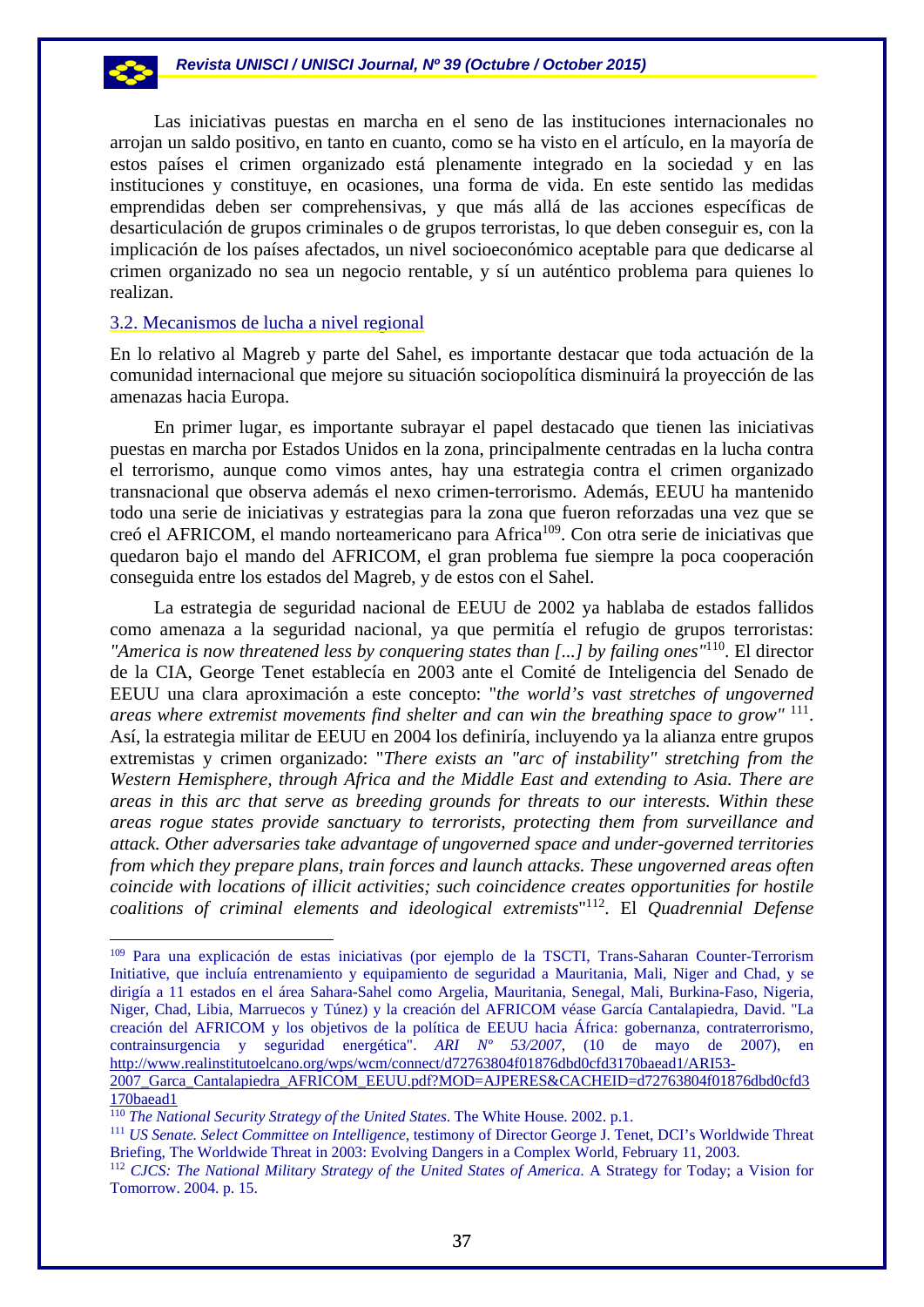*Review* de 2006 lo establecería dentro de la idea de "Long War"113. La RAND Corporation también los definía en 2007 como "ungoverned territory": "*An area in which a state faces significant challenges in establishing control. Ungoverned territories can be failed or failing states, poorly controlled land or maritime borders, or areas within otherwise viable states where the central government's authority does not extend. Ungoverned territories can also extend to airspace…*"114.

Desde 2010 la Administración Obama lanzó una iniciativa contra el crimen organizado transnacional, *Transnational Organized Crime: A Growing Threat to National and International Security*, teniendo en cuenta el creciente aumento de la relación entre los grupos terroristas, insurgentes y las diferentes organizaciones criminales: "*Crime-Terror-Insurgency Nexus. Terrorists and insurgents increasingly are turning to TOC to generate funding and acquire logistical support to carry out their violent acts. The Department of Justice reports that 29 of the 63 organizations on its FY 2010 Consolidated Priority Organization Targets list, which includes the most significant international drug trafficking organizations (DTOs) threatening the United States, were associated with terrorist groups. Involvement in the drug trade by the Taliban and the Revolutionary Armed Forces of Colombia (FARC) is critical to the ability of these groups to fund terrorist activity. We are concerned about Hizballah's drug and criminal activities, as well as indications of links between al Qaida in the Lands of the Islamic Maghreb and the drug trade*"115. Posteriormente, el Consejo de Seguridad Nacional, NSC, establecería una estrategia contra el crimen organizado transnacional con diferentes áreas prioritarias. Además, en ella encontramos una definición de lo que se considera crimen organizado transnacional: *"Transnational organized crime refers to those self-perpetuating associations of individuals who operate transnationally for the purpose of obtaining power, influence, monetary and/or commercial gains, wholly or in part by illegal means, while protecting their activities through a pattern of corruption and/ or violence, or while protecting their illegal activities through a transnational organizational structure and the exploitation of transnational commerce or communication mechanisms"116.* 

Por otro lado, la visión europea se movió más en esta concepción, abandonando una aproximación reducida a la lucha contraterrorista, estableciendo el nexo entre desarrollo y seguridad, que como veremos en el desarrollo de las estrategias hacia el Sahel, mantendrá

<sup>&</sup>lt;sup>113</sup> *DOD. Quadrennial Defense Review Report*. February 6, 2006, pp.9- 12.<br><sup>114</sup> Rabasa, Angel, Boraz, Steven, Chalk, Peter, Chagrin, Kim, Karasik, Theodore W., Moroney, Jennifer D. P., O'Brien, Kevin A. & John E. Peters: Ungoverned Territories: Understanding and Reducing Terrorism Risks. Santa Monica, CA: RAND Corporation 2007. Pág. 1. El informe dedica todo un capítulo a África Occidental (173-206), y otro al llamado corredor de África Oriental, considerando ambos áreas sin gobierno: falta de penetración del Estado en la sociedad, sin monopolio del uso de la fuerza, ausencia de control de las fronteras e interferencias externas.

<sup>115</sup> *Transnational Organized Crime: A Growing Threat to National and International Security* https://www.whitehouse.gov/administration/.../transnational-crime/threat 116 *Strategy to Combat Transnational Organized Crime: Addressing Converging Threats to National Security*.

https://www.whitehouse.gov/administration/eop/nsc/transnational-crime; "*There is no single structure under which transnational organized criminals operate; they vary from hierarchies to clans, networks, and cells, and may evolve to other structures. The crimes they commit also vary. Transnational organized criminals act conspiratorially in their criminal activities and possess certain characteristics which may include, but are not limited to: In at least part of their activities they commit violence or other acts which are likely to intimidate, or make actual or implicit threats to do so; They exploit differences between countries to further their objectives, enriching their organization, expanding its power, and/or avoiding detection/apprehension; They attempt to gain influence in government, politics, and commerce through corrupt as well as legitimate means; They have economic gain as their primary goal, not only from patently illegal activities but also from investment in legitimate businesses; and They attempt to insulate both their leadership and membership from detection, sanction, and/ or prosecution through their organizational structure*".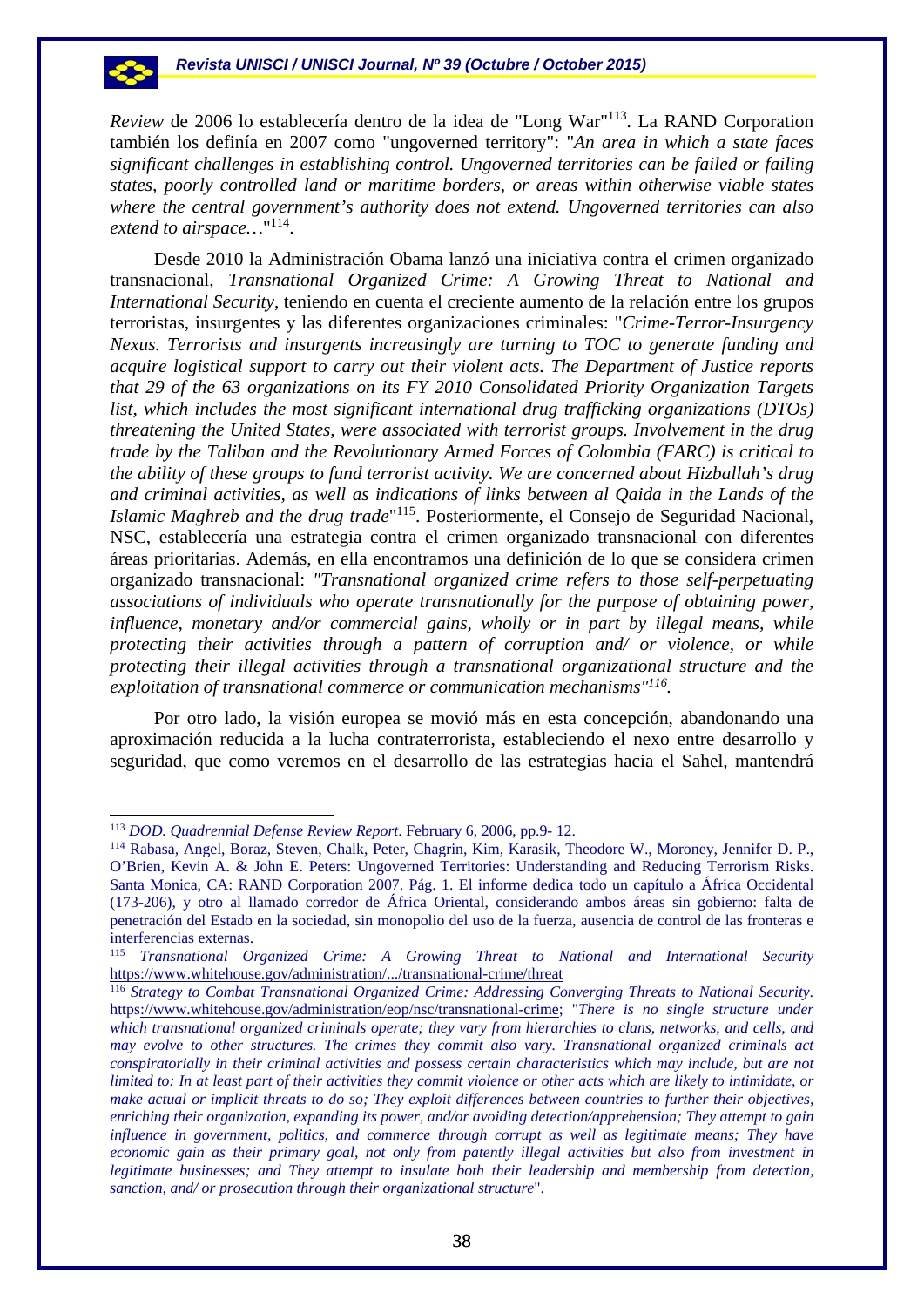

-

como núcleo central de su justificación<sup>117</sup>. Es necesario así, reconocer que en el ámbito de la Unión Europea, se está llevando a cabo un debate sobre la redefinición de la Política de Vecindad, para asegurar que se logre crear un espacio de prosperidad, estabilidad y cooperación, que ponga de relieve la importancia del Mediterráneo Sur, donde la incidencia del crimen organizado es una cuestión capital. Así, las esferas de cooperación regional en el Mediterráneo, han evolucionado desde el anterior Proceso de Barcelona a la presente Unión por el Mediterráneo y el Foro de Diálogo en el Mediterráneo Occidental (5+5), donde actualmente el crimen organizado es tratado como una amenaza de primer nivel para la estabilidad de la región.

Asimismo la Unión Europea empezó en 2008 a desarrollar borradores para la realización una estrategia para el Sahel. El documento que finalmente se adoptó en marzo de 2011, ha pretendido establecer un tratamiento comprehensivo seguridad-desarrollo: "*Linking human development, human rights and transnational responsibility to self-sustainable social and economic structures, the Strategy has paved the ground for large scale comprehensive regional action. Yet, the security chapter of the strategy is lagging behind, notably with regard to counter-terrorism initiatives which remain at an embryonic stage of discussion and negotiation, in a context where urgency increases*<sup>118</sup>". Cabe destacar que este enfoque "clásico" de la UE, desde un punto de vista de seguridad humana básicamente<sup>119</sup>, ignoraba el creciente nexo entre el terrorismo (ya de hecho poco desarrollado en esta estrategia) con el crimen organizado, si bien estudiado y reconocido en el área, con lo que dejaba la aproximación de la UE sesgada y proclive a ser incapaz de dar una aproximación (o una solución) comprehensiva al área, tal como reclamaba. Esto incluía una cierta incomprensión sobre la compleja interdependencia de las dinámicas, centrándose además en los estados más debilitados, pero ignorando a Nigeria y Argelia<sup>120</sup>.

http://fride.org/download/WP\_114\_Implementing\_the\_EU\_Sahel\_Strategy.pdf

<sup>&</sup>lt;sup>117</sup> Council conclusions on a European Union Strategy for Security and Development in the Sahel. 21 March 2011, p. 1, en

http://www.consilium.europa.eu/uedocs/cms\_Data/docs/pressdata/EN/foraff/120075.pdf 118 Hatzigeorgopoulos, M. "The EU's Strategy for the Sahel: a new turn in EU external action?" *European Security Review. ISIS Europe*. (Enero 2013).

<sup>119</sup> Véase por ejemplo los documentos *2003 European Security Strategy*, *2005, European Consensus on Development* y *2007 Joint Africa <sup>-</sup>EU Strategy*.<br><sup>120</sup> IPI. Security and development in the Sahel–Sahara. IPI Meeting Notes. New York, International Peace

Institute. Octubre 2013; Bello, Oladiran. "Quick fix or quicksand? Implementing the EU Sahel Strategy". Working Paper, nº 114. *FRIDE*. (Madrid, 2012), en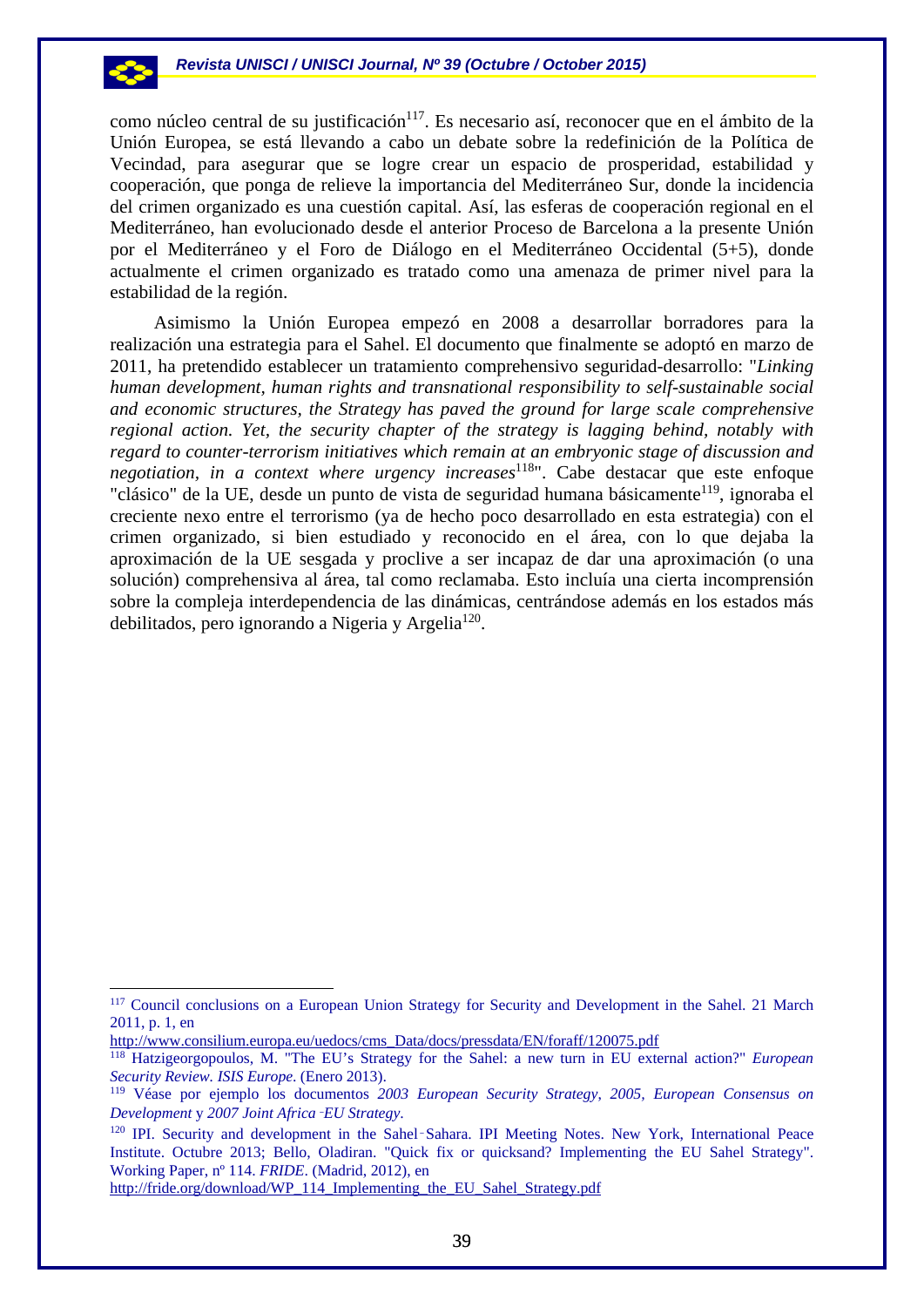### Figura 8

-



Fuente: Damien Helly, Lori-Anne Théroux-Bénoni, Greta Galeazzi, Ibrahim Maïga and Fatimata Ouédraogo. Sahel strategies: why coordination is imperative. Institute for Security Studies. ISS Policy Brief. N. 76. March 2015, p.3.

Así, y pesar que el Parlamento Europeo tenía un estudio en 2012 sobre la relación terrorismocrimen organizado<sup>121</sup>, no ha sido hasta 2015 que la UE ha lanzado realmente un Plan de Acción de esta estrategia, reafirmando el enfoque seguridad-desarrollo, pero incorporando un contexto que reconoce el problema del crimen organizado transnacional como elemento clave, enfatizando la necesidad de una cooperación EU-Magreb-Sahel para hacer frente a esta situación, que se acerca más a una aproximación comprehensiva: *"The security situation of the Sahel region remains extremely volatile, with a particularly precarious situation in northern Mali and around Lake Chad, by means of spill-over effects from the South of Libya and the North of Nigeria. Niger is an important hub and transit country for migratory movements through the Sahel. Challenges linked to the extreme poverty, lack of stability including economic fragility remain as acute as in 2011. Irregular migration and related crimes such as trafficking in human beings and smuggling of migrants, corruption, illicit trafficking and transnational organized crime are thriving particularly where there is weak and/or little presence of any governmental authority. Migration pressure is mounting, with serious implications both for the countries in the region and the EU"*122. Así, se incluía en el

<sup>121</sup>*European Parliament*. Europe's Crime-Terror Nexus: Links between terrorist and organized crime groups in the European Union. Study. Directorate General for Internal Policies. Policy Deparment. Octubre 2012.<br><sup>122</sup> *Council conclusions on the Sahel Regional Action Plan 2015-2020*. Bruselas, 20 abril 2015.7823/15. Annex.

pág. 7.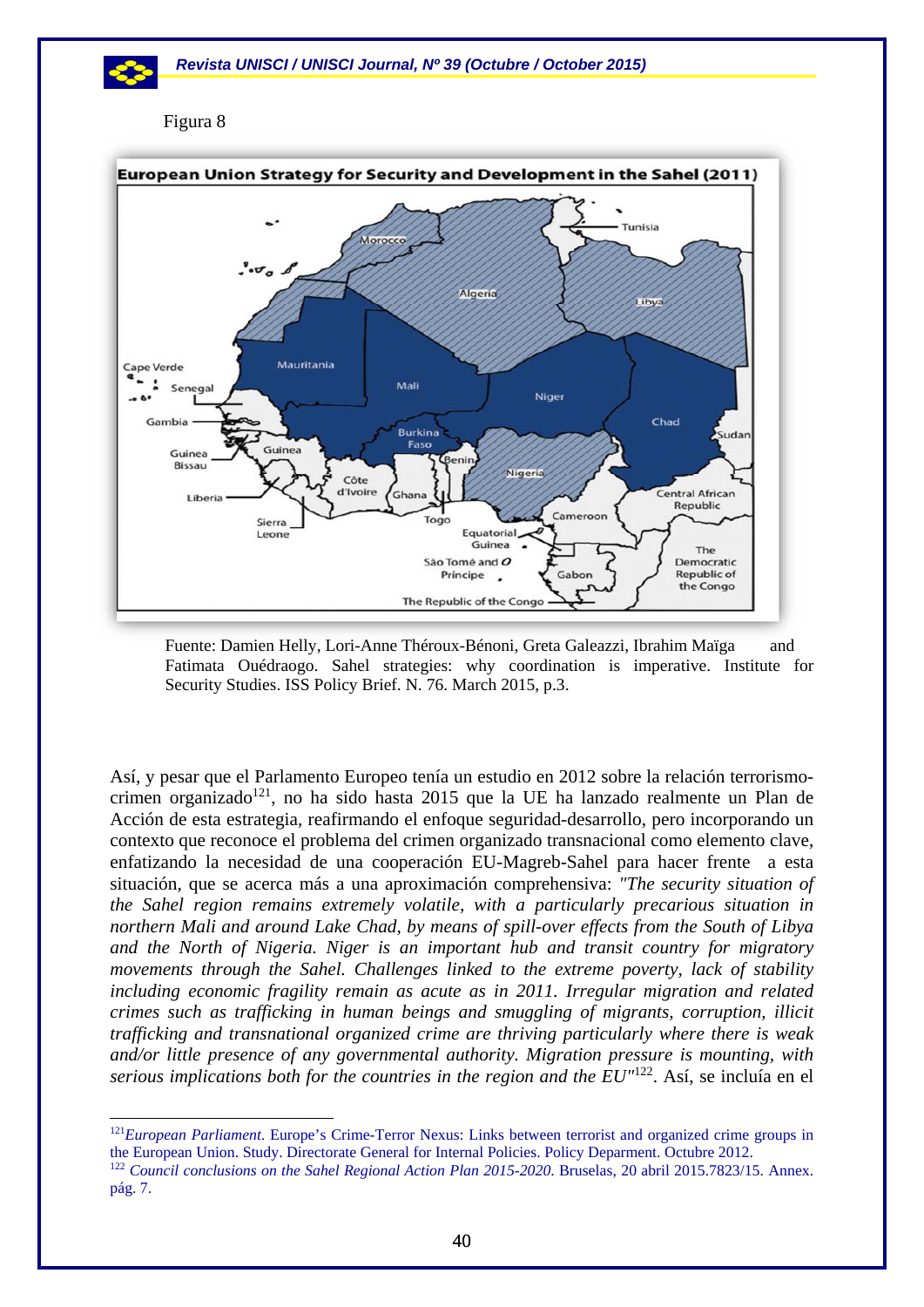llamado "strategic focus" como cuarto punto básico "*Border management and fight against illicit trafficking and transnational organised crime*"123, estableciendo también toda una serie de medidas tanto regionales como por países del Sahel para poner en marcha en 2015-16124. Desgraciadamente, la corrupción está haciendo que el crimen y el gobierno en ciertas zonas del Sahel y África occidental están tan interrelacionados que los sistemas judiciales y el imperio de la ley realmente lo que hacen es proteger, facilitar y permitir la impunidad, creando *de facto* una forma de vida sobre las rutas de tráficos ilícitos<sup>125</sup>. Así, asistimos a un imaginario caos en el área cuando, de hecho, existe un sistema cuando menos mixto en donde hay mecanismos de gobierno híbridos o simbióticos, entre las instituciones del estado, los grupos terroristas, el crimen organizado y la población<sup>126</sup>, creando una "dinámica de hierro" de difícil solución (véase Figura 8).



Fuente: Reitano, T. and Shaw, M.: "People's perspectives of organised crime in West Africa and the Sahel". Paper 254. Institute of Security Studies. Pretoria, abril 2014, p.15.

<sup>&</sup>lt;sup>123</sup> Ibid. Pág. 13. In terms of strategic focus it seems particularly important to further develop:

<sup>1)</sup> Preventing and countering radicalisation;

<sup>2)</sup> Create appropriate conditions for Youth;

<sup>3)</sup> Migration and mobility;

<sup>4)</sup> Border management and fight against illicit trafficking and transnational organized crime.

<sup>&</sup>lt;sup>125</sup> Reitano, Tuesday. and Shaw, Mark. "People's perspectives of organised crime in West Africa and the Sahel". Paper 254. *Institute of Security Studies*. (Pretoria, Sudáfrica, abril 2014), p.2, en

https://www.issafrica.org/uploads/Paper254.pdf 126 Véase las ya citadas Madsen, F. "Corruption: A Global Common Evil", *The RUSI Journal*, 158:2. 2013. PP. 26-38; Cockayne, J . "Chasing Shadows", *The RUSI Journal*, 158:2, 2013. Pp.10-24; Keister, J. "The Illusion of Chaos .Why Ungoverned Spaces Aren't Ungoverned, and Why That Matters". *Cato Institute. Policy Analysis*. Number 766. (9 de diciembre de 2014).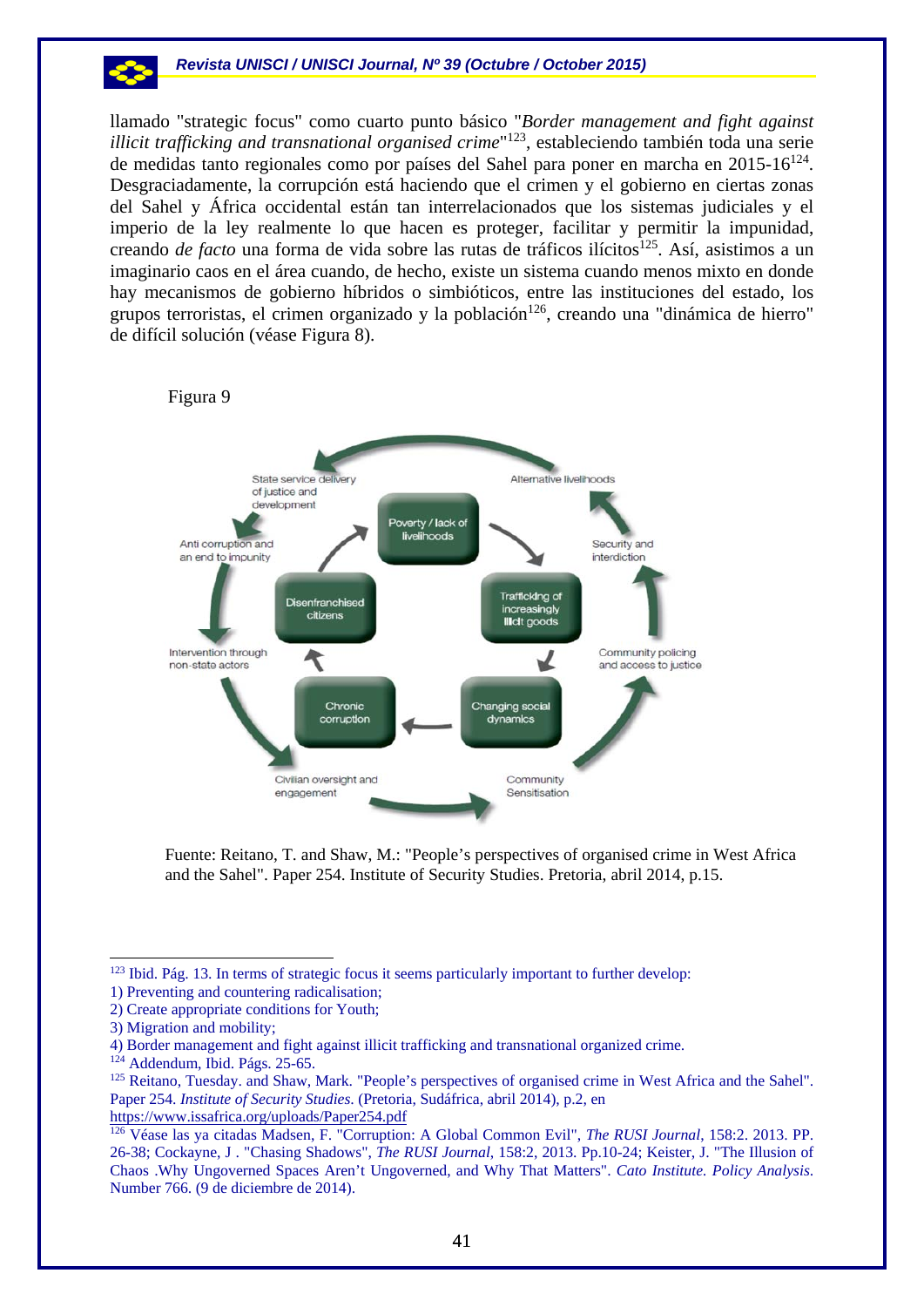Si analizamos las medidas adoptadas a nivel regional haciendo una valoración específica por países, es importante subrayar que en el caso de **Libia**, se han puesto en marcha medidas específicas. Así, España forma parte del grupo reducido P3+ 5 (EE.UU., Reino Unido, Francia, Alemania, Italia, Naciones Unidas, Unión Europea y España) y el grupo de la Unión Africana. En este sentido, la celebración de la conferencia de septiembre de 2014, con la asistencia de 21 ministros y representantes de organizaciones internacionales (ONU, UE, Unión por el Mediterráneo, Unión Africana y Liga Árabe) y el ofrecimiento de acoger una nueva conferencia para apoyar al nuevo gobierno de unidad nacional es una muestra de ello.

En lo que respecta a futuras actuaciones en Libia se buscará principalmente: la continuidad con los proyectos bilaterales en materia de cooperación en seguridad; seguir trabajando en el seno de la UE, particularmente en los aspectos de seguridad y en temas migratorios, en los que España propugna el enfoque integrado que viene aplicando en el llamado Proceso de Rabat; apoyo del programa de asesoramiento de la OTAN en materia de defensa, así como apoyar los esfuerzos de mediación realizados por el Enviado Especial Bernardino León, en coordinación con la comunidad internacional, así como mantener el contacto con actores clave como la Liga Árabe, la Unión Africana y los países vecinos de Libia para aunar esfuerzos y acompañar a las partes a la mesa de negociación.

Por otro lado, el caso de Mali es paradigmático puesto que en el Sahel se debe abordar de un modo conjunto la guerra contra el terrorismo y contra la delincuencia organizada, ante los lazos establecidos entre ambos. Así es importante señalar el importante papel que tradicionalmente juega Francia en este espacio. Ejemplos recientes de ello han sido la intervención militar Serval (2012) en ayuda de Mali y su sustitución en 2014 por la Operación Barkhane con vocación de prevenir y luchar contra el terrorismo y los tráficos ilícitos provenientes de Libia. Si bien la intervención francesa consiguió frenar el avance yihadista hacia el sur de Mali, la inestabilidad continúa a través de ataques asimétricos contra las fuerzas de Naciones Unidas, así como a través de enfrentamientos entre facciones de grupos armados. Todo ello con el telón de fondo de unas negociaciones lanzadas en Argel en julio 2014, marcadas por la desconfianza entre las partes y cuya última fase se iniciará en febrero. Esta intervención vino acompañada de la adopción de la Resolución 2100 del Consejo de Seguridad de NN.UU que estableció la MINUSMA, una misión de mantenimiento de la paz que comenzó a desplegarse a partir del 1 de julio de 2013. Cabe destacar que en el ámbito político, España celebra los esfuerzos de Mali en el marco del Proceso de Argel, puesto que una paz duradera pasa por un diálogo inclusivo y constructivo entre todas las partes. España defiende, que la firma de este acuerdo de paz debe marcar no sólo el fin del conflicto, sino también el inicio de la refundación del país sobre bases sólidas que eviten futuras crisis. Del mismo modo, cabe señalar la gran importancia a la labor de las organizaciones africanas, con especial mención a la Unión Africana y la CEDEAO, que, junto con la labor de la UE y la de otros actores sobre el terreno, contribuyen a la estabilidad y desarrollo de la región. En particular la UE, por su parte, ha puesto en marcha una operación EUTM Mali, para acompañar a las Fuerzas Armadas malienses en su proceso de formación y reestructuración, y cuyo mando es asumido actualmente por España.

Además, se han puesto en marcha otros mecanismos, como la Conferencia Regional sobre Seguridad de Fronteras. En la segunda<sup>127</sup> se reunieron 19 países y diversas organizaciones internacionales, para reforzar una política de cooperación en este ámbito<sup>128</sup>. El

<sup>&</sup>lt;sup>127</sup> Celebrado en Rabat (Marruecos), el 14 de noviembre de 2013. Congregó a ministros nacionales de Interior y de Asuntos Exteriores de 19 países de la región.

<sup>&</sup>lt;sup>128</sup> Díez Alcalde, Jesús. "II Conferencia Regional Sobre Seguridad de Fronteras: Por la Estabilidad del Magreb y Sahel". *IEEE* 64/2013. (27 de noviembre de 2013), en: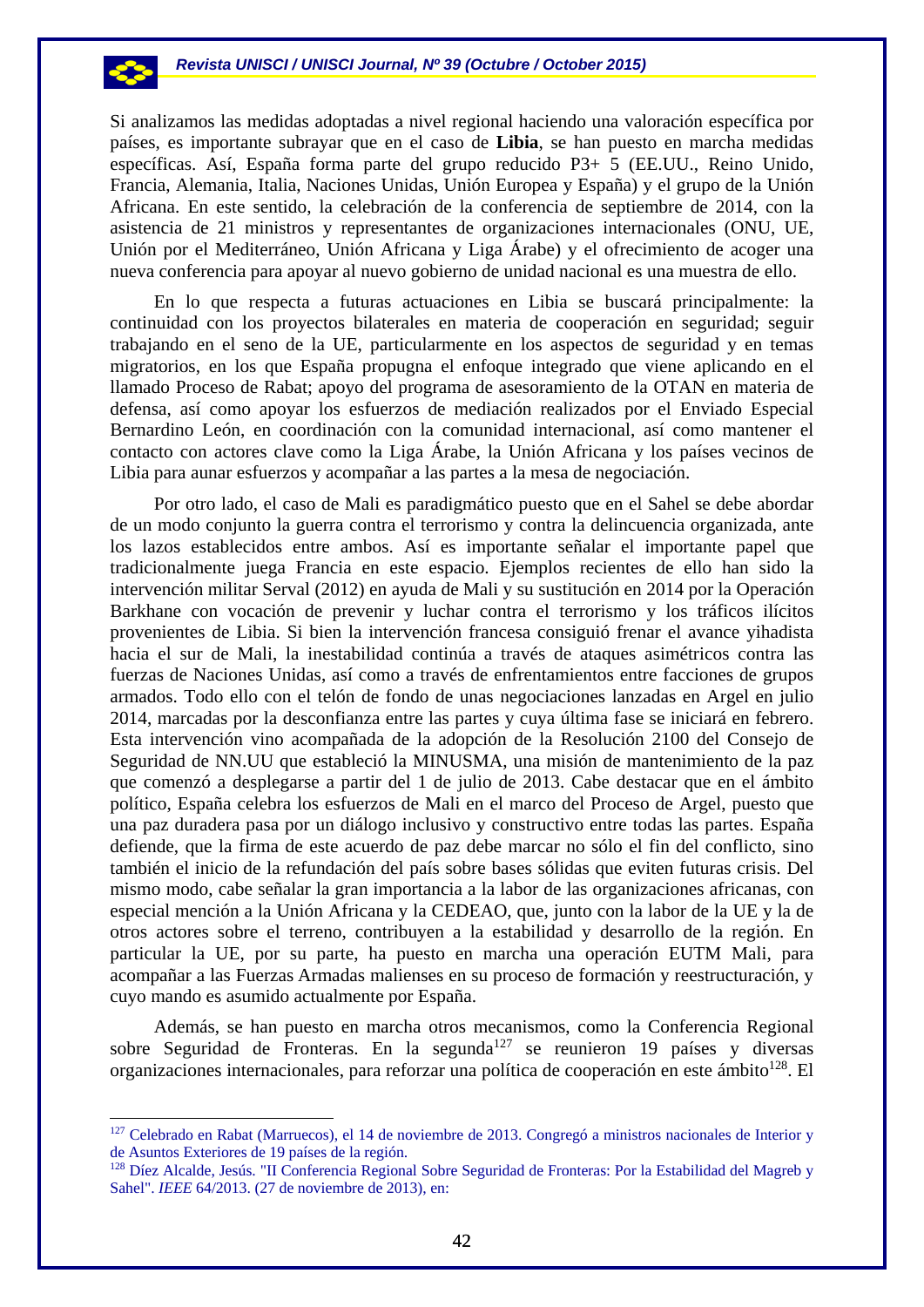

objetivo principal de la primera conferencia de Trípoli (liderada por el entonces Consejo Nacional de Transición), era restaurar el control y la seguridad de las fronteras libias, gravemente afectadas por el conflicto interno, el refuerzo de la cooperación regional. Además de mostrar la determinación de los países del Magreb y del Sahel para compartir estabilidad y seguridad, estas dos conferencias ministeriales han corroborado la determinación de la comunidad internacional para colaborar en la resolución de la crisis fronteriza que socava el futuro de esta región africana. En Rabat, la presencia de numerosas organizaciones internacionales y de una amplia representación de los países mediterráneos de Europa, incluida España, ha puesto de manifiesto que el terrorismo yihadista y la criminalidad organizada, en especial el tráfico de armas, drogas y seres humanos, constituyen una preocupante amenaza y un enorme desafío no sólo para África, sino para todos los países que, por su proximidad, sufren sus consecuencias<sup>129</sup>. Otra iniciativa a mencionar es la aprobación por parte de la Unión Europea, a través del Servicio Exterior Europeo, creó una estrategia para la seguridad y el desarrollo en el Sahel en el año 2011<sup>130</sup>.

Por materias es importante subrayar las medidas y líneas de acción desarrolladas en la lucha contra las drogas, como la Estrategia sobre Drogas 2013-2020 de la UE y su Plan de Acción de la UE en materia de lucha contra la droga 2013-2016. Por otro lado, en lo que a la lucha contra la trata de seres humanos, se ha incrementado la cooperación a nivel nacional e internacional. Por un lado el CITCO, además del Cuerpo Nacional de Policía y la Guardia Civil, vienen desarrollando diferentes acciones conjuntas en la lucha contra la trata tanto a nivel nacional como internacional, estando presentes en la Plataforma Multidisciplinar Europea contra las Amenazas Criminales (EMPACT) de la Unión Europea, instrumento éste que se enmarca como uno de los elementos básicos del Ciclo Político de la UE 2014/2017 (EU Policy Cicle). En dicha plataforma se han definido una serie de prioridades estratégicas en la Unión Europea para luchar contra el Crimen Organizado y los Delitos Graves, siendo una de ellas la trata de seres humanos. El Director del CITCO ha sido designado Coordinador Nacional EMPACT, con fecha 8 de abril de 2014, a los efectos de lo dispuesto en la Instrucción de la Secretaría de Estado de Seguridad nº 4/2014, de fecha 7 abril, por la que se crea la figura de Coordinador Nacional Empact. Asimismo, España participa en el EMPACT de TSH. El CITCO y las Fuerzas y Cuerpos de Seguridad del Estado en representación de España ha participado en los 17 Planes de Acción Operativa que desarrollaba esta Prioridad y además junto con Bélgica han presentado en Europol, el día 31 de octubre de 2014, los dos informes de los Planes de Acción Operativos. Por otro lado, destaca la Transposición completa de la Directiva 2011/36/UE relativa a la prevención y lucha contra la trata de seres humanos y la protección de las víctimas.

En este sentido, el 16 de abril de 2014 España organizó en Alicante una reunión de Ministros de Asuntos Exteriores del Grupo Mediterráneo (España, Francia, Portugal, Italia, Malta, Grecia y Chipre) en la que se aprobó una Declaración sobre las Acciones a desarrollar en materia migratoria. Por otra parte, en la Unión Europea se ha creado una Task Force para el Mediterráneo con la misión de impulsar acciones para evitar la inmigración ilegal.

Todas y cada una de estas medidas deben ir encaminadas a desarrollar una respuesta coherente y coordinada. Se debe superar de una vez por todas las acciones enfocadas en términos nacionales, puesto que el crimen organizado trasnacional no se supedita a acciones nacionales. Las acciones más efectivas son aquéllas que tienen un enfoque regional y

http://www.ieee.es/Galerias/fichero/docs\_analisis/2013/DIEEEA64-

<sup>2013</sup>\_ConferenciaSeguridadFronteras.JDA.pdf

<sup>129</sup> *Ibid.*

<sup>130</sup> *European Union External Action Service. Strategy for Security and Development in the Sahel*. http://eeas.europa.eu/africa/docs/sahel\_strategy\_en.pdf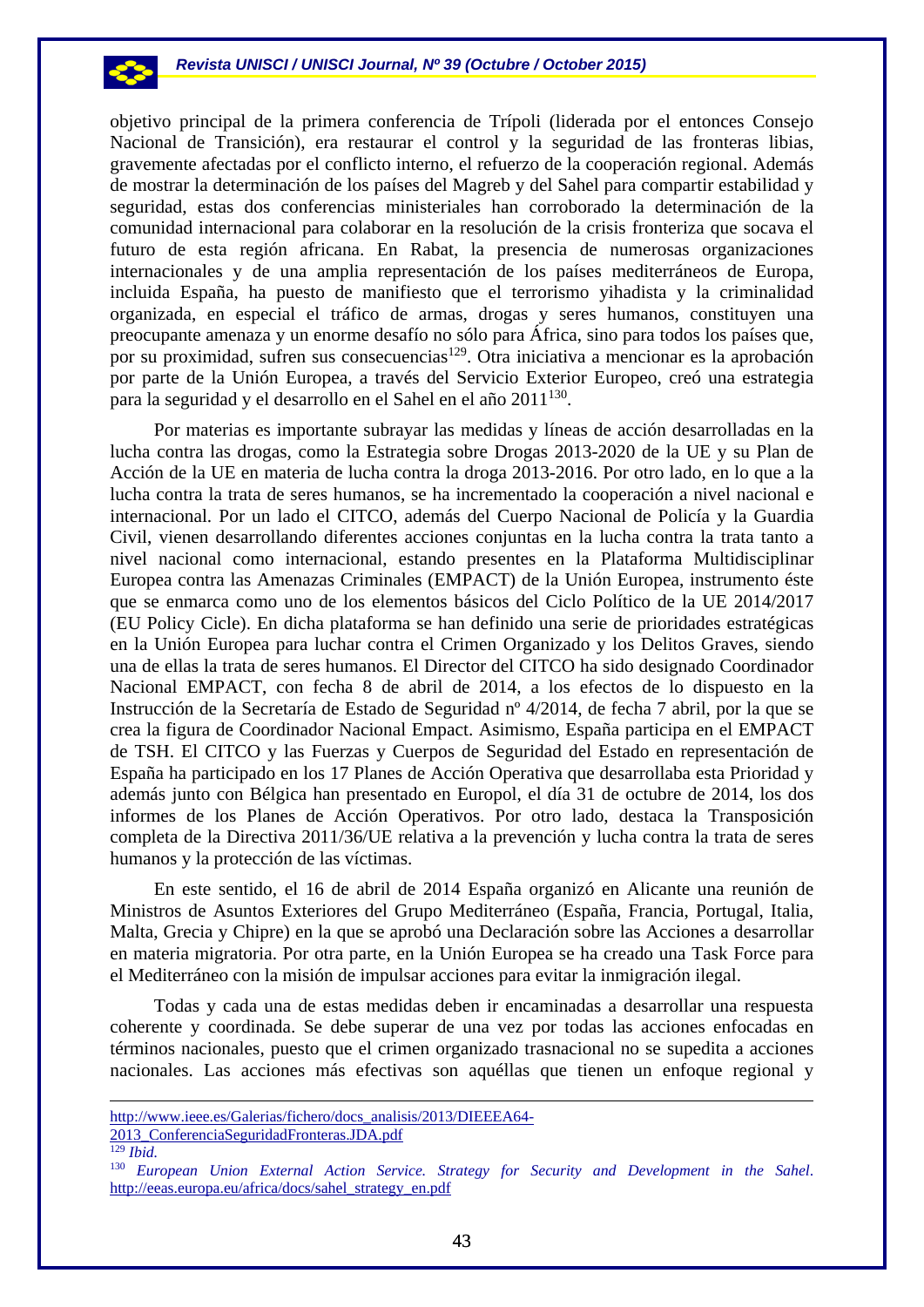subregional, y que tienen también en cuenta todos elementos de la ecuación: los mercados de origen y los de destino, así como los flujos y la demanda de los tráficos ilícitos<sup>131</sup>.

Los programas a nivel regional han obviado la repercusión de las capacidades de construcción de iniciativas propias en el seno de la región del Sahel y del Magreb, así como el nivel y el reparto de liderazgo entre los países de la región, por lo que no han contemplando las posibles rivalidades en este sentido entre Marruecos y Argelia para liderar programas autóctonos en la región, así como los propios intereses de los países de la región. A este respecto, tanto el *Arab Maghreb Union* (AMU) como el *Community of Sahel-Saharan States* (CEN-SAD) se encuentran en parálisis, debido principalmente a estas rivalidades internas<sup>132</sup>.

## 3.3. Mecanismos de lucha promovidas por España

-

En el año 2014 el Gobierno español unificó los dos servicios que se dedicaban a coordinar la lucha contra el terrorismo y el crimen organizado, fusionando por un lado, el Central Nacional de Coordinación Antiterrorista (CNCA) y, por otro, el Centro el Centro de Inteligencia Contra el Crimen Organizado (CICO), creando en su lugar el Centro de Inteligencia contra el Terrorismo y el Crimen Organizado (CITCO)<sup>133</sup>.

A pesar de que este centro no tiene información sobre la región tratada, es importante subrayar cómo se ha realizado una simbiosis identificando como una amenaza conjunta, esto es, híbrida, por lo que también ha unificado la lucha contra dicha amenaza: crimen organizado y terrorismo.

Dentro de los proyectos EMPACT de la Unión Europea, España lidera de forma prioritaria la lucha contra cocaína, que supone una amenaza en Europa. España asimismo lidera: Plataforma Bogotá: Incremento del intercambio de información sobre tráfico de drogas, en especial cocaína, en la Región Andina, en esta plataforma liderada por España; y SEISOCO: Impulso al intercambio de información estratégica sobre crimen organizado, fundamentalmente sobre tráfico de drogas, en Latinoamérica liderado por España a través del CITCO, si bien ninguna está enfocada específicamente a la región del Magreb.

A la hora de analizar la criminalidad organizada proveniente del norte de áfrica, y que afecta e incide directamente en la seguridad del país, es importante subrayar que el tráfico de drogas, es una de las siete prioridades operativas en la Estrategia Española contra el Crimen Organizado<sup>134</sup>. De este modo, nuestro país, sigue siendo, principalmente por su posición geográfica y estratégica un importante punto de acceso de entre Europa y el continente

<sup>131</sup> The Nineteenth Annual International Peace Institute New York Seminar: *Organized crime and conflict in the Sahel-Maghreb: understanding the linkages, responding to the threat*. Nueva York, 8 de abril de 2014. 132 Lacher, Wolfram: "Organized crime and terrorism in the Sahel". *SWP Comments*, enero de 2011, en

http://www.swp-berlin.org/fileadmin/contents/products/comments/2011C01\_lac\_ks.pdf 133 Real Decreto 873/2014, de 10 de octubre, por el que se modifica el Real Decreto 400/2012, de 17 de febrero,

por el que se desarrolla la estructura orgánica básica del Ministerio del Interior.

<sup>&</sup>lt;sup>134</sup> Como ejemplo de la efectividad de los mecanismos puestos en marcha a nivel nacional, entre las operaciones más relevantes, vinculadas a la criminalidad organizada, se pueden destacar las siguientes: Operación Relámpago, llevada a cabo por la Guardia Civil, el Cuerpo Nacional de Policía y la Policía Polaca en la provincia de Almería, siendo detenidas un total de 6 personas: marroquíes (3), polacas (2) y española (1); Operación Kebab llevada a cabo por el Cuerpo Nacional de Policía en la provincia de Almería, siendo detenidas un total de 10 personas: rumanas (7) y españolas (3). Las víctimas eran captadas en Rumania mediante el procedimiento conocido como "love story" (seducción y posterior engaño); Operación Traslado, llevada a cabo por el Cuerpo Nacional de Policía en la provincia de Palma de Mallorca, siendo detenidas un total de 15 personas: búlgaras (11), rumanas (2), españolas (1) y suizas (1). Las víctimas eran captadas en Bulgaria mediante engaño sobre la actividad real que iban a desarrollar.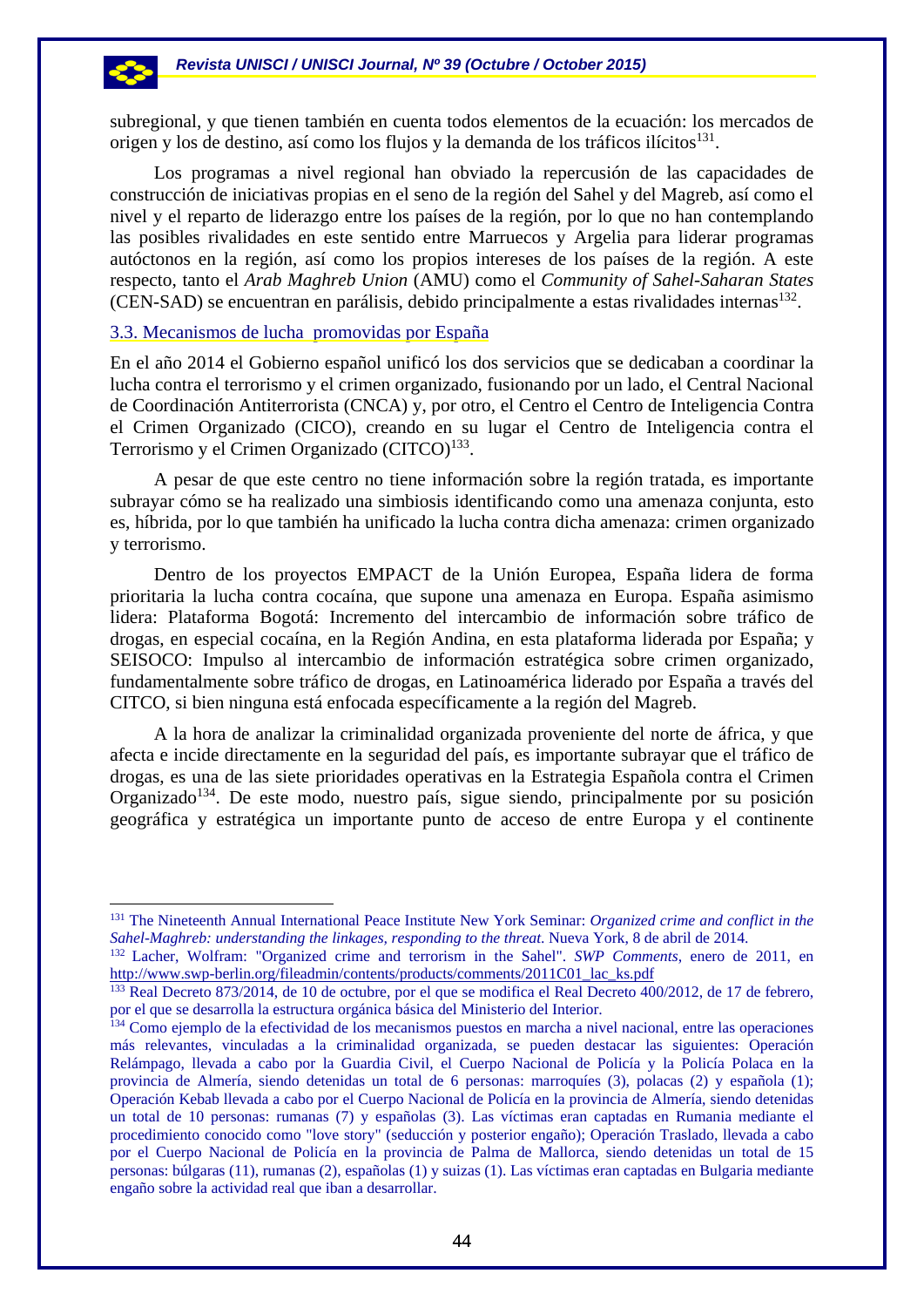africano<sup>135</sup>. En lo que a la droga se refiere, y tal y como hemos señalado en el apartado de las rutas del crimen, las rutas marítimas siguen siendo las más utilizadas para la introducción del cannabis desde el norte de África. Del mismo modo, y tal y como hemos señalado, estas rutas se han ido desplazando hacia el este y el oeste conforme se desplegaba el Sistema Integral de Vigilancia Exterior (SIVE) en el sur de España.

Destacar que se mantiene una relación de cooperación policial muy estrecha, sin precedentes, con el Reino de Marruecos, que es decisiva para combatir el terrorismo yihadista. La prueba de ello es que se han realizado operaciones policiales conjuntas (que son mucho más que operaciones con información compartida, pues implica la coordinación y participación conjunta de fuerzas policiales de España y Marruecos en todas las fases del operativo).

Asimismo es importante destacar el papel que España ha desempeñado, implicándose con varias medidas que van desde, la contribución a las misiones de la UE en la zona, el apoyo militar a las operaciones francesas, o los programas de control de fronteras. En particular en materia de inmigración por otro lado, cabe destacar en julio de 2014 la creación del Comité Especializado de Inmigración. Se están tramitando en este campo el Plan de Contingencia Global frente a Crisis Migratorias, el Protocolo de Coordinación de Salvamento Marítimo, la Revisión normativa de las propuestas de reforma en curso y el Informe de Riesgos del Fenómeno Migratorio en el Mediterráneo. Esto ha sido superado por la actual crisis migratoria sufrida en Europa, que ha modificado la ruta de entrada, de España hacia Grecia e Italia<sup>136</sup>. En términos relativos hemos tenido un aumento del 15 % de llegadas en 2014, que contrasta con el 277% del Mediterráneo Central, el 104% del Oriental y el 87% de los Balcanes. Cabe destacar igualmente, que España participa en las Asociaciones de movilidad con Marruecos, Túnez y Jordania, principal instrumento de la UE en sus relaciones con terceros países en materia migratoria. España es un socio activo en el Proceso de Rabat, centrado en los aspectos migratorios del Norte de África y África Occidental, España también se ha incorporado al Proceso de Jartum, relativo a la ruta migratoria del Cuerno de África. Por último, hay que señalar que España recibirá 452 millones de euros procedentes de fondos comunitarios en materia de inmigración en el periodo 2014-2020. (257 millones de euros con cargo al Fondo de Asilo y Migración otros 195 millones de euros con cargo al instrumento de apoyo a las fronteras exteriores y los visados $137$ .

# **4. Conclusiones**

1

En la Unión Europea no existe realmente una política unificada Magreb-Sahel y en términos de crimen organizado y terrorismo, el Sahel no se puede separar del Magreb, (véase Argelia y Libia sobre todo-aunque no únicamente- en relación a Mali, Níger y Chad). Y, como hemos visto, hay una comprensión limitada y parcial del problema en términos de amenaza como en soluciones viables, por lo que el flanco sur se configura hoy como un espacio fundamental en lo que a amenazas para la seguridad se refiere. Sin embargo esta área se ha ampliado

<sup>135</sup> Barras, Raquel: "Crimen organizado transnacional: mecanismos de lucha en la nueva Estrategia de Seguridad Nacional" en Marquina, Antonio (2015): *La Estrategia de Seguridad Nacional 2013. Un Pavimento Deslizante*. Madrid, UNISCI, pp. 447-486.

<sup>136</sup> Sin ánimo de reducir la magnitud del problema, la situación en España es diferente a la de otros países. A nuestro país llegaron 7.500 personas irregularmente por el Mediterráneo, Ceuta, Melilla y Canarias, frente a 170.800 que llegaron por el Mediterráneo Central, 50.500 por el Oriental y 37.000 por la ruta de los Balcanes. (Datos del año 2014).

<sup>137 &</sup>quot;La Comisión Europea aprueba 2.400 millones de euros para apoyar a países en crisis migratoria" *El Mundo*, 3 de agosto de 2015, en http://www.elmundo.es/internacional/2015/08/10/55c89cdaca4741ec208b4577.html